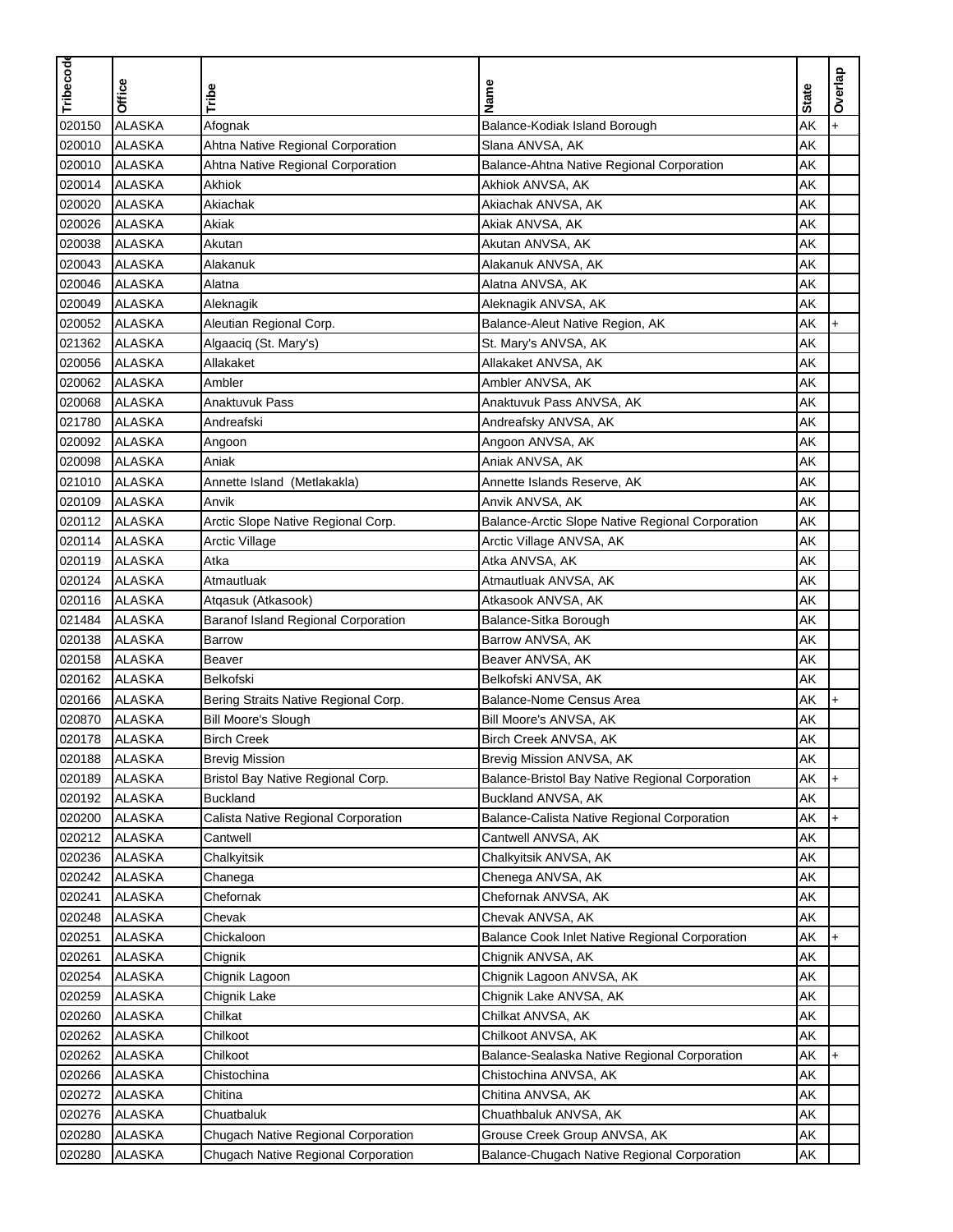| Tribecode |               |                                        |                                                |              | Overlap            |
|-----------|---------------|----------------------------------------|------------------------------------------------|--------------|--------------------|
|           | Office        | Tribe                                  | Name                                           | <b>State</b> |                    |
| 020115    | <b>ALASKA</b> | Chuloonawick                           | Chulloonawick ANVSA, AK                        | AK           |                    |
| 020288    | <b>ALASKA</b> | Circle                                 | Circle ANVSA, AK                               | AK           |                    |
| 020302    | <b>ALASKA</b> | <b>Clark's Point</b>                   | Clark's Point ANVSA, AK                        | AΚ           |                    |
| 020320    | <b>ALASKA</b> | Cook Inlet Native Regional Corporation | Alexander ANVSA, AK                            | AK           | $\ddot{}$          |
| 020320    | <b>ALASKA</b> | Cook Inlet Native Regional Corporation | Balance-Cook Inlet Native Regional Corporation | AΚ           |                    |
| 020320    | <b>ALASKA</b> | Cook Inlet Native Regional Corporation | Balance-Valdez-Cordova Census Area             | AK           |                    |
| 020338    | <b>ALASKA</b> | Council                                | Council ANVSA, AK                              | AΚ           |                    |
| 020344    | <b>ALASKA</b> | Craig                                  | Craig ANVSA, AK                                | AK           |                    |
| 020350    | <b>ALASKA</b> | <b>Crooked Creek</b>                   | Crooked Creek ANVSA, AK                        | AK           |                    |
| 020374    | <b>ALASKA</b> | Curyung                                | Dillingham ANVSA, AK                           | AK           |                    |
| 020362    | <b>ALASKA</b> | Deering                                | Deering ANVSA, AK                              | AK           |                    |
| 020392    | <b>ALASKA</b> | Dot Lake                               | Dot Lake ANVSA, AK                             | AK           |                    |
| 020396    | <b>ALASKA</b> | Douglas                                | Balance-Sealaska Native Regional Corporation   | AK           | $\ddot{}$          |
| 020398    | <b>ALASKA</b> | Doyon Native Regional Corporation      | Canyon Village, ANVSA, AK                      | AK           |                    |
| 020398    | <b>ALASKA</b> | Doyon Native Regional Corporation      | Lake Minchumina ANVSA, AK                      | AΚ           |                    |
| 020398    | <b>ALASKA</b> | Doyon Native Regional Corporation      | Medfra ANVSA, AK                               | AK           |                    |
| 020398    | <b>ALASKA</b> | Doyon Native Regional Corporation      | Tok ANVSA, AK                                  | AK           |                    |
| 020398    | <b>ALASKA</b> | Doyon Native Regional Corporation      | Wiseman ANVSA, AK                              | AK           |                    |
| 020398    | <b>ALASKA</b> | Doyon Native Regional Corporation      | Balance-Doyon Native Regional Corporation      | AK           |                    |
| 020402    | <b>ALASKA</b> | Eagle                                  | Eagle ANVSA, AK                                | AK           |                    |
| 020422    | <b>ALASKA</b> | Eek                                    | Eek ANVSA, AK                                  | AK           |                    |
| 020428    | <b>ALASKA</b> | Egegik                                 | Egegik ANVSA, AK                               | AK           |                    |
| 020440    | <b>ALASKA</b> | Eklutna                                | Eklutna ANVSA, AK                              | AK           |                    |
| 020444    | <b>ALASKA</b> | Ekuk                                   | Ekuk ANVSA, AK                                 | AK           |                    |
| 020452    | <b>ALASKA</b> | Ekwok                                  | Ekwok ANVSA, AK                                | AK           |                    |
| 020464    | <b>ALASKA</b> | Elim                                   | Elim ANVSA, AK                                 | AK           |                    |
| 020477    | <b>ALASKA</b> | Emmonak                                | Emmonak ANVSA, AK                              | AK           |                    |
| 020492    | <b>ALASKA</b> | Evansville (Bettles Field)             | Evansville ANVSA, AK                           | AK           |                    |
| 020494    | <b>ALASKA</b> | Eyak                                   | City of Cordova                                | AK           |                    |
| 020494    | <b>ALASKA</b> | Eyak                                   | Eyak ANVSA, AK                                 | AK           |                    |
| 020505    | <b>ALASKA</b> | <b>False Pass</b>                      | False Pass ANVSA, AK                           | AK           |                    |
| 020536    | <b>ALASKA</b> | Fort Yukon                             | Fort Yukon ANVSA, AK                           | AΚ           |                    |
| 020552    | ALASKA        | Gakona                                 | Gakona ANVSA, AK                               | AK           |                    |
| 020558    | <b>ALASKA</b> | Galena                                 | Galena ANVSA, AK                               | AK           |                    |
| 020566    | <b>ALASKA</b> | Gambell                                | Gambell ANVSA, AK                              | AK           |                    |
| 020078    | <b>ALASKA</b> | Georgetown                             | Georgetown ANVSA, AK                           | AK           |                    |
| 020589    | <b>ALASKA</b> | Golovin (Chinik)                       | Golovin ANVSA, AK                              | AK           |                    |
| 020595    | <b>ALASKA</b> | Goodnews Bay                           | Goodnews Bay ANVSA, AK                         | AK           |                    |
| 020606    | <b>ALASKA</b> | Grayling                               | Grayling ANVSA, AK                             | AK           |                    |
| 020614    | <b>ALASKA</b> | Gulkana                                | Gulkana ANVSA, AK                              | AK           |                    |
| 020348    | <b>ALASKA</b> | Hamilton                               | Hamilton ANVSA, AK                             | AK           |                    |
| 020636    | <b>ALASKA</b> | Healy Lake                             | Healy Lake ANVSA, AK                           | AK           |                    |
| 020648    | <b>ALASKA</b> | <b>Holy Cross</b>                      | Holy Cross ANVSA, AK                           | AK           |                    |
| 020662    | <b>ALASKA</b> | Hoonah                                 | Hoonah ANVSA, AK                               | AK           |                    |
| 020668    | <b>ALASKA</b> | Hooper Bay                             | Hooper Bay ANVSA, AK                           | AΚ           |                    |
| 020686    | <b>ALASKA</b> | Hughes                                 | Hughes ANVSA, AK                               | AK           |                    |
| 020692    | <b>ALASKA</b> | Huslia                                 | Huslia ANVSA, AK                               | AK           |                    |
|           |               |                                        |                                                |              |                    |
| 020698    | <b>ALASKA</b> | Hydaburg                               | Hydaburg ANVSA, AK                             | AK           |                    |
| 020710    | <b>ALASKA</b> | Igiugig                                | Igiugig ANVSA, AK                              | AK           |                    |
| 020716    | <b>ALASKA</b> | Iliamna                                | Iliamna ANVSA, AK                              | AK           |                    |
| 020380    | <b>ALASKA</b> | Inalik (Diomede)                       | Inalik ANVSA, AK                               | AK           |                    |
| 020720    | <b>ALASKA</b> | Ivanoff Bay                            | Ivanof Bay ANVSA, AK                           | AK           |                    |
| 020738    | <b>ALASKA</b> | Kaguyak                                | Balance-Koniag Native Regional Corporation     | AK           | $\left  + \right $ |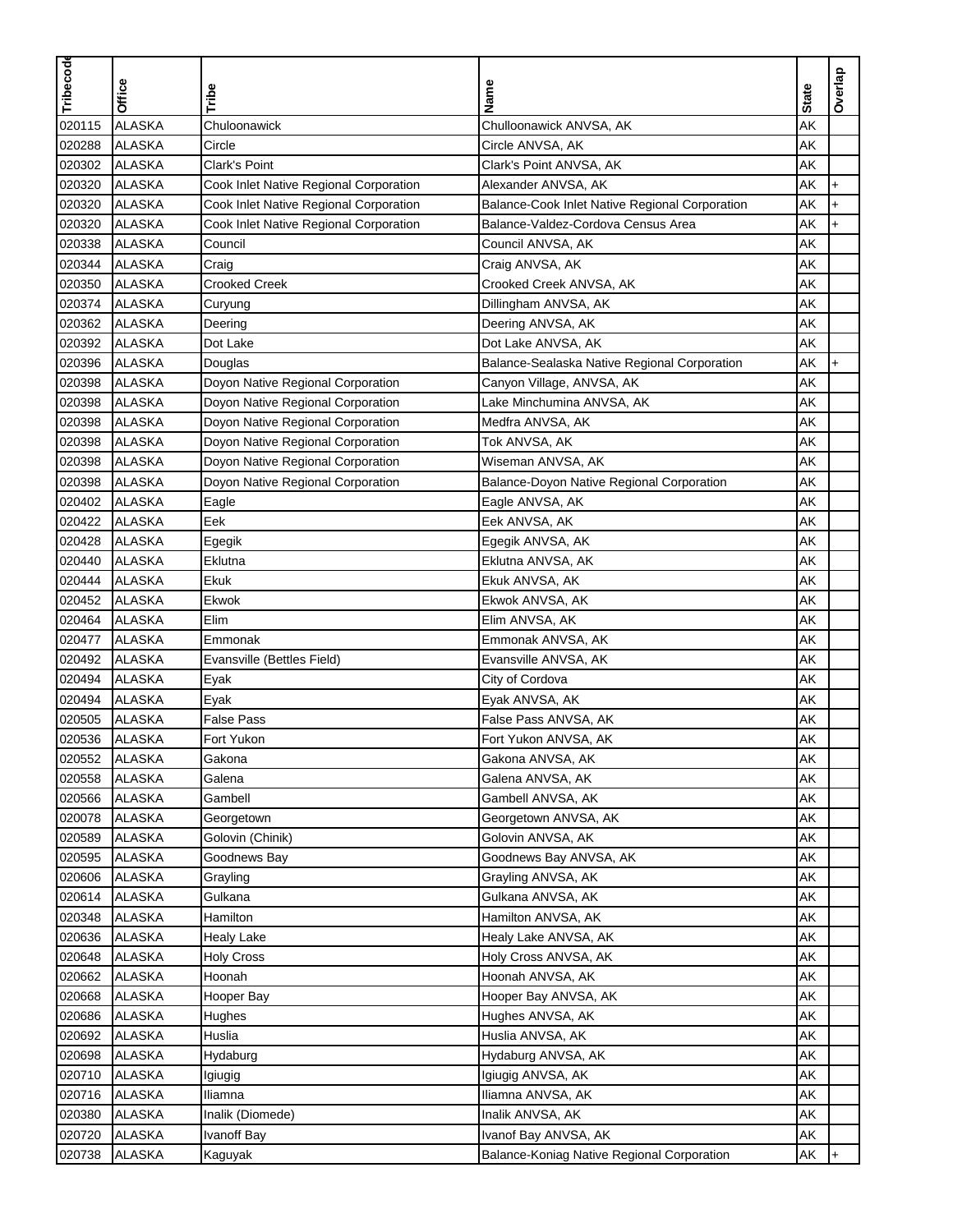| Tribecode        |               |                                    |                                            |              | Overlap   |
|------------------|---------------|------------------------------------|--------------------------------------------|--------------|-----------|
|                  | <b>Office</b> | Tribe                              | Name                                       | <b>State</b> |           |
| 020746           | <b>ALASKA</b> | Kake                               | Kake ANVSA, AK                             | AK           |           |
| 020756           | <b>ALASKA</b> | Kaktovik (Barter Island)           | Kaktovik ANVSA, AK                         | ΑK           |           |
| 021678           | <b>ALASKA</b> | Kalskag                            | Kalskag ANVSA, AK                          | AΚ           |           |
| 020770           | <b>ALASKA</b> | Kaltag                             | Kaltag ANVSA, AK                           | AK           |           |
| 020769           | <b>ALASKA</b> | Kanatak                            | Balance Bristol Bay Regional Corporation   | AK           | $\ddot{}$ |
| 020776           | <b>ALASKA</b> | Karluk                             | Karluk ANVSA, AK                           | AK           |           |
| 020784           | <b>ALASKA</b> | Kasigluk                           | Kasigluk ANVSA, AK                         | AΚ           |           |
| 020780           | <b>ALASKA</b> | Kassan                             | Kasaan ANVSA, AK                           | AK           |           |
| 020796           | <b>ALASKA</b> | Kenaitze                           | Balance-Kenai Peninsula Borough            | AK           | $\ddot{}$ |
| 020800           | <b>ALASKA</b> | Ketchikan                          | Balance-Ketchikan Gateway Borough          | AK           |           |
| 020806           | <b>ALASKA</b> | Kiana                              | Kiana ANVSA, AK                            | AK           |           |
| 020812           | <b>ALASKA</b> | <b>King Cove</b>                   | King Cove ANVSA, AK                        | AK           |           |
| 020814           | <b>ALASKA</b> | King Island                        | Balance-Nome Census Area                   | AK           | $\ddot{}$ |
| 020817           | <b>ALASKA</b> | King Salmon Tribe                  | King Salmon ANVSA, AK                      | AΚ           | $\ddot{}$ |
| 020824           | <b>ALASKA</b> | Kipnuk                             | Kipnuk ANVSA, AK                           | AΚ           |           |
| 020830           | <b>ALASKA</b> | Kivalina                           | Kivalina ANVSA, AK                         | AK           |           |
| 020836           | <b>ALASKA</b> | Klawock                            | Klawock ANVSA, AK                          | AK           |           |
| 020322           | <b>ALASKA</b> | Kluti Kaah (Copper Center)         | Copper Center ANVSA, AK                    | AK           |           |
| 029170           | <b>ALASKA</b> | Knik                               | Knik ANVSA, AK                             | AK           |           |
| 020845           | <b>ALASKA</b> | Kobuk                              | Kobuk ANVSA, AK                            | AK           |           |
| 020854           | <b>ALASKA</b> | Kokhanok                           | Kokhanok ANVSA, AK                         | AK           |           |
| 020860           | <b>ALASKA</b> | Koliganek                          | Koliganek ANVSA, AK                        | AK           |           |
| 020864           | <b>ALASKA</b> | Kongiganak                         | Kongiganak ANVSA, AK                       | AΚ           |           |
| 020868           | <b>ALASKA</b> | Koniag Native Regional Corporation | Balance-Kodiak Island Borough              | AΚ           | $\ddot{}$ |
| 020868           | <b>ALASKA</b> | Koniag Native Regional Corporation | Balance-Koniag Native Regional Corporation | AΚ           | $\ddot{}$ |
| 020872           | <b>ALASKA</b> | Kotlik                             | Kotlik ANVSA, AK                           | AK           |           |
| 020878           | <b>ALASKA</b> | Kotzebue                           | Kotzebue ANVSA, AK                         | AK           |           |
| 020884           | <b>ALASKA</b> | Koyuk                              | Koyuk ANVSA, AK                            | AK           |           |
| 020889           | <b>ALASKA</b> | Koyukuk                            | Koyukuk ANVSA, AK                          | AK           | $\ddot{}$ |
| 020894           | <b>ALASKA</b> | Kwethluk                           | Kwethluk ANVSA, AK                         | AK           |           |
| 020900           | <b>ALASKA</b> | Kwigillingok                       | Kwigillingok ANVSA, AK                     | AK           |           |
| 020902           | <b>ALASKA</b> | Kwinhagak (Quinhagak)              | Quinhagak ANVSA, AK                        | AΚ           |           |
| 020908           | ALASKA        | Larsen Bay                         | Larsen Bay ANVSA, AK                       | AK           |           |
| 021764           | <b>ALASKA</b> | Lesnoi (Woody Island)              | Balance-Kodiak Island Borough              | AK           | $+$       |
| 020932           | <b>ALASKA</b> | Levelock                           | Levelock ANVSA, AK                         | AK           |           |
| 020938           | <b>ALASKA</b> | Lime                               | Lime Village ANVSA, AK                     | AK           |           |
| 020950           | <b>ALASKA</b> | Lower.Kalskag                      | Lower Kalskag ANVSA, AK                    | AK           |           |
| 020966           | <b>ALASKA</b> | <b>Manley Hot Springs</b>          | Manley Hot Springs ANVSA, AK               | AK           |           |
| 020974           | <b>ALASKA</b> | Manokotak                          | Manokotak ANVSA, AK                        | AΚ           |           |
|                  | <b>ALASKA</b> | Marshall                           | Marshall ANVSA, AK                         | AΚ           |           |
| 020979<br>021602 | <b>ALASKA</b> |                                    | Mary's Igloo ANVSA, AK                     | AK           |           |
| 020962           | <b>ALASKA</b> | Mary's Igloo                       |                                            |              |           |
|                  |               | McGrath                            | McGrath ANVSA, AK                          | AK           |           |
| 020990           | <b>ALASKA</b> | Mekoryuk                           | Mekoryuk ANVSA, AK                         | AK           |           |
| 021004           | <b>ALASKA</b> | Mentasta                           | Mentasta Lake ANVSA, AK                    | AK           |           |
| 021016           | <b>ALASKA</b> | Minto                              | Minto ANVSA, AK                            | AΚ           |           |
| 021040           | <b>ALASKA</b> | Mountain Village                   | Mountain Village ANVSA, AK                 | AK           |           |
| 021062           | <b>ALASKA</b> | Naknek                             | Naknek ANVSA, AK                           | AΚ           |           |
| 021064           | <b>ALASKA</b> | NANA Native Regional Corporation   | Balance-NANA Native Regional Corporation   | AΚ           |           |
| 020482           | <b>ALASKA</b> | Nanwelek (English Bay)             | English Bay ANVSA, AK                      | AK           |           |
| 021066           | <b>ALASKA</b> | Napaimute                          | Napaimute ANVSA, AK                        | AK           |           |
| 021075           | <b>ALASKA</b> | Napakiak                           | Napakiak ANVSA, AK                         | AΚ           |           |
| 021069           | <b>ALASKA</b> | Napaskiak                          | Napaskiak ANVSA, AK                        | AK           |           |
| 021080           | <b>ALASKA</b> | Nelson Lagoon                      | Nelson Lagoon ANVSA, AK                    | AK           |           |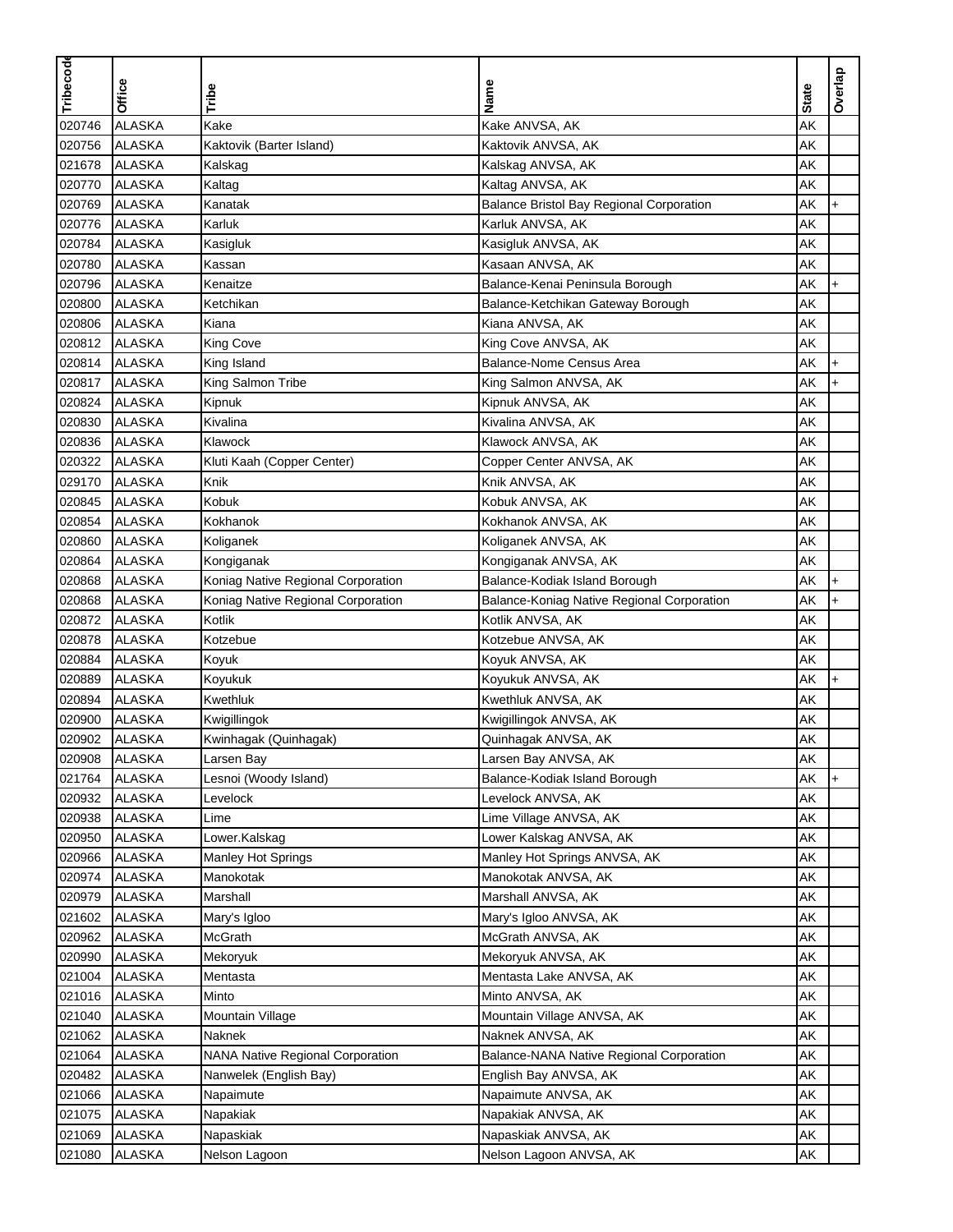| Tribecode |                                |                               |                                                  |              |           |
|-----------|--------------------------------|-------------------------------|--------------------------------------------------|--------------|-----------|
|           | Office                         | Tribe                         | Name                                             | <b>State</b> | Overlap   |
|           |                                |                               |                                                  |              |           |
| 021088    | <b>ALASKA</b><br><b>ALASKA</b> | Nenana                        | Nenana ANVSA, AK                                 | AK           |           |
| 021099    |                                | New Stuyahok                  | New Stuyahok ANVSA, AK                           | AK           |           |
| 021094    | <b>ALASKA</b>                  | Newhalen                      | Newhalen ANVSA, AK                               | AK           |           |
| 021106    | <b>ALASKA</b>                  | <b>Newtok</b>                 | Newtok ANVSA, AK                                 | AK           |           |
| 021111    | <b>ALASKA</b>                  | Nightmute                     | Nightmute ANVSA, AK                              | AK           |           |
| 021116    | <b>ALASKA</b>                  | Nikolai                       | Nikolai ANVSA, AK                                | AK           |           |
| 021124    | <b>ALASKA</b>                  | Nikolski                      | Nikolski ANVSA, AK                               | AΚ           |           |
| 021130    | <b>ALASKA</b>                  | Ninilchik                     | Ninilchik ANVSA, AK                              | AK           |           |
| 021136    | <b>ALASKA</b>                  | Noatuk                        | Noatak ANVSA, AK                                 | AK           |           |
| 021142    | <b>ALASKA</b>                  | Nome                          | Ukivok ANVSA, AK                                 | AK           |           |
| 021142    | <b>ALASKA</b>                  | Nome                          | Balance-Nome Census Area                         | AΚ           | $+$       |
| 021147    | <b>ALASKA</b>                  | Nondalton                     | Nondalton ANVSA, AK                              | AK           |           |
| 021154    | <b>ALASKA</b>                  | Noorvik                       | Noorvik ANVSA, AK                                | AK           |           |
| 021170    | <b>ALASKA</b>                  | Northway                      | Northway ANVSA, AK                               | AΚ           |           |
| 021174    | <b>ALASKA</b>                  | Nuiqsut                       | Nuiqsut ANVSA, AK                                | AΚ           |           |
| 021176    | <b>ALASKA</b>                  | Nulato                        | Nulato ANVSA, AK                                 | AΚ           |           |
| 021179    | <b>ALASKA</b>                  | Nunapitchuk                   | Nunapitchuk ANVSA, AK                            | AK           |           |
| 020524    | <b>ALASKA</b>                  | Ohogamiut                     | Ohogamiut ANVSA, AK                              | AK           |           |
| 021184    | <b>ALASKA</b>                  | Old Harbor                    | Old Harbor ANVSA, AK                             | AK           |           |
| 021186    | <b>ALASKA</b>                  | Orutsararmuit (Bethel)        | Bethel ANVSA, AK                                 | AK           |           |
| 021188    | <b>ALASKA</b>                  | Oscarville                    | Oscarville ANVSA, AK                             | AK           |           |
| 021196    | <b>ALASKA</b>                  | Ouzinkie                      | Ouzinkie ANVSA, AK                               | AK           |           |
| 021198    | <b>ALASKA</b>                  | Paimiut                       | Paimiut ANVSA, AK                                | AΚ           |           |
| 021205    | <b>ALASKA</b>                  | Pauloff Village               | <b>Balance Aleut Native Regional Corporation</b> | AΚ           | $\ddot{}$ |
| 021212    | <b>ALASKA</b>                  | Pedro Bay                     | Pedro Bay ANVSA, AK                              | AK           |           |
| 021236    | <b>ALASKA</b>                  | Perryville                    | Perryville ANVSA, AK                             | AK           |           |
| 021244    | <b>ALASKA</b>                  | Petersburg                    | Petersburg Census Area                           | AK           |           |
| 021256    | <b>ALASKA</b>                  | <b>Pilot Point</b>            | Pilot Point ANVSA, AK                            | AK           |           |
| 021262    | <b>ALASKA</b>                  | <b>Pilot Station</b>          | Pilot Station ANVSA, AK                          | AK           |           |
| 021266    | <b>ALASKA</b>                  | Pitka's Point                 | Pitkas Point ANVSA, AK                           | AK           |           |
| 021274    | <b>ALASKA</b>                  | Platinum                      | Platinum ANVSA, AK                               | AK           |           |
| 021279    | <b>ALASKA</b>                  | Point Hope                    | Point Hope ANVSA, AK                             | AΚ           |           |
| 021280    | ALASKA                         | Point Lay                     | Point Lay ANVSA, AK                              | AK           |           |
| 021298    | <b>ALASKA</b>                  | Port Graham                   | Port Graham ANVSA, AK                            | AK           |           |
| 021304    | <b>ALASKA</b>                  | Port Heiden                   | Port Heiden ANVSA, AK                            | AK           |           |
| 021316    | <b>ALASKA</b>                  | Port Lions                    | Port Lions ANVSA, AK                             | AK           |           |
| 020060    | <b>ALASKA</b>                  | Portage Creek                 | Portage Creek ANVSA, AK                          | AK           |           |
| 021392    | <b>ALASKA</b>                  | Qagan Tayagungin (Sand Point) | Sand Point ANVSA, AK                             | AK           |           |
| 021675    | <b>ALASKA</b>                  | Qawalangin (Unalaska)         | Unalaska ANVSA, AK                               | AK           |           |
| 021334    | <b>ALASKA</b>                  | Rampart                       | Rampart ANVSA, AK                                | AK           |           |
| 021338    | <b>ALASKA</b>                  | <b>Red Devil</b>              | Red Devil ANVSA, AK                              | AK           |           |
| 021346    | <b>ALASKA</b>                  | Ruby                          | Ruby ANVSA, AK                                   | AK           |           |
| 021352    | <b>ALASKA</b>                  | Russian Mission (Yukon)       | Russian Mission ANVSA, AK                        | AK           |           |
| 021359    | <b>ALASKA</b>                  | Saint George                  | St. George ANVSA, AK                             | AK           |           |
| 021370    | <b>ALASKA</b>                  | Saint Michael                 | St. Michael ANVSA, AK                            | AΚ           |           |
| 021374    | <b>ALASKA</b>                  | Saint Paul                    | St. Paul ANVSA, AK                               | AK           |           |
| 021375    | <b>ALASKA</b>                  | Salamatoff                    | Salamatof ANVSA, AK                              | AK           |           |
| 021400    | <b>ALASKA</b>                  | Savoonga                      | Savoonga ANVSA, AK                               | AΚ           |           |
| 021406    | <b>ALASKA</b>                  | Saxman                        | Saxman ANVSA, AK                                 | AK           |           |
| 021412    | <b>ALASKA</b>                  | Scammon Bay                   | Scammon Bay ANVSA, AK                            | AK           |           |
| 021424    | <b>ALASKA</b>                  | Selawik                       | Selawik ANVSA, AK                                | AK           |           |
| 021428    | <b>ALASKA</b>                  | Seldovia                      | Seldovia ANVSA, AK                               | AK           |           |
| 021440    | <b>ALASKA</b>                  | Shageluk                      | Shageluk ANVSA, AK                               | AK           |           |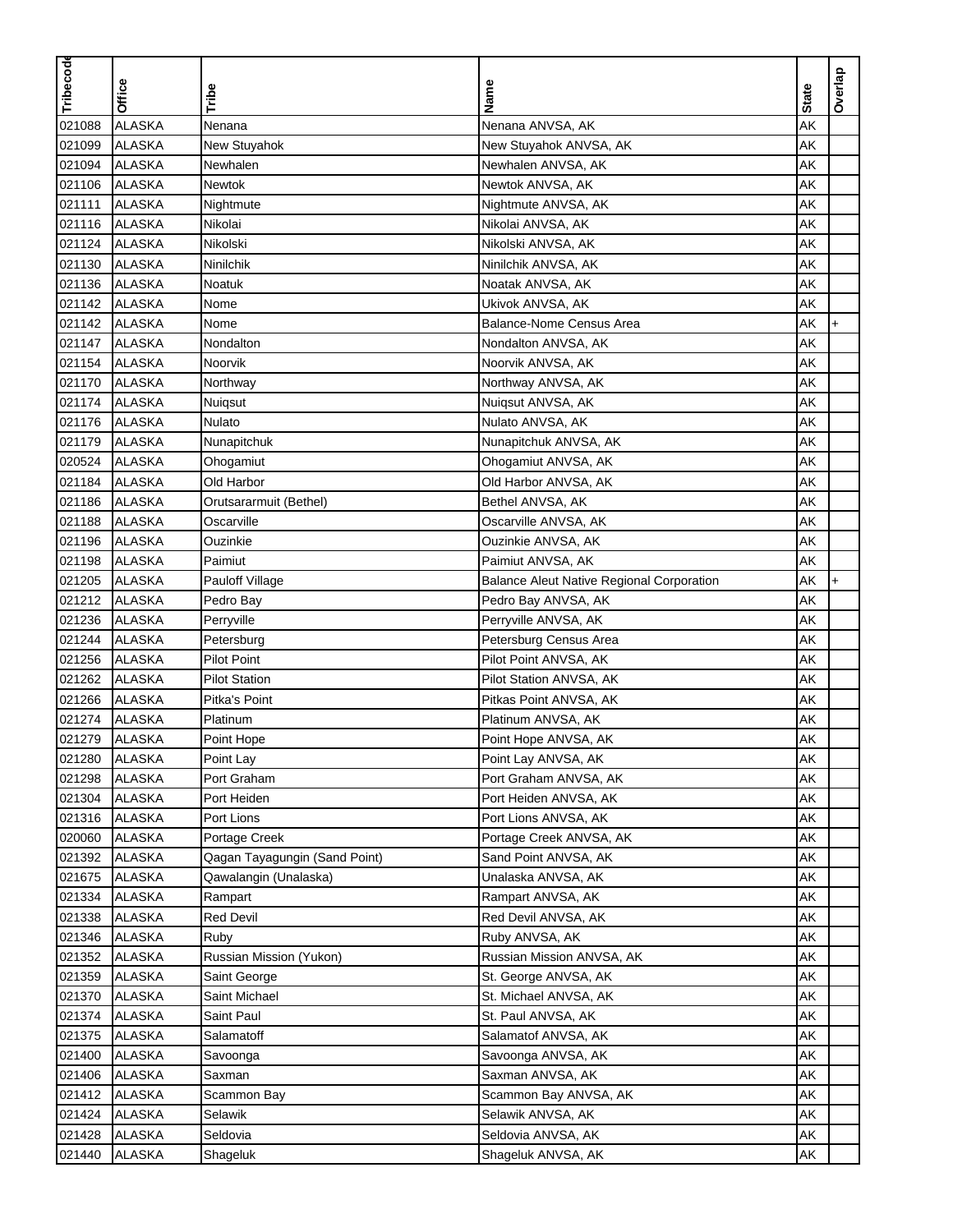| Overlap<br>Office<br><b>State</b><br>Tribe<br><b>ALASKA</b><br>AK<br>Shaktoolik<br>021448<br>Shaktoolik ANVSA, AK<br>021454<br><b>ALASKA</b><br>Sheldon's Point<br>Sheldon Point ANVSA, AK<br>AK<br><b>ALASKA</b><br>AK<br>021467<br>Shishmaref<br>Shishmaref ANVSA, AK<br><b>ALASKA</b><br>AK<br>021468<br>Shoonaq' Tribe of Kodiak<br>Kodiak City ANVSA, AK<br>$\ddot{}$<br><b>ALASKA</b><br>AK<br>021476<br>Shungnak<br>Shungnak ANVSA, AK<br>021488<br><b>ALASKA</b><br>AK<br>Pelican ANVSA, AK<br>Skagway<br>AK<br>021488<br><b>ALASKA</b><br>Tenakee Springs ANVSA, AK<br>Skagway<br>AK<br>021488<br><b>ALASKA</b><br>Balance-Skagway-Yakutat-Angoon Census Area<br>Skagway<br>021496<br><b>ALASKA</b><br>AK<br>Sleetmute<br>Sleetmute ANVSA, AK<br>021502<br><b>ALASKA</b><br>AK<br>Solomon<br>Solomon ANVSA, AK<br>021513<br><b>ALASKA</b><br>AK<br>South Naknek<br>South Naknek ANVSA, AK<br>021532<br><b>ALASKA</b><br>AK<br><b>Stebbins</b><br>Stebbins ANVSA, AK<br><b>ALASKA</b><br>021542<br>AK<br>Stevens<br>Stevens Village ANVSA, AK<br><b>ALASKA</b><br>021550<br>AΚ<br><b>Stoney River</b><br>Stony River ANVSA, AK<br>021568<br><b>ALASKA</b><br>AΚ<br>Takotna<br>Takotna ANVSA, AK<br><b>ALASKA</b><br>AK<br>021579<br>Tanacross ANVSA, AK<br>Tanacross<br>021585<br><b>ALASKA</b><br>AK<br>Tanana ANVSA, AK<br>Tanana<br>AK<br>021597<br><b>ALASKA</b><br><b>Tatitlek</b><br>Tatitlek ANVSA, AK<br>021598<br><b>ALASKA</b><br>AK<br>Tazlina<br>Tazlina ANVSA, AK<br><b>ALASKA</b><br>AK<br>021606<br>Telida<br>Telida ANVSA, AK<br>021604<br><b>ALASKA</b><br>Teller<br>AK<br>Teller ANVSA, AK<br><b>ALASKA</b><br>AK<br>021616<br>Tetlin<br>Tetlin ANVSA, AK<br>021623<br><b>ALASKA</b><br>AΚ<br><b>Tlingit and Haida</b><br>Balance-Sealaska Native Regional Corporation<br>$\ddot{}$<br>021628<br><b>ALASKA</b><br>AΚ<br>Togiak<br>Togiak ANVSA, AK<br><b>ALASKA</b><br>Toksook Bay ANVSA, AK<br>AK<br>021640<br><b>Toksook Bay</b><br>021646<br><b>ALASKA</b><br>Tuluksak<br>AK<br>Tuluksak ANVSA, AK<br>AK<br>021651<br><b>ALASKA</b><br>Tuntutuliak<br>Tuntutuliak ANVSA, AK<br><b>ALASKA</b><br>AK<br>021653<br>Tununak<br>Tununak ANVSA, AK<br><b>ALASKA</b><br>AK<br>021656<br><b>Twin Hills</b><br>Twin Hills ANVSA, AK<br>021664<br><b>ALASKA</b><br>AK<br>Tyonek<br>Tyonek ANVSA, AK<br><b>ALASKA</b><br>021666<br>AK<br>Ugashik<br>Ugashik ANVSA, AK<br>AΚ<br>021110<br><b>ALASKA</b><br>Umkumiute<br>Balance-Calista Native Regional Corporation<br>$\ddot{}$<br>021670<br>ALASKA<br>Unalakleet<br>Unalakleet ANVSA, AK<br>AK<br><b>ALASKA</b><br>AK<br>021667<br><b>Balance Aleut Native Region</b><br>$+$<br>Unga<br>021706<br><b>ALASKA</b><br>AK<br>Venetie<br>Venetie ANVSA, AK<br>021710<br><b>ALASKA</b><br>AK<br>Wainwright<br>Wainwright ANVSA, AK<br>021717<br><b>ALASKA</b><br>Wales<br>Wales ANVSA, AK<br>AΚ<br><b>ALASKA</b><br>AK<br>021742<br>White Mountain<br>White Mountain ANVSA, AK<br><b>ALASKA</b><br>AΚ<br>021772<br>Wrangell Census Area<br>Wrangell<br><b>ALASKA</b><br>021778<br>Yakutat<br>Yakutat ANVSA, AK<br>AK<br>232502<br><b>CHICAGO</b><br>Aroostook Band of Micmac<br><b>Balance-Aroostook County</b><br>МE<br>$+$<br><b>CHICAGO</b><br>WI<br>550358<br><b>Bad River Band</b><br>Bad River Reservation, WI<br>WI<br><b>CHICAGO</b><br>550358<br><b>Bad River Band</b><br><b>Balance-Ashland County</b><br>550358<br>WI<br><b>CHICAGO</b><br><b>Bad River Band</b><br><b>Balance-Iron County</b><br>262302<br><b>CHICAGO</b><br>Bay Mills Reservation, MI<br>MI<br>Bay Mills Indian Community<br>MI<br>262302<br><b>CHICAGO</b><br>Bay Mills Indian Community<br>Balance-Chippewa County<br>$\ddot{}$<br>270476<br><b>CHICAGO</b><br>Boise Forte Band of Minnesota Chippewa<br>Bois Forte (Nett Lake) Reservation, MN<br>ΜN<br><b>CHICAGO</b><br>270476<br>Boise Forte Band of Minnesota Chippewa<br>Deer Creek Reservation, MN<br>ΜN<br>270476<br><b>CHICAGO</b><br>ΜN<br>Boise Forte Band of Minnesota Chippewa<br>Vermillion Lake Reservation, MN<br>SC<br>450268<br><b>CHICAGO</b><br>Catawba Indian Tribe<br>Catawba Reservation, SC (State)<br>450268<br>SC<br><b>CHICAGO</b><br>Catawba Indian Tribe<br><b>Balance-Abbeville County</b> | Tribecode |  |      |  |
|----------------------------------------------------------------------------------------------------------------------------------------------------------------------------------------------------------------------------------------------------------------------------------------------------------------------------------------------------------------------------------------------------------------------------------------------------------------------------------------------------------------------------------------------------------------------------------------------------------------------------------------------------------------------------------------------------------------------------------------------------------------------------------------------------------------------------------------------------------------------------------------------------------------------------------------------------------------------------------------------------------------------------------------------------------------------------------------------------------------------------------------------------------------------------------------------------------------------------------------------------------------------------------------------------------------------------------------------------------------------------------------------------------------------------------------------------------------------------------------------------------------------------------------------------------------------------------------------------------------------------------------------------------------------------------------------------------------------------------------------------------------------------------------------------------------------------------------------------------------------------------------------------------------------------------------------------------------------------------------------------------------------------------------------------------------------------------------------------------------------------------------------------------------------------------------------------------------------------------------------------------------------------------------------------------------------------------------------------------------------------------------------------------------------------------------------------------------------------------------------------------------------------------------------------------------------------------------------------------------------------------------------------------------------------------------------------------------------------------------------------------------------------------------------------------------------------------------------------------------------------------------------------------------------------------------------------------------------------------------------------------------------------------------------------------------------------------------------------------------------------------------------------------------------------------------------------------------------------------------------------------------------------------------------------------------------------------------------------------------------------------------------------------------------------------------------------------------------------------------------------------------------------------------------------------------------------------------------------------------------------------------------------------------------------------------------------------------------------------------------------------------------------------------------------------------------------------------------------------------------------------------------------------------------------------------------------------------------------------------------------------------------------------------------------------------------------------------------------------------------------------------------------------------------------------------------------------------------|-----------|--|------|--|
|                                                                                                                                                                                                                                                                                                                                                                                                                                                                                                                                                                                                                                                                                                                                                                                                                                                                                                                                                                                                                                                                                                                                                                                                                                                                                                                                                                                                                                                                                                                                                                                                                                                                                                                                                                                                                                                                                                                                                                                                                                                                                                                                                                                                                                                                                                                                                                                                                                                                                                                                                                                                                                                                                                                                                                                                                                                                                                                                                                                                                                                                                                                                                                                                                                                                                                                                                                                                                                                                                                                                                                                                                                                                                                                                                                                                                                                                                                                                                                                                                                                                                                                                                                                                                      |           |  | Name |  |
|                                                                                                                                                                                                                                                                                                                                                                                                                                                                                                                                                                                                                                                                                                                                                                                                                                                                                                                                                                                                                                                                                                                                                                                                                                                                                                                                                                                                                                                                                                                                                                                                                                                                                                                                                                                                                                                                                                                                                                                                                                                                                                                                                                                                                                                                                                                                                                                                                                                                                                                                                                                                                                                                                                                                                                                                                                                                                                                                                                                                                                                                                                                                                                                                                                                                                                                                                                                                                                                                                                                                                                                                                                                                                                                                                                                                                                                                                                                                                                                                                                                                                                                                                                                                                      |           |  |      |  |
|                                                                                                                                                                                                                                                                                                                                                                                                                                                                                                                                                                                                                                                                                                                                                                                                                                                                                                                                                                                                                                                                                                                                                                                                                                                                                                                                                                                                                                                                                                                                                                                                                                                                                                                                                                                                                                                                                                                                                                                                                                                                                                                                                                                                                                                                                                                                                                                                                                                                                                                                                                                                                                                                                                                                                                                                                                                                                                                                                                                                                                                                                                                                                                                                                                                                                                                                                                                                                                                                                                                                                                                                                                                                                                                                                                                                                                                                                                                                                                                                                                                                                                                                                                                                                      |           |  |      |  |
|                                                                                                                                                                                                                                                                                                                                                                                                                                                                                                                                                                                                                                                                                                                                                                                                                                                                                                                                                                                                                                                                                                                                                                                                                                                                                                                                                                                                                                                                                                                                                                                                                                                                                                                                                                                                                                                                                                                                                                                                                                                                                                                                                                                                                                                                                                                                                                                                                                                                                                                                                                                                                                                                                                                                                                                                                                                                                                                                                                                                                                                                                                                                                                                                                                                                                                                                                                                                                                                                                                                                                                                                                                                                                                                                                                                                                                                                                                                                                                                                                                                                                                                                                                                                                      |           |  |      |  |
|                                                                                                                                                                                                                                                                                                                                                                                                                                                                                                                                                                                                                                                                                                                                                                                                                                                                                                                                                                                                                                                                                                                                                                                                                                                                                                                                                                                                                                                                                                                                                                                                                                                                                                                                                                                                                                                                                                                                                                                                                                                                                                                                                                                                                                                                                                                                                                                                                                                                                                                                                                                                                                                                                                                                                                                                                                                                                                                                                                                                                                                                                                                                                                                                                                                                                                                                                                                                                                                                                                                                                                                                                                                                                                                                                                                                                                                                                                                                                                                                                                                                                                                                                                                                                      |           |  |      |  |
|                                                                                                                                                                                                                                                                                                                                                                                                                                                                                                                                                                                                                                                                                                                                                                                                                                                                                                                                                                                                                                                                                                                                                                                                                                                                                                                                                                                                                                                                                                                                                                                                                                                                                                                                                                                                                                                                                                                                                                                                                                                                                                                                                                                                                                                                                                                                                                                                                                                                                                                                                                                                                                                                                                                                                                                                                                                                                                                                                                                                                                                                                                                                                                                                                                                                                                                                                                                                                                                                                                                                                                                                                                                                                                                                                                                                                                                                                                                                                                                                                                                                                                                                                                                                                      |           |  |      |  |
|                                                                                                                                                                                                                                                                                                                                                                                                                                                                                                                                                                                                                                                                                                                                                                                                                                                                                                                                                                                                                                                                                                                                                                                                                                                                                                                                                                                                                                                                                                                                                                                                                                                                                                                                                                                                                                                                                                                                                                                                                                                                                                                                                                                                                                                                                                                                                                                                                                                                                                                                                                                                                                                                                                                                                                                                                                                                                                                                                                                                                                                                                                                                                                                                                                                                                                                                                                                                                                                                                                                                                                                                                                                                                                                                                                                                                                                                                                                                                                                                                                                                                                                                                                                                                      |           |  |      |  |
|                                                                                                                                                                                                                                                                                                                                                                                                                                                                                                                                                                                                                                                                                                                                                                                                                                                                                                                                                                                                                                                                                                                                                                                                                                                                                                                                                                                                                                                                                                                                                                                                                                                                                                                                                                                                                                                                                                                                                                                                                                                                                                                                                                                                                                                                                                                                                                                                                                                                                                                                                                                                                                                                                                                                                                                                                                                                                                                                                                                                                                                                                                                                                                                                                                                                                                                                                                                                                                                                                                                                                                                                                                                                                                                                                                                                                                                                                                                                                                                                                                                                                                                                                                                                                      |           |  |      |  |
|                                                                                                                                                                                                                                                                                                                                                                                                                                                                                                                                                                                                                                                                                                                                                                                                                                                                                                                                                                                                                                                                                                                                                                                                                                                                                                                                                                                                                                                                                                                                                                                                                                                                                                                                                                                                                                                                                                                                                                                                                                                                                                                                                                                                                                                                                                                                                                                                                                                                                                                                                                                                                                                                                                                                                                                                                                                                                                                                                                                                                                                                                                                                                                                                                                                                                                                                                                                                                                                                                                                                                                                                                                                                                                                                                                                                                                                                                                                                                                                                                                                                                                                                                                                                                      |           |  |      |  |
|                                                                                                                                                                                                                                                                                                                                                                                                                                                                                                                                                                                                                                                                                                                                                                                                                                                                                                                                                                                                                                                                                                                                                                                                                                                                                                                                                                                                                                                                                                                                                                                                                                                                                                                                                                                                                                                                                                                                                                                                                                                                                                                                                                                                                                                                                                                                                                                                                                                                                                                                                                                                                                                                                                                                                                                                                                                                                                                                                                                                                                                                                                                                                                                                                                                                                                                                                                                                                                                                                                                                                                                                                                                                                                                                                                                                                                                                                                                                                                                                                                                                                                                                                                                                                      |           |  |      |  |
|                                                                                                                                                                                                                                                                                                                                                                                                                                                                                                                                                                                                                                                                                                                                                                                                                                                                                                                                                                                                                                                                                                                                                                                                                                                                                                                                                                                                                                                                                                                                                                                                                                                                                                                                                                                                                                                                                                                                                                                                                                                                                                                                                                                                                                                                                                                                                                                                                                                                                                                                                                                                                                                                                                                                                                                                                                                                                                                                                                                                                                                                                                                                                                                                                                                                                                                                                                                                                                                                                                                                                                                                                                                                                                                                                                                                                                                                                                                                                                                                                                                                                                                                                                                                                      |           |  |      |  |
|                                                                                                                                                                                                                                                                                                                                                                                                                                                                                                                                                                                                                                                                                                                                                                                                                                                                                                                                                                                                                                                                                                                                                                                                                                                                                                                                                                                                                                                                                                                                                                                                                                                                                                                                                                                                                                                                                                                                                                                                                                                                                                                                                                                                                                                                                                                                                                                                                                                                                                                                                                                                                                                                                                                                                                                                                                                                                                                                                                                                                                                                                                                                                                                                                                                                                                                                                                                                                                                                                                                                                                                                                                                                                                                                                                                                                                                                                                                                                                                                                                                                                                                                                                                                                      |           |  |      |  |
|                                                                                                                                                                                                                                                                                                                                                                                                                                                                                                                                                                                                                                                                                                                                                                                                                                                                                                                                                                                                                                                                                                                                                                                                                                                                                                                                                                                                                                                                                                                                                                                                                                                                                                                                                                                                                                                                                                                                                                                                                                                                                                                                                                                                                                                                                                                                                                                                                                                                                                                                                                                                                                                                                                                                                                                                                                                                                                                                                                                                                                                                                                                                                                                                                                                                                                                                                                                                                                                                                                                                                                                                                                                                                                                                                                                                                                                                                                                                                                                                                                                                                                                                                                                                                      |           |  |      |  |
|                                                                                                                                                                                                                                                                                                                                                                                                                                                                                                                                                                                                                                                                                                                                                                                                                                                                                                                                                                                                                                                                                                                                                                                                                                                                                                                                                                                                                                                                                                                                                                                                                                                                                                                                                                                                                                                                                                                                                                                                                                                                                                                                                                                                                                                                                                                                                                                                                                                                                                                                                                                                                                                                                                                                                                                                                                                                                                                                                                                                                                                                                                                                                                                                                                                                                                                                                                                                                                                                                                                                                                                                                                                                                                                                                                                                                                                                                                                                                                                                                                                                                                                                                                                                                      |           |  |      |  |
|                                                                                                                                                                                                                                                                                                                                                                                                                                                                                                                                                                                                                                                                                                                                                                                                                                                                                                                                                                                                                                                                                                                                                                                                                                                                                                                                                                                                                                                                                                                                                                                                                                                                                                                                                                                                                                                                                                                                                                                                                                                                                                                                                                                                                                                                                                                                                                                                                                                                                                                                                                                                                                                                                                                                                                                                                                                                                                                                                                                                                                                                                                                                                                                                                                                                                                                                                                                                                                                                                                                                                                                                                                                                                                                                                                                                                                                                                                                                                                                                                                                                                                                                                                                                                      |           |  |      |  |
|                                                                                                                                                                                                                                                                                                                                                                                                                                                                                                                                                                                                                                                                                                                                                                                                                                                                                                                                                                                                                                                                                                                                                                                                                                                                                                                                                                                                                                                                                                                                                                                                                                                                                                                                                                                                                                                                                                                                                                                                                                                                                                                                                                                                                                                                                                                                                                                                                                                                                                                                                                                                                                                                                                                                                                                                                                                                                                                                                                                                                                                                                                                                                                                                                                                                                                                                                                                                                                                                                                                                                                                                                                                                                                                                                                                                                                                                                                                                                                                                                                                                                                                                                                                                                      |           |  |      |  |
|                                                                                                                                                                                                                                                                                                                                                                                                                                                                                                                                                                                                                                                                                                                                                                                                                                                                                                                                                                                                                                                                                                                                                                                                                                                                                                                                                                                                                                                                                                                                                                                                                                                                                                                                                                                                                                                                                                                                                                                                                                                                                                                                                                                                                                                                                                                                                                                                                                                                                                                                                                                                                                                                                                                                                                                                                                                                                                                                                                                                                                                                                                                                                                                                                                                                                                                                                                                                                                                                                                                                                                                                                                                                                                                                                                                                                                                                                                                                                                                                                                                                                                                                                                                                                      |           |  |      |  |
|                                                                                                                                                                                                                                                                                                                                                                                                                                                                                                                                                                                                                                                                                                                                                                                                                                                                                                                                                                                                                                                                                                                                                                                                                                                                                                                                                                                                                                                                                                                                                                                                                                                                                                                                                                                                                                                                                                                                                                                                                                                                                                                                                                                                                                                                                                                                                                                                                                                                                                                                                                                                                                                                                                                                                                                                                                                                                                                                                                                                                                                                                                                                                                                                                                                                                                                                                                                                                                                                                                                                                                                                                                                                                                                                                                                                                                                                                                                                                                                                                                                                                                                                                                                                                      |           |  |      |  |
|                                                                                                                                                                                                                                                                                                                                                                                                                                                                                                                                                                                                                                                                                                                                                                                                                                                                                                                                                                                                                                                                                                                                                                                                                                                                                                                                                                                                                                                                                                                                                                                                                                                                                                                                                                                                                                                                                                                                                                                                                                                                                                                                                                                                                                                                                                                                                                                                                                                                                                                                                                                                                                                                                                                                                                                                                                                                                                                                                                                                                                                                                                                                                                                                                                                                                                                                                                                                                                                                                                                                                                                                                                                                                                                                                                                                                                                                                                                                                                                                                                                                                                                                                                                                                      |           |  |      |  |
|                                                                                                                                                                                                                                                                                                                                                                                                                                                                                                                                                                                                                                                                                                                                                                                                                                                                                                                                                                                                                                                                                                                                                                                                                                                                                                                                                                                                                                                                                                                                                                                                                                                                                                                                                                                                                                                                                                                                                                                                                                                                                                                                                                                                                                                                                                                                                                                                                                                                                                                                                                                                                                                                                                                                                                                                                                                                                                                                                                                                                                                                                                                                                                                                                                                                                                                                                                                                                                                                                                                                                                                                                                                                                                                                                                                                                                                                                                                                                                                                                                                                                                                                                                                                                      |           |  |      |  |
|                                                                                                                                                                                                                                                                                                                                                                                                                                                                                                                                                                                                                                                                                                                                                                                                                                                                                                                                                                                                                                                                                                                                                                                                                                                                                                                                                                                                                                                                                                                                                                                                                                                                                                                                                                                                                                                                                                                                                                                                                                                                                                                                                                                                                                                                                                                                                                                                                                                                                                                                                                                                                                                                                                                                                                                                                                                                                                                                                                                                                                                                                                                                                                                                                                                                                                                                                                                                                                                                                                                                                                                                                                                                                                                                                                                                                                                                                                                                                                                                                                                                                                                                                                                                                      |           |  |      |  |
|                                                                                                                                                                                                                                                                                                                                                                                                                                                                                                                                                                                                                                                                                                                                                                                                                                                                                                                                                                                                                                                                                                                                                                                                                                                                                                                                                                                                                                                                                                                                                                                                                                                                                                                                                                                                                                                                                                                                                                                                                                                                                                                                                                                                                                                                                                                                                                                                                                                                                                                                                                                                                                                                                                                                                                                                                                                                                                                                                                                                                                                                                                                                                                                                                                                                                                                                                                                                                                                                                                                                                                                                                                                                                                                                                                                                                                                                                                                                                                                                                                                                                                                                                                                                                      |           |  |      |  |
|                                                                                                                                                                                                                                                                                                                                                                                                                                                                                                                                                                                                                                                                                                                                                                                                                                                                                                                                                                                                                                                                                                                                                                                                                                                                                                                                                                                                                                                                                                                                                                                                                                                                                                                                                                                                                                                                                                                                                                                                                                                                                                                                                                                                                                                                                                                                                                                                                                                                                                                                                                                                                                                                                                                                                                                                                                                                                                                                                                                                                                                                                                                                                                                                                                                                                                                                                                                                                                                                                                                                                                                                                                                                                                                                                                                                                                                                                                                                                                                                                                                                                                                                                                                                                      |           |  |      |  |
|                                                                                                                                                                                                                                                                                                                                                                                                                                                                                                                                                                                                                                                                                                                                                                                                                                                                                                                                                                                                                                                                                                                                                                                                                                                                                                                                                                                                                                                                                                                                                                                                                                                                                                                                                                                                                                                                                                                                                                                                                                                                                                                                                                                                                                                                                                                                                                                                                                                                                                                                                                                                                                                                                                                                                                                                                                                                                                                                                                                                                                                                                                                                                                                                                                                                                                                                                                                                                                                                                                                                                                                                                                                                                                                                                                                                                                                                                                                                                                                                                                                                                                                                                                                                                      |           |  |      |  |
|                                                                                                                                                                                                                                                                                                                                                                                                                                                                                                                                                                                                                                                                                                                                                                                                                                                                                                                                                                                                                                                                                                                                                                                                                                                                                                                                                                                                                                                                                                                                                                                                                                                                                                                                                                                                                                                                                                                                                                                                                                                                                                                                                                                                                                                                                                                                                                                                                                                                                                                                                                                                                                                                                                                                                                                                                                                                                                                                                                                                                                                                                                                                                                                                                                                                                                                                                                                                                                                                                                                                                                                                                                                                                                                                                                                                                                                                                                                                                                                                                                                                                                                                                                                                                      |           |  |      |  |
|                                                                                                                                                                                                                                                                                                                                                                                                                                                                                                                                                                                                                                                                                                                                                                                                                                                                                                                                                                                                                                                                                                                                                                                                                                                                                                                                                                                                                                                                                                                                                                                                                                                                                                                                                                                                                                                                                                                                                                                                                                                                                                                                                                                                                                                                                                                                                                                                                                                                                                                                                                                                                                                                                                                                                                                                                                                                                                                                                                                                                                                                                                                                                                                                                                                                                                                                                                                                                                                                                                                                                                                                                                                                                                                                                                                                                                                                                                                                                                                                                                                                                                                                                                                                                      |           |  |      |  |
|                                                                                                                                                                                                                                                                                                                                                                                                                                                                                                                                                                                                                                                                                                                                                                                                                                                                                                                                                                                                                                                                                                                                                                                                                                                                                                                                                                                                                                                                                                                                                                                                                                                                                                                                                                                                                                                                                                                                                                                                                                                                                                                                                                                                                                                                                                                                                                                                                                                                                                                                                                                                                                                                                                                                                                                                                                                                                                                                                                                                                                                                                                                                                                                                                                                                                                                                                                                                                                                                                                                                                                                                                                                                                                                                                                                                                                                                                                                                                                                                                                                                                                                                                                                                                      |           |  |      |  |
|                                                                                                                                                                                                                                                                                                                                                                                                                                                                                                                                                                                                                                                                                                                                                                                                                                                                                                                                                                                                                                                                                                                                                                                                                                                                                                                                                                                                                                                                                                                                                                                                                                                                                                                                                                                                                                                                                                                                                                                                                                                                                                                                                                                                                                                                                                                                                                                                                                                                                                                                                                                                                                                                                                                                                                                                                                                                                                                                                                                                                                                                                                                                                                                                                                                                                                                                                                                                                                                                                                                                                                                                                                                                                                                                                                                                                                                                                                                                                                                                                                                                                                                                                                                                                      |           |  |      |  |
|                                                                                                                                                                                                                                                                                                                                                                                                                                                                                                                                                                                                                                                                                                                                                                                                                                                                                                                                                                                                                                                                                                                                                                                                                                                                                                                                                                                                                                                                                                                                                                                                                                                                                                                                                                                                                                                                                                                                                                                                                                                                                                                                                                                                                                                                                                                                                                                                                                                                                                                                                                                                                                                                                                                                                                                                                                                                                                                                                                                                                                                                                                                                                                                                                                                                                                                                                                                                                                                                                                                                                                                                                                                                                                                                                                                                                                                                                                                                                                                                                                                                                                                                                                                                                      |           |  |      |  |
|                                                                                                                                                                                                                                                                                                                                                                                                                                                                                                                                                                                                                                                                                                                                                                                                                                                                                                                                                                                                                                                                                                                                                                                                                                                                                                                                                                                                                                                                                                                                                                                                                                                                                                                                                                                                                                                                                                                                                                                                                                                                                                                                                                                                                                                                                                                                                                                                                                                                                                                                                                                                                                                                                                                                                                                                                                                                                                                                                                                                                                                                                                                                                                                                                                                                                                                                                                                                                                                                                                                                                                                                                                                                                                                                                                                                                                                                                                                                                                                                                                                                                                                                                                                                                      |           |  |      |  |
|                                                                                                                                                                                                                                                                                                                                                                                                                                                                                                                                                                                                                                                                                                                                                                                                                                                                                                                                                                                                                                                                                                                                                                                                                                                                                                                                                                                                                                                                                                                                                                                                                                                                                                                                                                                                                                                                                                                                                                                                                                                                                                                                                                                                                                                                                                                                                                                                                                                                                                                                                                                                                                                                                                                                                                                                                                                                                                                                                                                                                                                                                                                                                                                                                                                                                                                                                                                                                                                                                                                                                                                                                                                                                                                                                                                                                                                                                                                                                                                                                                                                                                                                                                                                                      |           |  |      |  |
|                                                                                                                                                                                                                                                                                                                                                                                                                                                                                                                                                                                                                                                                                                                                                                                                                                                                                                                                                                                                                                                                                                                                                                                                                                                                                                                                                                                                                                                                                                                                                                                                                                                                                                                                                                                                                                                                                                                                                                                                                                                                                                                                                                                                                                                                                                                                                                                                                                                                                                                                                                                                                                                                                                                                                                                                                                                                                                                                                                                                                                                                                                                                                                                                                                                                                                                                                                                                                                                                                                                                                                                                                                                                                                                                                                                                                                                                                                                                                                                                                                                                                                                                                                                                                      |           |  |      |  |
|                                                                                                                                                                                                                                                                                                                                                                                                                                                                                                                                                                                                                                                                                                                                                                                                                                                                                                                                                                                                                                                                                                                                                                                                                                                                                                                                                                                                                                                                                                                                                                                                                                                                                                                                                                                                                                                                                                                                                                                                                                                                                                                                                                                                                                                                                                                                                                                                                                                                                                                                                                                                                                                                                                                                                                                                                                                                                                                                                                                                                                                                                                                                                                                                                                                                                                                                                                                                                                                                                                                                                                                                                                                                                                                                                                                                                                                                                                                                                                                                                                                                                                                                                                                                                      |           |  |      |  |
|                                                                                                                                                                                                                                                                                                                                                                                                                                                                                                                                                                                                                                                                                                                                                                                                                                                                                                                                                                                                                                                                                                                                                                                                                                                                                                                                                                                                                                                                                                                                                                                                                                                                                                                                                                                                                                                                                                                                                                                                                                                                                                                                                                                                                                                                                                                                                                                                                                                                                                                                                                                                                                                                                                                                                                                                                                                                                                                                                                                                                                                                                                                                                                                                                                                                                                                                                                                                                                                                                                                                                                                                                                                                                                                                                                                                                                                                                                                                                                                                                                                                                                                                                                                                                      |           |  |      |  |
|                                                                                                                                                                                                                                                                                                                                                                                                                                                                                                                                                                                                                                                                                                                                                                                                                                                                                                                                                                                                                                                                                                                                                                                                                                                                                                                                                                                                                                                                                                                                                                                                                                                                                                                                                                                                                                                                                                                                                                                                                                                                                                                                                                                                                                                                                                                                                                                                                                                                                                                                                                                                                                                                                                                                                                                                                                                                                                                                                                                                                                                                                                                                                                                                                                                                                                                                                                                                                                                                                                                                                                                                                                                                                                                                                                                                                                                                                                                                                                                                                                                                                                                                                                                                                      |           |  |      |  |
|                                                                                                                                                                                                                                                                                                                                                                                                                                                                                                                                                                                                                                                                                                                                                                                                                                                                                                                                                                                                                                                                                                                                                                                                                                                                                                                                                                                                                                                                                                                                                                                                                                                                                                                                                                                                                                                                                                                                                                                                                                                                                                                                                                                                                                                                                                                                                                                                                                                                                                                                                                                                                                                                                                                                                                                                                                                                                                                                                                                                                                                                                                                                                                                                                                                                                                                                                                                                                                                                                                                                                                                                                                                                                                                                                                                                                                                                                                                                                                                                                                                                                                                                                                                                                      |           |  |      |  |
|                                                                                                                                                                                                                                                                                                                                                                                                                                                                                                                                                                                                                                                                                                                                                                                                                                                                                                                                                                                                                                                                                                                                                                                                                                                                                                                                                                                                                                                                                                                                                                                                                                                                                                                                                                                                                                                                                                                                                                                                                                                                                                                                                                                                                                                                                                                                                                                                                                                                                                                                                                                                                                                                                                                                                                                                                                                                                                                                                                                                                                                                                                                                                                                                                                                                                                                                                                                                                                                                                                                                                                                                                                                                                                                                                                                                                                                                                                                                                                                                                                                                                                                                                                                                                      |           |  |      |  |
|                                                                                                                                                                                                                                                                                                                                                                                                                                                                                                                                                                                                                                                                                                                                                                                                                                                                                                                                                                                                                                                                                                                                                                                                                                                                                                                                                                                                                                                                                                                                                                                                                                                                                                                                                                                                                                                                                                                                                                                                                                                                                                                                                                                                                                                                                                                                                                                                                                                                                                                                                                                                                                                                                                                                                                                                                                                                                                                                                                                                                                                                                                                                                                                                                                                                                                                                                                                                                                                                                                                                                                                                                                                                                                                                                                                                                                                                                                                                                                                                                                                                                                                                                                                                                      |           |  |      |  |
|                                                                                                                                                                                                                                                                                                                                                                                                                                                                                                                                                                                                                                                                                                                                                                                                                                                                                                                                                                                                                                                                                                                                                                                                                                                                                                                                                                                                                                                                                                                                                                                                                                                                                                                                                                                                                                                                                                                                                                                                                                                                                                                                                                                                                                                                                                                                                                                                                                                                                                                                                                                                                                                                                                                                                                                                                                                                                                                                                                                                                                                                                                                                                                                                                                                                                                                                                                                                                                                                                                                                                                                                                                                                                                                                                                                                                                                                                                                                                                                                                                                                                                                                                                                                                      |           |  |      |  |
|                                                                                                                                                                                                                                                                                                                                                                                                                                                                                                                                                                                                                                                                                                                                                                                                                                                                                                                                                                                                                                                                                                                                                                                                                                                                                                                                                                                                                                                                                                                                                                                                                                                                                                                                                                                                                                                                                                                                                                                                                                                                                                                                                                                                                                                                                                                                                                                                                                                                                                                                                                                                                                                                                                                                                                                                                                                                                                                                                                                                                                                                                                                                                                                                                                                                                                                                                                                                                                                                                                                                                                                                                                                                                                                                                                                                                                                                                                                                                                                                                                                                                                                                                                                                                      |           |  |      |  |
|                                                                                                                                                                                                                                                                                                                                                                                                                                                                                                                                                                                                                                                                                                                                                                                                                                                                                                                                                                                                                                                                                                                                                                                                                                                                                                                                                                                                                                                                                                                                                                                                                                                                                                                                                                                                                                                                                                                                                                                                                                                                                                                                                                                                                                                                                                                                                                                                                                                                                                                                                                                                                                                                                                                                                                                                                                                                                                                                                                                                                                                                                                                                                                                                                                                                                                                                                                                                                                                                                                                                                                                                                                                                                                                                                                                                                                                                                                                                                                                                                                                                                                                                                                                                                      |           |  |      |  |
|                                                                                                                                                                                                                                                                                                                                                                                                                                                                                                                                                                                                                                                                                                                                                                                                                                                                                                                                                                                                                                                                                                                                                                                                                                                                                                                                                                                                                                                                                                                                                                                                                                                                                                                                                                                                                                                                                                                                                                                                                                                                                                                                                                                                                                                                                                                                                                                                                                                                                                                                                                                                                                                                                                                                                                                                                                                                                                                                                                                                                                                                                                                                                                                                                                                                                                                                                                                                                                                                                                                                                                                                                                                                                                                                                                                                                                                                                                                                                                                                                                                                                                                                                                                                                      |           |  |      |  |
|                                                                                                                                                                                                                                                                                                                                                                                                                                                                                                                                                                                                                                                                                                                                                                                                                                                                                                                                                                                                                                                                                                                                                                                                                                                                                                                                                                                                                                                                                                                                                                                                                                                                                                                                                                                                                                                                                                                                                                                                                                                                                                                                                                                                                                                                                                                                                                                                                                                                                                                                                                                                                                                                                                                                                                                                                                                                                                                                                                                                                                                                                                                                                                                                                                                                                                                                                                                                                                                                                                                                                                                                                                                                                                                                                                                                                                                                                                                                                                                                                                                                                                                                                                                                                      |           |  |      |  |
|                                                                                                                                                                                                                                                                                                                                                                                                                                                                                                                                                                                                                                                                                                                                                                                                                                                                                                                                                                                                                                                                                                                                                                                                                                                                                                                                                                                                                                                                                                                                                                                                                                                                                                                                                                                                                                                                                                                                                                                                                                                                                                                                                                                                                                                                                                                                                                                                                                                                                                                                                                                                                                                                                                                                                                                                                                                                                                                                                                                                                                                                                                                                                                                                                                                                                                                                                                                                                                                                                                                                                                                                                                                                                                                                                                                                                                                                                                                                                                                                                                                                                                                                                                                                                      |           |  |      |  |
|                                                                                                                                                                                                                                                                                                                                                                                                                                                                                                                                                                                                                                                                                                                                                                                                                                                                                                                                                                                                                                                                                                                                                                                                                                                                                                                                                                                                                                                                                                                                                                                                                                                                                                                                                                                                                                                                                                                                                                                                                                                                                                                                                                                                                                                                                                                                                                                                                                                                                                                                                                                                                                                                                                                                                                                                                                                                                                                                                                                                                                                                                                                                                                                                                                                                                                                                                                                                                                                                                                                                                                                                                                                                                                                                                                                                                                                                                                                                                                                                                                                                                                                                                                                                                      |           |  |      |  |
|                                                                                                                                                                                                                                                                                                                                                                                                                                                                                                                                                                                                                                                                                                                                                                                                                                                                                                                                                                                                                                                                                                                                                                                                                                                                                                                                                                                                                                                                                                                                                                                                                                                                                                                                                                                                                                                                                                                                                                                                                                                                                                                                                                                                                                                                                                                                                                                                                                                                                                                                                                                                                                                                                                                                                                                                                                                                                                                                                                                                                                                                                                                                                                                                                                                                                                                                                                                                                                                                                                                                                                                                                                                                                                                                                                                                                                                                                                                                                                                                                                                                                                                                                                                                                      |           |  |      |  |
|                                                                                                                                                                                                                                                                                                                                                                                                                                                                                                                                                                                                                                                                                                                                                                                                                                                                                                                                                                                                                                                                                                                                                                                                                                                                                                                                                                                                                                                                                                                                                                                                                                                                                                                                                                                                                                                                                                                                                                                                                                                                                                                                                                                                                                                                                                                                                                                                                                                                                                                                                                                                                                                                                                                                                                                                                                                                                                                                                                                                                                                                                                                                                                                                                                                                                                                                                                                                                                                                                                                                                                                                                                                                                                                                                                                                                                                                                                                                                                                                                                                                                                                                                                                                                      |           |  |      |  |
|                                                                                                                                                                                                                                                                                                                                                                                                                                                                                                                                                                                                                                                                                                                                                                                                                                                                                                                                                                                                                                                                                                                                                                                                                                                                                                                                                                                                                                                                                                                                                                                                                                                                                                                                                                                                                                                                                                                                                                                                                                                                                                                                                                                                                                                                                                                                                                                                                                                                                                                                                                                                                                                                                                                                                                                                                                                                                                                                                                                                                                                                                                                                                                                                                                                                                                                                                                                                                                                                                                                                                                                                                                                                                                                                                                                                                                                                                                                                                                                                                                                                                                                                                                                                                      |           |  |      |  |
|                                                                                                                                                                                                                                                                                                                                                                                                                                                                                                                                                                                                                                                                                                                                                                                                                                                                                                                                                                                                                                                                                                                                                                                                                                                                                                                                                                                                                                                                                                                                                                                                                                                                                                                                                                                                                                                                                                                                                                                                                                                                                                                                                                                                                                                                                                                                                                                                                                                                                                                                                                                                                                                                                                                                                                                                                                                                                                                                                                                                                                                                                                                                                                                                                                                                                                                                                                                                                                                                                                                                                                                                                                                                                                                                                                                                                                                                                                                                                                                                                                                                                                                                                                                                                      |           |  |      |  |
|                                                                                                                                                                                                                                                                                                                                                                                                                                                                                                                                                                                                                                                                                                                                                                                                                                                                                                                                                                                                                                                                                                                                                                                                                                                                                                                                                                                                                                                                                                                                                                                                                                                                                                                                                                                                                                                                                                                                                                                                                                                                                                                                                                                                                                                                                                                                                                                                                                                                                                                                                                                                                                                                                                                                                                                                                                                                                                                                                                                                                                                                                                                                                                                                                                                                                                                                                                                                                                                                                                                                                                                                                                                                                                                                                                                                                                                                                                                                                                                                                                                                                                                                                                                                                      |           |  |      |  |
|                                                                                                                                                                                                                                                                                                                                                                                                                                                                                                                                                                                                                                                                                                                                                                                                                                                                                                                                                                                                                                                                                                                                                                                                                                                                                                                                                                                                                                                                                                                                                                                                                                                                                                                                                                                                                                                                                                                                                                                                                                                                                                                                                                                                                                                                                                                                                                                                                                                                                                                                                                                                                                                                                                                                                                                                                                                                                                                                                                                                                                                                                                                                                                                                                                                                                                                                                                                                                                                                                                                                                                                                                                                                                                                                                                                                                                                                                                                                                                                                                                                                                                                                                                                                                      |           |  |      |  |
|                                                                                                                                                                                                                                                                                                                                                                                                                                                                                                                                                                                                                                                                                                                                                                                                                                                                                                                                                                                                                                                                                                                                                                                                                                                                                                                                                                                                                                                                                                                                                                                                                                                                                                                                                                                                                                                                                                                                                                                                                                                                                                                                                                                                                                                                                                                                                                                                                                                                                                                                                                                                                                                                                                                                                                                                                                                                                                                                                                                                                                                                                                                                                                                                                                                                                                                                                                                                                                                                                                                                                                                                                                                                                                                                                                                                                                                                                                                                                                                                                                                                                                                                                                                                                      |           |  |      |  |
| SC<br>450268<br><b>CHICAGO</b><br>Catawba Indian Tribe<br>Balance-Aiken County                                                                                                                                                                                                                                                                                                                                                                                                                                                                                                                                                                                                                                                                                                                                                                                                                                                                                                                                                                                                                                                                                                                                                                                                                                                                                                                                                                                                                                                                                                                                                                                                                                                                                                                                                                                                                                                                                                                                                                                                                                                                                                                                                                                                                                                                                                                                                                                                                                                                                                                                                                                                                                                                                                                                                                                                                                                                                                                                                                                                                                                                                                                                                                                                                                                                                                                                                                                                                                                                                                                                                                                                                                                                                                                                                                                                                                                                                                                                                                                                                                                                                                                                       |           |  |      |  |
| SC<br>450268<br><b>CHICAGO</b><br>Catawba Indian Tribe<br>Balance-Allendale County                                                                                                                                                                                                                                                                                                                                                                                                                                                                                                                                                                                                                                                                                                                                                                                                                                                                                                                                                                                                                                                                                                                                                                                                                                                                                                                                                                                                                                                                                                                                                                                                                                                                                                                                                                                                                                                                                                                                                                                                                                                                                                                                                                                                                                                                                                                                                                                                                                                                                                                                                                                                                                                                                                                                                                                                                                                                                                                                                                                                                                                                                                                                                                                                                                                                                                                                                                                                                                                                                                                                                                                                                                                                                                                                                                                                                                                                                                                                                                                                                                                                                                                                   |           |  |      |  |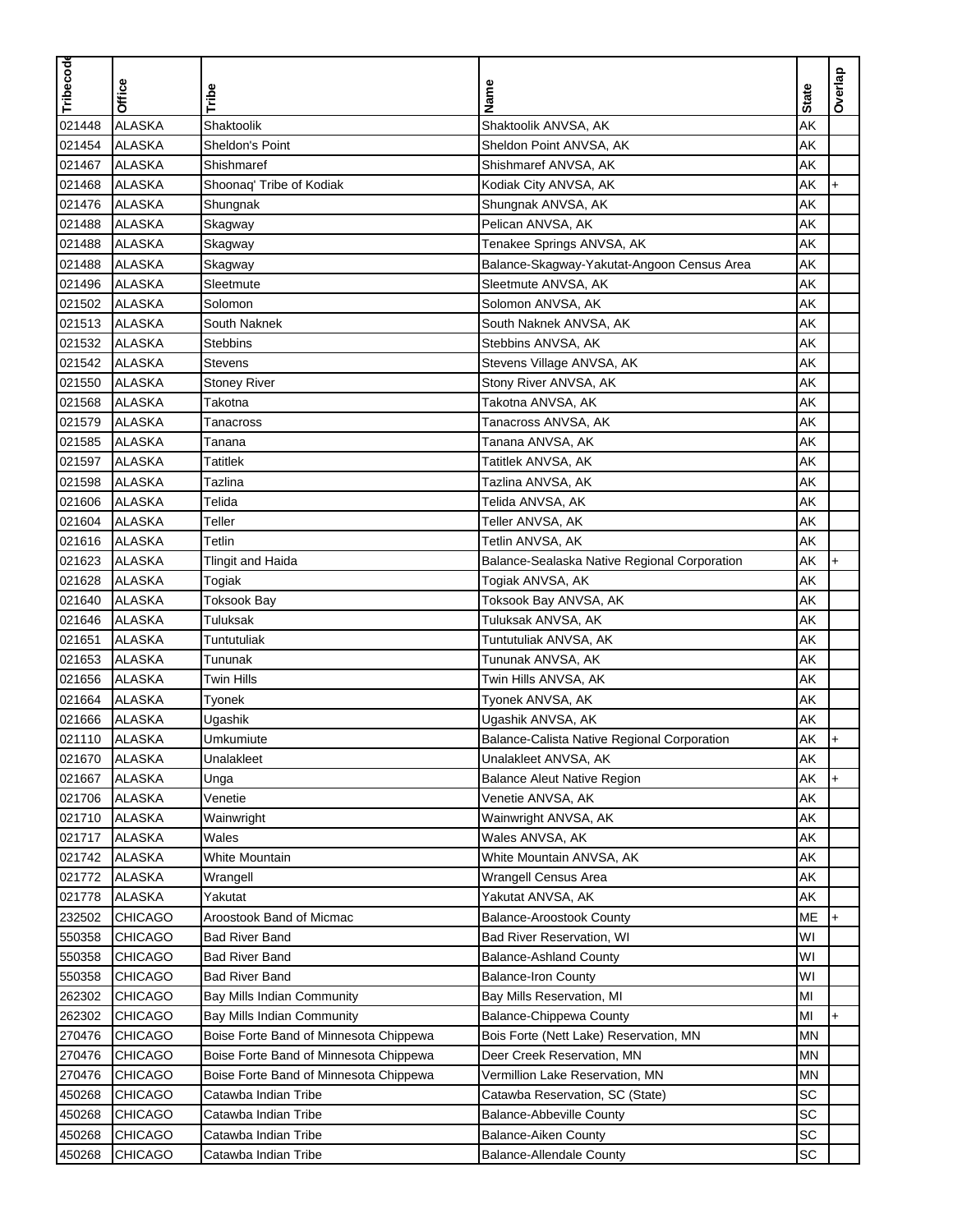| Tribecode | <b>Office</b>  | Tribe                                  | Name                               | <b>State</b> | Overlap |
|-----------|----------------|----------------------------------------|------------------------------------|--------------|---------|
| 450268    | <b>CHICAGO</b> | Catawba Indian Tribe                   | <b>Balance-Anderson County</b>     | SC           |         |
| 450268    | <b>CHICAGO</b> | Catawba Indian Tribe                   | <b>Balance-Bamberg County</b>      | SC           |         |
| 450268    | <b>CHICAGO</b> | Catawba Indian Tribe                   | <b>Balance-Barnwell County</b>     | SC           |         |
| 450268    | <b>CHICAGO</b> | Catawba Indian Tribe                   | <b>Balance-Beaufort County</b>     | SC           |         |
| 450268    | <b>CHICAGO</b> | Catawba Indian Tribe                   | <b>Balance-Berkeley County</b>     | SC           |         |
| 450268    | <b>CHICAGO</b> | Catawba Indian Tribe                   | <b>Balance-Cabarrus County</b>     | <b>NC</b>    |         |
| 450268    | <b>CHICAGO</b> | Catawba Indian Tribe                   | <b>Balance-Calhoun County</b>      | SC           |         |
| 450268    | <b>CHICAGO</b> | Catawba Indian Tribe                   | <b>Balance-Charleston County</b>   | SC           |         |
| 450268    | <b>CHICAGO</b> | Catawba Indian Tribe                   | <b>Balance-Cherokee County</b>     | SC           |         |
| 450268    | <b>CHICAGO</b> | Catawba Indian Tribe                   | <b>Balance-Chester County</b>      | SC           |         |
| 450268    | <b>CHICAGO</b> | Catawba Indian Tribe                   | <b>Balance-Chesterfield County</b> | SC           |         |
| 450268    | <b>CHICAGO</b> | Catawba Indian Tribe                   | <b>Balance-Clarendon County</b>    | SC           |         |
| 450268    | <b>CHICAGO</b> | Catawba Indian Tribe                   | <b>Balance-Cleveland County</b>    | <b>NC</b>    |         |
| 450268    | <b>CHICAGO</b> | Catawba Indian Tribe                   | <b>Balance-Colleton County</b>     | SC           |         |
| 450268    | <b>CHICAGO</b> | Catawba Indian Tribe                   | <b>Balance-Darlington County</b>   | SC           |         |
| 450268    | <b>CHICAGO</b> | Catawba Indian Tribe                   | <b>Balance-Dillon County</b>       | SC           |         |
| 450268    | <b>CHICAGO</b> | Catawba Indian Tribe                   | <b>Balance-Dorchester County</b>   | SC           |         |
| 450268    | <b>CHICAGO</b> | Catawba Indian Tribe                   | <b>Balance-Edgefield County</b>    | SC           |         |
| 450268    | <b>CHICAGO</b> | Catawba Indian Tribe                   | <b>Balance-Fairfield County</b>    | SC           |         |
| 450268    | <b>CHICAGO</b> | Catawba Indian Tribe                   | <b>Balance-Florence County</b>     | SC           |         |
| 450268    | <b>CHICAGO</b> | Catawba Indian Tribe                   | <b>Balance-Gaston County</b>       | <b>NC</b>    |         |
| 450268    | <b>CHICAGO</b> | Catawba Indian Tribe                   | Balance-Georgetown County          | SC           |         |
| 450268    | <b>CHICAGO</b> | Catawba Indian Tribe                   | <b>Balance-Greenville County</b>   | SC           |         |
| 450268    | <b>CHICAGO</b> | Catawba Indian Tribe                   | <b>Balance-Greenwood County</b>    | SC           |         |
| 450268    | <b>CHICAGO</b> | Catawba Indian Tribe                   | <b>Balance-Hampton County</b>      | SC           |         |
| 450268    | <b>CHICAGO</b> | Catawba Indian Tribe                   | <b>Balance-Horry County</b>        | SC           |         |
| 450268    | <b>CHICAGO</b> | Catawba Indian Tribe                   | <b>Balance-Jasper County</b>       | SC           |         |
| 450268    | <b>CHICAGO</b> | Catawba Indian Tribe                   | Balance-Kershaw County             | SC           |         |
| 450268    | <b>CHICAGO</b> | Catawba Indian Tribe                   | <b>Balance-Lancaster County</b>    | SC           |         |
| 450268    | <b>CHICAGO</b> | Catawba Indian Tribe                   | <b>Balance-Laurens County</b>      | SC           |         |
| 450268    | <b>CHICAGO</b> | Catawba Indian Tribe                   | <b>Balance-Lee County</b>          | SC           |         |
| 450268    | CHICAGO        | Catawba Indian Tribe                   | <b>Balance-Lexington County</b>    | SC           |         |
| 450268    | <b>CHICAGO</b> | Catawba Indian Tribe                   | <b>Balance-Marion County</b>       | <b>SC</b>    |         |
| 450268    | <b>CHICAGO</b> | Catawba Indian Tribe                   | Balance-Marlboro County            | SC           |         |
| 450268    | <b>CHICAGO</b> | Catawba Indian Tribe                   | <b>Balance-McCormick County</b>    | SC           |         |
| 450268    | <b>CHICAGO</b> | Catawba Indian Tribe                   | Balance-Mecklenburg County         | <b>NC</b>    |         |
| 450268    | <b>CHICAGO</b> | Catawba Indian Tribe                   | <b>Balance-Newberry County</b>     | <b>SC</b>    |         |
| 450268    | <b>CHICAGO</b> | Catawba Indian Tribe                   | <b>Balance-Oconee County</b>       | SC           |         |
| 450268    | <b>CHICAGO</b> | Catawba Indian Tribe                   | <b>Balance-Orangeburg County</b>   | SC           |         |
| 450268    | <b>CHICAGO</b> | Catawba Indian Tribe                   | <b>Balance-Pickens County</b>      | SC           |         |
| 450268    | <b>CHICAGO</b> | Catawba Indian Tribe                   | <b>Balance-Richland County</b>     | SC           |         |
| 450268    | <b>CHICAGO</b> | Catawba Indian Tribe                   | <b>Balance-Rutherford County</b>   | <b>NC</b>    |         |
| 450268    | <b>CHICAGO</b> | Catawba Indian Tribe                   | Balance-Saluda County              | SC           |         |
| 450268    | <b>CHICAGO</b> | Catawba Indian Tribe                   | Balance-Spartanburg County         | SC           |         |
| 450268    | <b>CHICAGO</b> | Catawba Indian Tribe                   | <b>Balance-Sumter County</b>       | <b>SC</b>    |         |
| 450268    | <b>CHICAGO</b> | Catawba Indian Tribe                   | <b>Balance-Union County</b>        | NC           |         |
| 450268    | <b>CHICAGO</b> | Catawba Indian Tribe                   | <b>Balance-Union County</b>        | SC           |         |
| 450268    | <b>CHICAGO</b> | Catawba Indian Tribe                   | Balance-Williamsburg County        | SC           |         |
| 450268    | <b>CHICAGO</b> | Catawba Indian Tribe                   | <b>Balance-York County</b>         | SC           |         |
| 361044    | <b>CHICAGO</b> | Cayuga Nation                          | <b>Balance-Erie County</b>         | NY           |         |
| 370634    | <b>CHICAGO</b> | <b>Coharie State Tribe</b>             | Coharie TDSA, NC (state)           | <b>NC</b>    |         |
| 370566    | <b>CHICAGO</b> | Eastern Cherokee                       | Eastern Cherokee Reservation, NC   | <b>NC</b>    |         |
| 271610    | <b>CHICAGO</b> | Fond Du Lac Band of Minnesota Chippewa | Fond du Lac Reservation, MN        | <b>MN</b>    |         |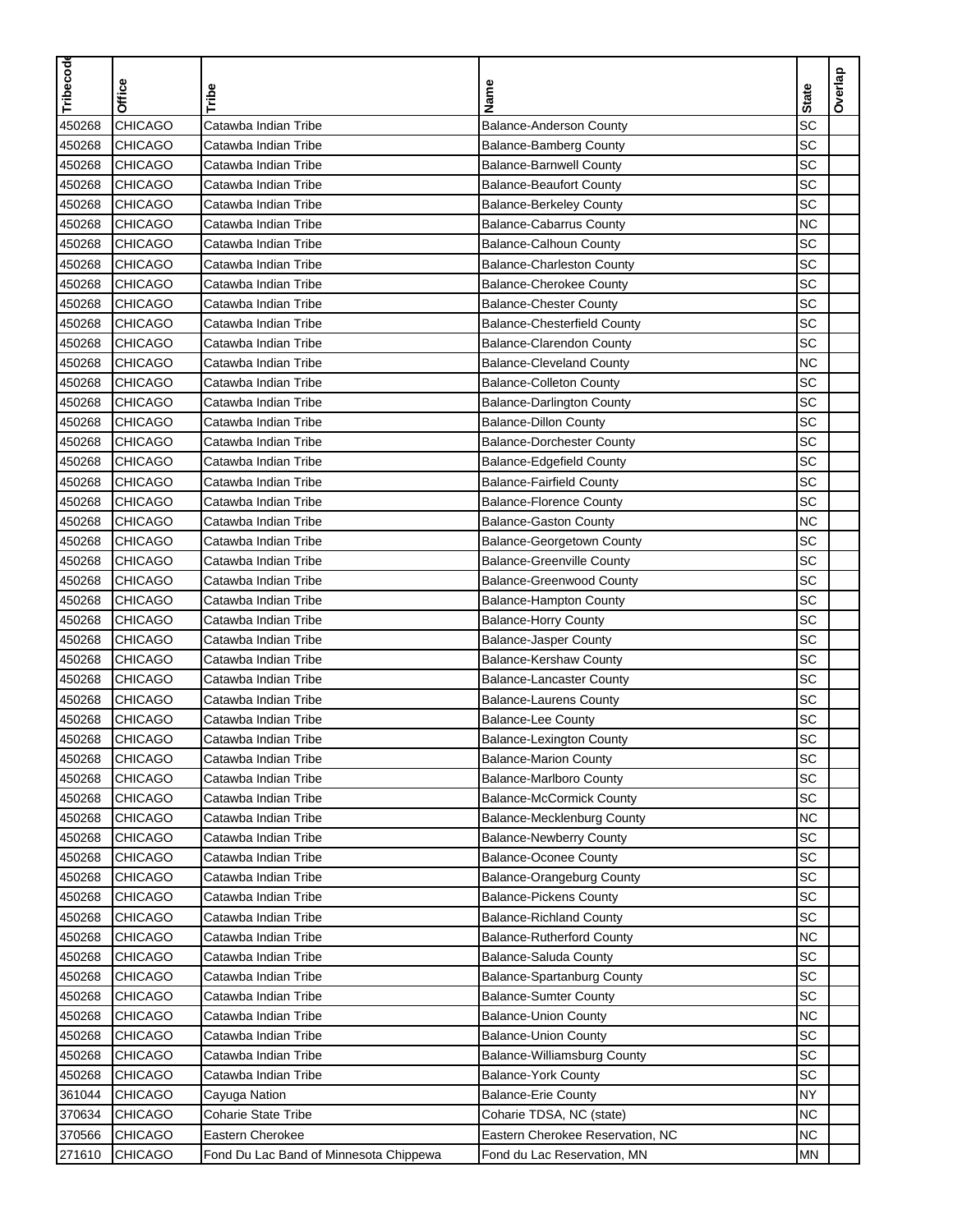| Tribecode |                |                                        |                                                    |              |                    |
|-----------|----------------|----------------------------------------|----------------------------------------------------|--------------|--------------------|
|           | <b>Office</b>  | Tribe                                  | Name                                               | <b>State</b> | Overlap            |
|           |                |                                        |                                                    |              |                    |
| 271610    | <b>CHICAGO</b> | Fond Du Lac Band of Minnesota Chippewa | <b>Balance-Carlton County</b>                      | <b>MN</b>    |                    |
| 271610    | <b>CHICAGO</b> | Fond Du Lac Band of Minnesota Chippewa | Balance-St. Louis County                           | <b>MN</b>    |                    |
| 552282    | <b>CHICAGO</b> | Forest County Potawatami               | Potawatomi (Wisconsin) Reservation and Trust Lands | WI           |                    |
| 552282    | <b>CHICAGO</b> | Forest County Potawatami               | <b>Balance-Forest County</b>                       | WI           | $\ddot{}$          |
| 090424    | <b>CHICAGO</b> | Golden Hill Paugusset                  | Golden Hill Reservation, CT (state)                | <b>CT</b>    |                    |
| 271876    | <b>CHICAGO</b> | Grand Portage Band of Minn. Chippewa   | Grand Portage Reservation, MN                      | <b>MN</b>    |                    |
| 271876    | <b>CHICAGO</b> | Grand Portage Band of Minn. Chippewa   |                                                    | MN           |                    |
| 262548    | <b>CHICAGO</b> | <b>Grand Traverse Band</b>             | <b>Grand Traverse Reservation and Trust Lands</b>  | MI           |                    |
| 262548    | <b>CHICAGO</b> | <b>Grand Traverse Band</b>             | <b>Balance-Antrim County</b>                       | MI           |                    |
| 262548    | <b>CHICAGO</b> | <b>Grand Traverse Band</b>             | <b>Balance-Benzie County</b>                       | MI           |                    |
| 262548    | <b>CHICAGO</b> | <b>Grand Traverse Band</b>             | <b>Balance-Grand Traverse County</b>               | MI           |                    |
| 262548    | <b>CHICAGO</b> | <b>Grand Traverse Band</b>             | Balance-Leelanau County                            | MI           |                    |
| 262548    | <b>CHICAGO</b> | <b>Grand Traverse Band</b>             | <b>Balance-Manistee County</b>                     | MI           |                    |
| 262548    | <b>CHICAGO</b> | <b>Grand Traverse Band</b>             | <b>Balance-Charlevoix County</b>                   | MI           | $+$                |
| 371226    | <b>CHICAGO</b> | Haliwa-Saponi State Tribe              | Haliwa-Saponi TDSA, NC (state)                     | <b>NC</b>    |                    |
| 262764    | <b>CHICAGO</b> | Hannahville Community                  | Hannahville Community and Trust Lands              | MI           |                    |
| 557318    | <b>CHICAGO</b> | Ho-Chunk Nation                        | <b>Houston County Trust Lands</b>                  | <b>MN</b>    |                    |
| 557318    | <b>CHICAGO</b> | <b>Ho-Chunk Nation</b>                 | Wisconsin Winnebago Reservation and Trust Lands    | WI           |                    |
| 557318    | <b>CHICAGO</b> | Ho-Chunk Nation                        | <b>Balance-Adams County</b>                        | WI           |                    |
| 557318    | <b>CHICAGO</b> | Ho-Chunk Nation                        | <b>Balance-Clark County</b>                        | WI           |                    |
| 557318    | <b>CHICAGO</b> | Ho-Chunk Nation                        | Balance-Columbia County                            | WI           |                    |
| 557318    | <b>CHICAGO</b> | Ho-Chunk Nation                        | <b>Balance-Crawford County</b>                     | WI           |                    |
| 557318    | <b>CHICAGO</b> | Ho-Chunk Nation                        | <b>Balance-Dane County</b>                         | WI           |                    |
| 557318    | <b>CHICAGO</b> | Ho-Chunk Nation                        | Balance-Eau Claire County                          | WI           |                    |
| 557318    | <b>CHICAGO</b> | Ho-Chunk Nation                        | <b>Balance-Jackson County</b>                      | WI           |                    |
| 557318    | <b>CHICAGO</b> | Ho-Chunk Nation                        | <b>Balance-Juneau County</b>                       | WI           |                    |
| 557318    | <b>CHICAGO</b> | <b>Ho-Chunk Nation</b>                 | Balance-La Crosse County                           | WI           |                    |
| 557318    | <b>CHICAGO</b> | Ho-Chunk Nation                        | <b>Balance-Monroe County</b>                       | WI           |                    |
| 557318    | <b>CHICAGO</b> | Ho-Chunk Nation                        | <b>Balance-Sauk County</b>                         | WI           |                    |
| 557318    | <b>CHICAGO</b> | Ho-Chunk Nation                        | Balance-Shawano County                             | WI           |                    |
| 557318    | <b>CHICAGO</b> | Ho-Chunk Nation                        | Balance-Trempealeau County                         | WI           |                    |
| 557318    | <b>CHICAGO</b> | <b>Ho-Chunk Nation</b>                 | <b>Balance-Vernon County</b>                       | WI           |                    |
| 557318    | <b>CHICAGO</b> | Ho-Chunk Nation                        | <b>Balance-Wood County</b>                         | WI           |                    |
| 231390    | <b>CHICAGO</b> | <b>Houlton Band of Maliseets</b>       | <b>Balance-Aroostook County</b>                    | ME           | $\left  + \right $ |
| 263078    | <b>CHICAGO</b> | Huron Band of Potawatomi               | Pine Creek Reservation, MI (state)                 | MI           |                    |
| 263078    | <b>CHICAGO</b> | Huron Band of Potawatomi               | <b>Balance-Calhoun County</b>                      | MI           |                    |
| 263268    | <b>CHICAGO</b> | Keweenaw Bay Indian Community          | L'Anse Reservation and Trust Lands                 | MI           |                    |
| 263268    | <b>CHICAGO</b> | Keweenaw Bay Indian Community          | Ontonagon Reservation, MI                          | MI           |                    |
| 263268    | <b>CHICAGO</b> | Keweenaw Bay Indian Community          | Balance-Baraga County                              | MI           |                    |
| 263268    | <b>CHICAGO</b> | Keweenaw Bay Indian Community          | <b>Balance-Marquette County</b>                    | MI           | +                  |
| 553418    | <b>CHICAGO</b> | Lac Courte Oreilles                    | Lac Courte Oreilles Reservation and Trust Lands    | WI           |                    |
| 553418    | <b>CHICAGO</b> | Lac Courte Oreilles                    | <b>Balance-Sawyer County</b>                       | WI           |                    |
| 553421    | <b>CHICAGO</b> | Lac Du Flambeau Band                   | Lac du Flambeau Reservation, WI                    | WI           |                    |
| 260501    | <b>CHICAGO</b> | Lac Vieux Desert Band                  | Lac Vieux Desert Reservation, MI                   | MI           |                    |
| 272666    | <b>CHICAGO</b> | Leech Lake Band of Minnesota Chippewa  | Leech Lake Reservation, MN                         | ΜN           |                    |
| 263640    | <b>CHICAGO</b> | Little River Band of Ottawa            |                                                    | MI           |                    |
| 263640    | <b>CHICAGO</b> | Little River Band of Ottawa            | <b>Balance-Mason County</b>                        | MI           |                    |
| 263640    | CHICAGO        | Little River Band of Ottawa            | <b>Balance-Wexford County</b>                      | MI           |                    |
| 263644    | <b>CHICAGO</b> | Little Traverse Bay Band               | Balance-Charlevoix County                          | MI           | $\ddot{}$          |
| 263644    | <b>CHICAGO</b> | Little Traverse Bay Band               | Balance-Cheboygan County                           | MI           |                    |
| 263644    | <b>CHICAGO</b> | Little Traverse Bay Band               | <b>Balance-Emmet County</b>                        | MI           |                    |
| 272812    | <b>CHICAGO</b> | Lower Sioux                            | Lower Sioux Community, MN                          | <b>MN</b>    |                    |
| 272812    | <b>CHICAGO</b> | Lower Sioux                            | Sandy Lake Reservation, MN                         | <b>MN</b>    |                    |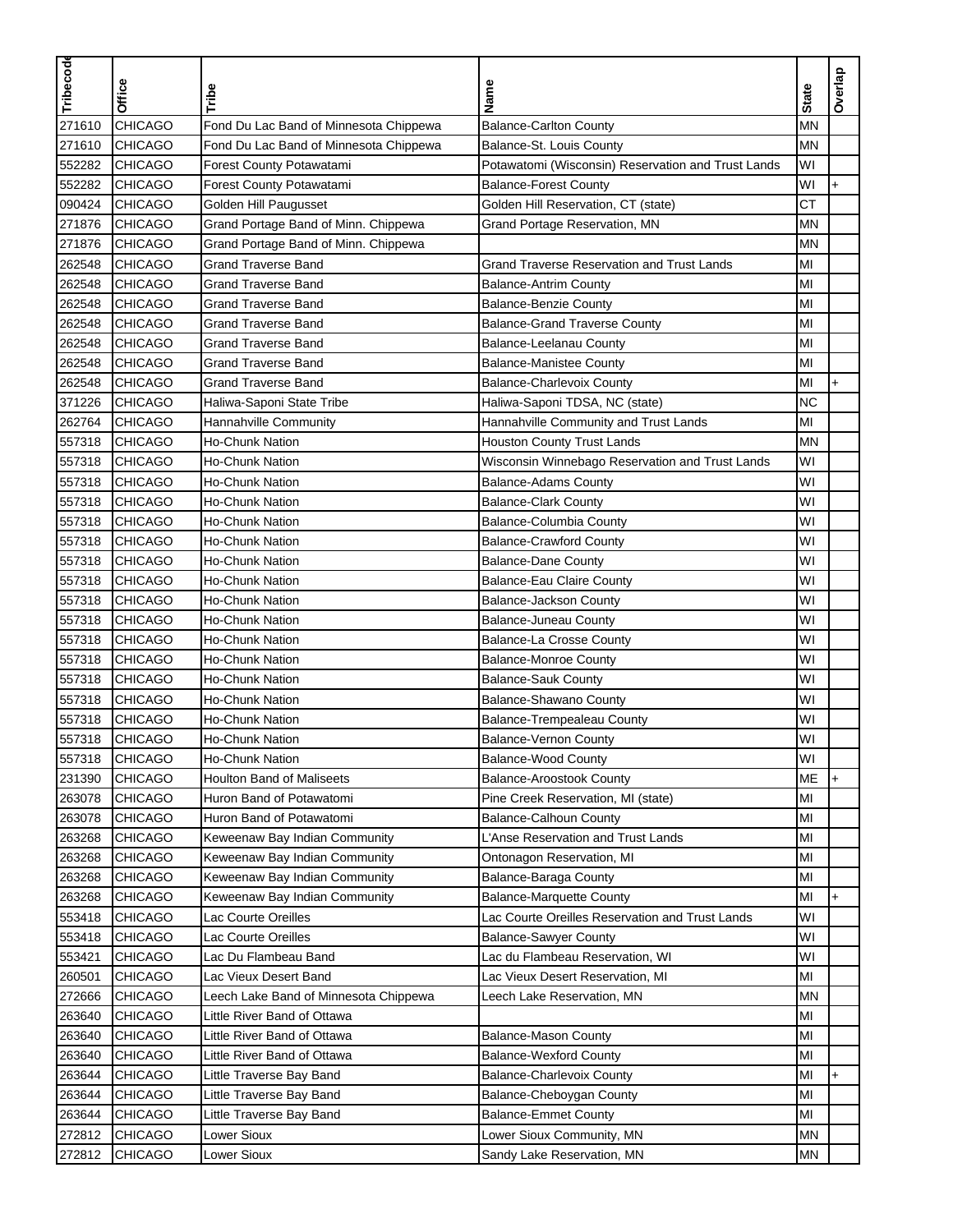| Tribecode | Office         | Tribe                                       | Name                                             | <b>State</b>   | Overlap   |
|-----------|----------------|---------------------------------------------|--------------------------------------------------|----------------|-----------|
| 371744    | <b>CHICAGO</b> | Lumbee State Tribe                          | Lumbee TDSA, NC (state)                          | <b>NC</b>      |           |
| 262600    | <b>CHICAGO</b> | Match-e-be-nash-she-wish Band of Potawatomi | <b>Balance-Barry County</b>                      | MI             |           |
| 262600    | <b>CHICAGO</b> | Match-e-be-nash-she-wish Band of Potawatomi | Balance-Kalamazoo County                         | MI             |           |
| 262600    | <b>CHICAGO</b> | Match-e-be-nash-she-wish Band of Potawatomi | <b>Balance-Kent County</b>                       | MI             |           |
| 262600    | <b>CHICAGO</b> | Match-e-be-nash-she-wish Band of Potawatomi | Balance-Ottawa County                            | MI             |           |
| 262600    | <b>CHICAGO</b> | Match-e-be-nash-she-wish Band of Potawatomi | <b>Balance-Allegan County</b>                    | MI             | $\ddot{}$ |
| 511016    | <b>CHICAGO</b> | Mattaponi                                   | Mattaponi Reservation, VA (state)                | VA             |           |
| 371879    | <b>CHICAGO</b> | <b>Meherrin State Tribe</b>                 | Meherrin TDSA, NC (state)                        | <b>NC</b>      |           |
| 554223    | <b>CHICAGO</b> | Menominee Indian Tribe                      | Menominee Reservation, WI                        | WI             |           |
| 121994    | <b>CHICAGO</b> | Miccosukee Tribe                            | Miccosukee Reservation, FL                       | <b>FL</b>      |           |
| 273094    | <b>CHICAGO</b> | Mille Lacs Band of Minnesota Chippewa       | <b>Balance-Crow Wing County</b>                  | MN             |           |
| 273094    | <b>CHICAGO</b> | Mille Lacs Band of Minnesota Chippewa       | Mille Lacs Reservation, MN                       | MN             |           |
| 273094    | <b>CHICAGO</b> | Mille Lacs Band of Minnesota Chippewa       | <b>Balance-Mille Lacs County</b>                 | <b>MN</b>      |           |
| 273094    | <b>CHICAGO</b> | Mille Lacs Band of Minnesota Chippewa       | <b>Balance-Pine County</b>                       | <b>MN</b>      |           |
| 280260    | <b>CHICAGO</b> | Mississippi Choctaw Tribe                   | Mississippi Choctaw Reservation and Trust Lands  | <b>MS</b>      |           |
| 280260    | <b>CHICAGO</b> | Mississippi Choctaw Tribe                   | Balance-Jackson County                           | <b>MS</b>      |           |
| 280260    | <b>CHICAGO</b> | Mississippi Choctaw Tribe                   | <b>Balance-Jasper County</b>                     | <b>MS</b>      |           |
| 280260    | <b>CHICAGO</b> | Mississippi Choctaw Tribe                   | <b>Balance-Jones County</b>                      | <b>MS</b>      |           |
| 280260    | <b>CHICAGO</b> | Mississippi Choctaw Tribe                   | <b>Balance-Kemper County</b>                     | <b>MS</b>      |           |
| 280260    | <b>CHICAGO</b> | Mississippi Choctaw Tribe                   | Balance-Lauderdale County                        | <b>TN</b>      |           |
| 280260    | <b>CHICAGO</b> | Mississippi Choctaw Tribe                   | <b>Balance-Leake County</b>                      | <b>MS</b>      |           |
| 280260    | <b>CHICAGO</b> | Mississippi Choctaw Tribe                   | Balance-Neshoba County                           | <b>MS</b>      |           |
| 280260    | <b>CHICAGO</b> | Mississippi Choctaw Tribe                   | <b>Balance-Newton County</b>                     | <b>MS</b>      |           |
| 280260    | <b>CHICAGO</b> | Mississippi Choctaw Tribe                   | <b>Balance-Scott County</b>                      | <b>MS</b>      |           |
| 280260    | <b>CHICAGO</b> | Mississippi Choctaw Tribe                   | <b>Balance-Winston County</b>                    | <b>MS</b>      |           |
| 090640    | <b>CHICAGO</b> | Mohegan Tribe of Connecticut                | Mohegan TDSA, CT (state)                         | <b>CT</b>      |           |
| 011610    | <b>CHICAGO</b> | <b>MOWA Band of Choctaw Indians</b>         | Balance-Washington County                        | <b>AL</b>      |           |
| 440160    | <b>CHICAGO</b> | Narragansett Tribe                          | Narragansett Reservation, RI                     | RI             |           |
| 440160    | <b>CHICAGO</b> | Narragansett Tribe                          | <b>Balance-Washington County</b>                 | R <sub>l</sub> |           |
| 364742    | <b>CHICAGO</b> | Oneida Nation of New York                   | Oneida (East) Reservation, NY                    | <b>NY</b>      |           |
| 364742    | <b>CHICAGO</b> | Oneida Nation of New York                   | Balance-Chenango County                          | <b>NY</b>      |           |
| 364742    | <b>CHICAGO</b> | Oneida Nation of New York                   | <b>Balance-Cortland County</b>                   | <b>NY</b>      |           |
| 364742    | <b>CHICAGO</b> | Oneida Nation of New York                   | <b>Balance-Herkimer County</b>                   | <b>NY</b>      |           |
| 364742    | <b>CHICAGO</b> | Oneida Nation of New York                   | <b>Balance-Madison County</b>                    | <b>NY</b>      |           |
| 364742    | <b>CHICAGO</b> | Oneida Nation of New York                   | <b>Balance-Oneida County</b>                     | <b>NY</b>      |           |
| 364742    | <b>CHICAGO</b> | Oneida Nation of New York                   | Balance-Onondaga County                          | <b>NY</b>      |           |
| 554910    | <b>CHICAGO</b> | Oneida Tribe                                | Oneida (West) Reservation, WI                    | WI             |           |
| 554910    | <b>CHICAGO</b> | Oneida Tribe                                | <b>Balance-Brown County</b>                      | WI             |           |
| 554910    | <b>CHICAGO</b> | Oneida Tribe                                | <b>Balance-Outagamie County</b>                  | WI             |           |
| 364760    | <b>CHICAGO</b> | Onondaga Nation                             | Onondaga Reservation, NY                         | <b>NY</b>      |           |
| 511172    | <b>CHICAGO</b> | Pamunkey                                    | Pamunkey Reservation, VA (state)                 | VA             |           |
| 231420    | <b>CHICAGO</b> | Passamaquody Indian Tribe                   | Indian Township Reservation, ME                  | ME             |           |
| 090852    | <b>CHICAGO</b> | Paucatuck Eastern Pequot Tribe              | Paucatuck Eastern Pequot Reservation, CT (state) | <b>CT</b>      |           |
| 232382    | <b>CHICAGO</b> | Penobscot Tribe                             | Penobscot Reservation and Trust Lands, ME        | МE             |           |
| 232452    | <b>CHICAGO</b> | <b>Pleasant Point</b>                       | Passamaquoddy Trust Lands, ME                    | ME             |           |
| 232452    | <b>CHICAGO</b> | <b>Pleasant Point</b>                       | Pleasant Point Reservation, ME                   | ME             |           |
| 232452    | <b>CHICAGO</b> | <b>Pleasant Point</b>                       | Balance-Washington County                        | ME             |           |
| 011857    | <b>CHICAGO</b> | Poarch Band of Creek Indians                | Poarch Creek Reservation and Trust Lands         | AL             |           |
| 011857    | <b>CHICAGO</b> | Poarch Band of Creek Indians                | Balance-Baldwin County                           | AL             |           |
| 011857    | <b>CHICAGO</b> | Poarch Band of Creek Indians                | Balance-Escambia County                          | AL             |           |
| 011857    | <b>CHICAGO</b> | Poarch Band of Creek Indians                | Balance-Escambia County                          | FL             |           |
| 011857    | <b>CHICAGO</b> | Poarch Band of Creek Indians                | <b>Balance-Mobile County</b>                     | <b>AL</b>      |           |
| 011857    | <b>CHICAGO</b> | Poarch Band of Creek Indians                | <b>Balance-Monroe County</b>                     | <b>AL</b>      |           |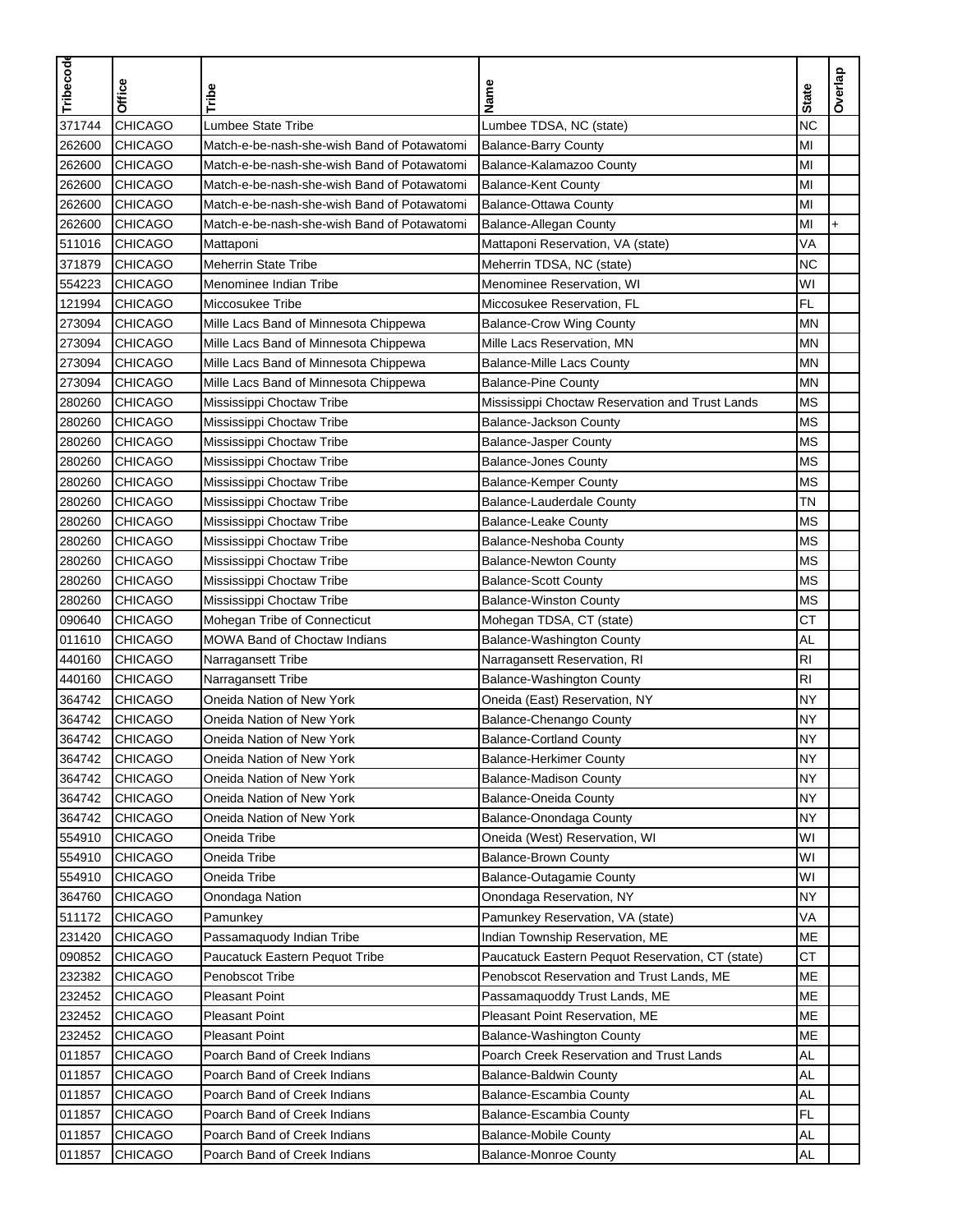| Tribecode |                |                                          |                                              |              | Overlap   |
|-----------|----------------|------------------------------------------|----------------------------------------------|--------------|-----------|
|           | Office         | Tribe                                    | Name                                         | <b>State</b> |           |
| 265044    | <b>CHICAGO</b> | Pokagon Band of Potawatomi               | <b>Balance-Allegan County</b>                | MI           |           |
| 265044    | <b>CHICAGO</b> | Pokagon Band of Potawatomi               | <b>Balance-Berrien County</b>                | MI           |           |
| 265044    | <b>CHICAGO</b> | Pokagon Band of Potawatomi               | <b>Balance-Cass County</b>                   | MI           |           |
| 265044    | <b>CHICAGO</b> | Pokagon Band of Potawatomi               | <b>Balance-Elkhart County</b>                | IN           |           |
|           |                |                                          |                                              | IN           |           |
| 265044    | <b>CHICAGO</b> | Pokagon Band of Potawatomi               | Balance-Kosciusko County                     |              |           |
| 265044    | <b>CHICAGO</b> | Pokagon Band of Potawatomi               | Balance-La Porte County                      | IN           |           |
| 265044    | <b>CHICAGO</b> | Pokagon Band of Potawatomi               | <b>Balance-Marshall County</b>               | IN           |           |
| 265044    | <b>CHICAGO</b> | Pokagon Band of Potawatomi               | Balance-St. Joseph County                    | IN           |           |
| 265044    | <b>CHICAGO</b> | Pokagon Band of Potawatomi               | <b>Balance-Starke County</b>                 | IN           |           |
| 265044    | <b>CHICAGO</b> | Pokagon Band of Potawatomi               | Balance-Van Buren County                     | MI           |           |
| 366598    | <b>CHICAGO</b> | Poospatuck Indian Reservation            | Poospatuck Reservation, NY (state)           | <b>NY</b>    |           |
| 273778    | <b>CHICAGO</b> | Prairie Island Sioux                     | Prairie Island Community, MN                 | <b>MN</b>    |           |
| 555466    | <b>CHICAGO</b> | Red Cliff Band of Lake Superior Chippewa | Red Cliff Reservation and Trust Lands, WI    | WI           |           |
| 273858    | <b>CHICAGO</b> | Red Lake Band of Chippewa                | Red Lake Reservation, MN                     | <b>MN</b>    |           |
| 194582    | <b>CHICAGO</b> | Sac & Fox Tribe                          | Sac and Fox (lowa) Reservation, IA           | IA           |           |
| 265342    | <b>CHICAGO</b> | Saginaw Chippewa                         | Isabella Reservation and Trust Lands. MI     | MI           |           |
| 265342    | <b>CHICAGO</b> | Saginaw Chippewa                         | <b>Balance-Arenac County</b>                 | MI           |           |
| 265342    | <b>CHICAGO</b> | Saginaw Chippewa                         | <b>Balance-Gladwin County</b>                | MI           |           |
| 265342    | <b>CHICAGO</b> | Saginaw Chippewa                         | <b>Balance-Gratiot County</b>                | MI           |           |
| 265342    | <b>CHICAGO</b> | Saginaw Chippewa                         | Balance-Isabella County                      | MI           |           |
| 265342    | <b>CHICAGO</b> | Saginaw Chippewa                         | <b>Balance-Mecosta County</b>                | MI           |           |
| 265342    | <b>CHICAGO</b> | Saginaw Chippewa                         | <b>Balance-Midland County</b>                | MI           |           |
| 265342    | <b>CHICAGO</b> | Saginaw Chippewa                         | <b>Balance-Montcalm County</b>               | MI           |           |
| 265342    | <b>CHICAGO</b> | Saginaw Chippewa                         | <b>Balance-Osceola County</b>                | MI           |           |
| 555802    | <b>CHICAGO</b> | Saint Croix Chippewa                     | St. Croix Reservation, WI                    | WI           |           |
| 265468    | <b>CHICAGO</b> | Sault Ste. Marie Tribe                   | Sault Ste. Marie Reservation and Trust Lands | MI           |           |
| 265468    | <b>CHICAGO</b> | Sault Ste. Marie Tribe                   | <b>Balance-Alger County</b>                  | MI           |           |
| 265468    | <b>CHICAGO</b> | Sault Ste. Marie Tribe                   |                                              | MI           | $\ddot{}$ |
|           |                |                                          | Balance-Chippewa County                      |              |           |
| 265468    | <b>CHICAGO</b> | Sault Ste. Marie Tribe                   | <b>Balance-Delta County</b>                  | MI           |           |
| 265468    | <b>CHICAGO</b> | Sault Ste. Marie Tribe                   | <b>Balance-Luce County</b>                   | MI           |           |
| 265468    | <b>CHICAGO</b> | Sault Ste. Marie Tribe                   | <b>Balance-Mackinac County</b>               | MI           |           |
| 265468    | CHICAGO        | Sault Ste. Marie Tribe                   | <b>Balance-Schoolcraft County</b>            | MI           |           |
| 265468    | <b>CHICAGO</b> | Sault Ste. Marie Tribe                   | <b>Balance-Marquette County</b>              | MI           | $\ddot{}$ |
| 090976    | <b>CHICAGO</b> | Schaghticoke                             | Schaghticoke Reservation, CT (state)         | CT           |           |
| 122822    | <b>CHICAGO</b> | Seminole Tribe                           | Big Cypress Reservation, FL                  | FL           |           |
| 122822    | <b>CHICAGO</b> | Seminole Tribe                           | <b>Brighton Reservation, FL</b>              | <b>FL</b>    |           |
| 122822    | <b>CHICAGO</b> | Seminole Tribe                           | Hollywood Reservation, FL                    | <b>FL</b>    |           |
| 122822    | <b>CHICAGO</b> | Seminole Tribe                           | Seminole Trust Lands, FL                     | FL           |           |
| 122822    | <b>CHICAGO</b> | Seminole Tribe                           | <b>Balance-Dade County</b>                   | FL           |           |
| 122822    | CHICAGO        | Seminole Tribe                           | Balance-Hillsborough County                  | FL           |           |
| 122822    | <b>CHICAGO</b> | Seminole Tribe                           | Balance-St. Lucie County                     | <b>FL</b>    |           |
| 365942    | CHICAGO        | Seneca Nation of New York                | Allegany Reservation, NY                     | <b>NY</b>    |           |
| 365942    | <b>CHICAGO</b> | Seneca Nation of New York                | Cattaraugus Reservation, NY                  | <b>NY</b>    |           |
| 365942    | CHICAGO        | Seneca Nation of New York                | Oil Springs Reservation, NY                  | <b>NY</b>    |           |
| 274274    | <b>CHICAGO</b> | Shakopee Sioux                           | Shakopee Community, MN                       | ΜN           |           |
| 366008    | <b>CHICAGO</b> | Shinnecock Indian Reservation            | Shinnecock Reservation, NY (state)           | <b>NY</b>    |           |
| 556142    | <b>CHICAGO</b> | Sokagoan Chippewa Tribe                  | Sokaogon Chippewa Community and Trust Lands  | WI           |           |
| 556142    | CHICAGO        | Sokagoan Chippewa Tribe                  | Balance-Forest County, WI                    | WI           |           |
| 365716    | <b>CHICAGO</b> | St. Regis Mohawk Tribe                   | St. Regis Mohawk Reservation, NY             | <b>NY</b>    |           |
| 365716    | <b>CHICAGO</b> | St. Regis Mohawk Tribe                   | Balance-Franklin County                      | <b>NY</b>    |           |
| 365716    | <b>CHICAGO</b> | St. Regis Mohawk Tribe                   | Balance-St. Lawrence County                  | <b>NY</b>    |           |
| 556366    | <b>CHICAGO</b> | Stockbridge-Munsee Tribe                 | Stockbridge Reservation, WI                  | WI           |           |
| 366460    | <b>CHICAGO</b> | Tonawanda Band of Senecas                | Tonawanda Reservation, NY                    | <b>NY</b>    |           |
|           |                |                                          |                                              |              |           |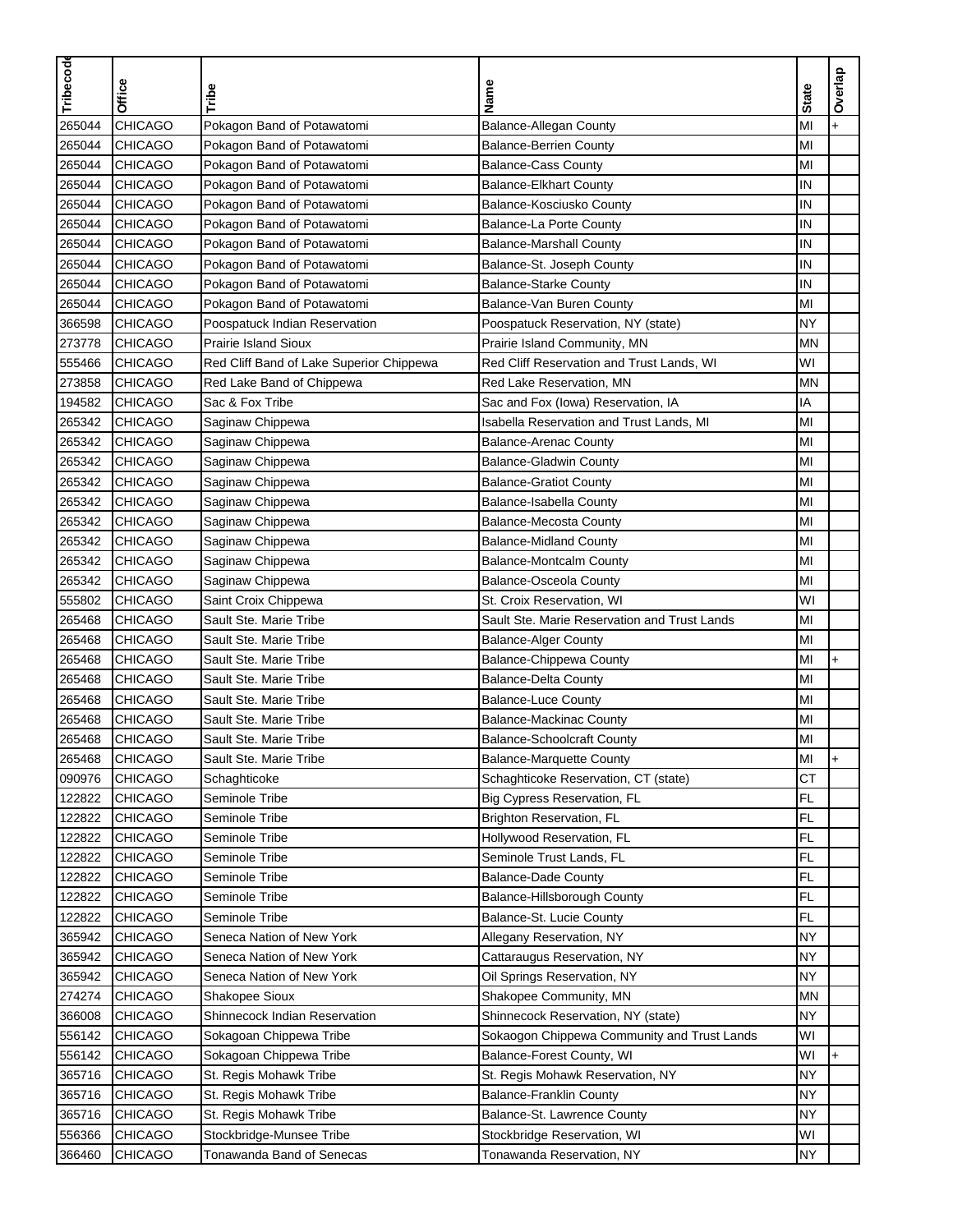| Tribecode | Office         | Tribe                                  | Name                                          | <b>State</b> | Overlap   |
|-----------|----------------|----------------------------------------|-----------------------------------------------|--------------|-----------|
| 366536    | <b>CHICAGO</b> | <b>Tuscarora Nation</b>                | Tuscarora Reservation, NY                     | <b>NY</b>    |           |
| 274660    | <b>CHICAGO</b> | <b>Upper Sioux Indian Community</b>    | Upper Sioux Community, MN                     | <b>MN</b>    |           |
| 274660    | <b>CHICAGO</b> | <b>Upper Sioux Indian Community</b>    | <b>Balance-Goodhue County</b>                 | <b>MN</b>    |           |
| 274660    | <b>CHICAGO</b> | <b>Upper Sioux Indian Community</b>    | <b>Balance-Redwood County</b>                 | <b>MN</b>    |           |
| 274660    | <b>CHICAGO</b> | <b>Upper Sioux Indian Community</b>    | <b>Balance-Renville County</b>                | <b>MN</b>    |           |
| 274660    | <b>CHICAGO</b> | <b>Upper Sioux Indian Community</b>    | <b>Balance-Scott County</b>                   | <b>MN</b>    |           |
| 274660    | <b>CHICAGO</b> | <b>Upper Sioux Indian Community</b>    | <b>Balance-Yellow Medicine County</b>         | <b>MN</b>    |           |
| 372945    | <b>CHICAGO</b> | Waccamaw Siouan State Tribe            | Waccamaw Siouan TDSA, NC (state)              | <b>NC</b>    |           |
| 250521    | <b>CHICAGO</b> | Wampanoag Tribe                        | Wampanoag-Gay Head TDSA, MA                   | <b>MA</b>    |           |
| 274940    | <b>CHICAGO</b> | White Earth Band of Minnesota Chippewa | White Earth Reservation, MN                   | <b>MN</b>    |           |
| 274940    | <b>CHICAGO</b> | White Earth Band of Minnesota Chippewa | <b>Balance-Becker County</b>                  | MN           |           |
| 274940    | <b>CHICAGO</b> | White Earth Band of Minnesota Chippewa | <b>Balance-Clearwater County</b>              | <b>MN</b>    |           |
| 300068    | <b>DENVER</b>  | <b>Blackfeet Tribe</b>                 | <b>Blackfeet Reservation, MT</b>              | MT           |           |
| 460356    | <b>DENVER</b>  | Cheyenne River Sioux                   | Cheyenne River Reservation, SD                | <b>SD</b>    |           |
| 460434    | <b>DENVER</b>  | <b>Crow Creek Sioux</b>                | Crow Creek Reservation, SD                    | <b>SD</b>    |           |
| 300188    | <b>DENVER</b>  | Crow Tribe                             | Crow Reservation and Trust Lands, MT          | MT           |           |
| 460632    | <b>DENVER</b>  | <b>Flandreau Santee Sioux</b>          | Flandreau Reservation, SD                     | <b>SD</b>    |           |
| 300298    | <b>DENVER</b>  | Fort Belknap Indian Community          | Fort Belknap Reservation and Trust Lands      | <b>MT</b>    |           |
| 300302    | <b>DENVER</b>  | Fort Peck Assiniboine and Sioux        | Fort Peck Reservation, MT                     | МT           |           |
| 380694    | <b>DENVER</b>  | <b>Ft. Berthold Affiliated Tribes</b>  | Fort Berthold Reservation, ND                 | <b>ND</b>    |           |
| 490404    | <b>DENVER</b>  | <b>Goshute Reservation</b>             | Goshute Reservation, NV-UT                    | <b>NV</b>    |           |
| 490404    | <b>DENVER</b>  | Goshute Reservation                    | Goshute Reservation, NV-UT                    | UT           |           |
| 461052    | <b>DENVER</b>  | Lower Brule Sioux                      | Lower Brule Reservation, SD                   | <b>SD</b>    |           |
| 560560    | <b>DENVER</b>  | Northern Arapahoe                      | Wind River Reservation, WY                    | WY           | $\ddot{}$ |
| 300572    | <b>DENVER</b>  | Northern Cheyenne                      | Crow/Northern Cheyenne Area, MT               | MT           | $\ddot{}$ |
| 300572    | <b>DENVER</b>  | Northern Cheyenne                      | Northern Cheyenne Reservation and Trust Lands | MT           |           |
| 300572    | <b>DENVER</b>  | Northern Cheyenne                      | Northern Cheyenne Reservation and Trust Lands | <b>SD</b>    |           |
| 490124    | <b>DENVER</b>  | NW Band of Shoshone Nation             | Northwestern Shoshone Reservation, UT         | UT           |           |
| 490124    | <b>DENVER</b>  | NW Band of Shoshone Nation             | <b>Balance-Box Elder County</b>               | UT           |           |
| 461340    | <b>DENVER</b>  | Oglala Sioux of Pine Ridge Reservation | Pine Ridge Reservation and Trust Lands        | <b>NE</b>    |           |
| 461340    | <b>DENVER</b>  | Oglala Sioux of Pine Ridge Reservation | Pine Ridge Reservation and Trust Lands        | <b>SD</b>    |           |
| 312210    | <b>DENVER</b>  | Omaha Tribe                            | Omaha Reservation, IA-NE                      | IA           |           |
| 312210    | <b>DENVER</b>  | Omaha Tribe                            | Omaha Reservation, IA-NE                      | <b>NE</b>    |           |
| 312418    | <b>DENVER</b>  | Ponca Tribe of Nebraska                | Ponca TDSA, NE (State)                        | <b>NE</b>    |           |
| 312418    | <b>DENVER</b>  | Ponca Tribe of Nebraska                | <b>Balance-Boyd County</b>                    | <b>NE</b>    |           |
| 312418    | <b>DENVER</b>  | Ponca Tribe of Nebraska                | <b>Balance-Burt County</b>                    | <b>NE</b>    |           |
| 312418    | <b>DENVER</b>  | Ponca Tribe of Nebraska                | <b>Balance-Charles Mix County</b>             | <b>SD</b>    |           |
| 312418    | <b>DENVER</b>  | Ponca Tribe of Nebraska                | <b>Balance-Douglas County</b>                 | <b>NE</b>    |           |
| 312418    | <b>DENVER</b>  | Ponca Tribe of Nebraska                | <b>Balance-Hall County</b>                    | <b>NE</b>    |           |
| 312418    | <b>DENVER</b>  | Ponca Tribe of Nebraska                | <b>Balance-Holt County</b>                    | <b>NE</b>    |           |
| 312418    | <b>DENVER</b>  | Ponca Tribe of Nebraska                | Balance-Knox County                           | <b>NE</b>    |           |
| 312418    | <b>DENVER</b>  | Ponca Tribe of Nebraska                | <b>Balance-Lancaster County</b>               | <b>NE</b>    |           |
| 312418    | <b>DENVER</b>  | Ponca Tribe of Nebraska                | <b>Balance-Madison County</b>                 | <b>NE</b>    |           |
| 312418    | <b>DENVER</b>  | Ponca Tribe of Nebraska                | <b>Balance-Platte County</b>                  | <b>NE</b>    |           |
| 312418    | <b>DENVER</b>  | Ponca Tribe of Nebraska                | <b>Balance-Pottawattamie County</b>           | IA           |           |
| 312418    | <b>DENVER</b>  | Ponca Tribe of Nebraska                | <b>Balance-Sarpy County</b>                   | <b>NE</b>    |           |
| 312418    | <b>DENVER</b>  | Ponca Tribe of Nebraska                | <b>Balance-Stanton County</b>                 | <b>NE</b>    |           |
|           |                |                                        |                                               | <b>NE</b>    |           |
| 312418    | <b>DENVER</b>  | Ponca Tribe of Nebraska                | <b>Balance-Wayne County</b>                   |              |           |
| 312418    | <b>DENVER</b>  | Ponca Tribe of Nebraska                | Balance-Woodbury County                       | IA           |           |
| 300646    | <b>DENVER</b>  | Rocky Boy Chippewa-Cree                | Rocky Boy's Reservation and Trust Lands, MT   | MT           |           |
| 461448    | <b>DENVER</b>  | Rosebud Sioux                          | Rosebud Reservation and Trust Lands, SD       | <b>SD</b>    |           |
| 300280    | <b>DENVER</b>  | Salish and Kootenai Tribes             | Flathead Reservation, MT                      | MT           |           |
| 312606    | <b>DENVER</b>  | Santee Sioux Tribe                     | Santee Reservation, NE                        | <b>NE</b>    |           |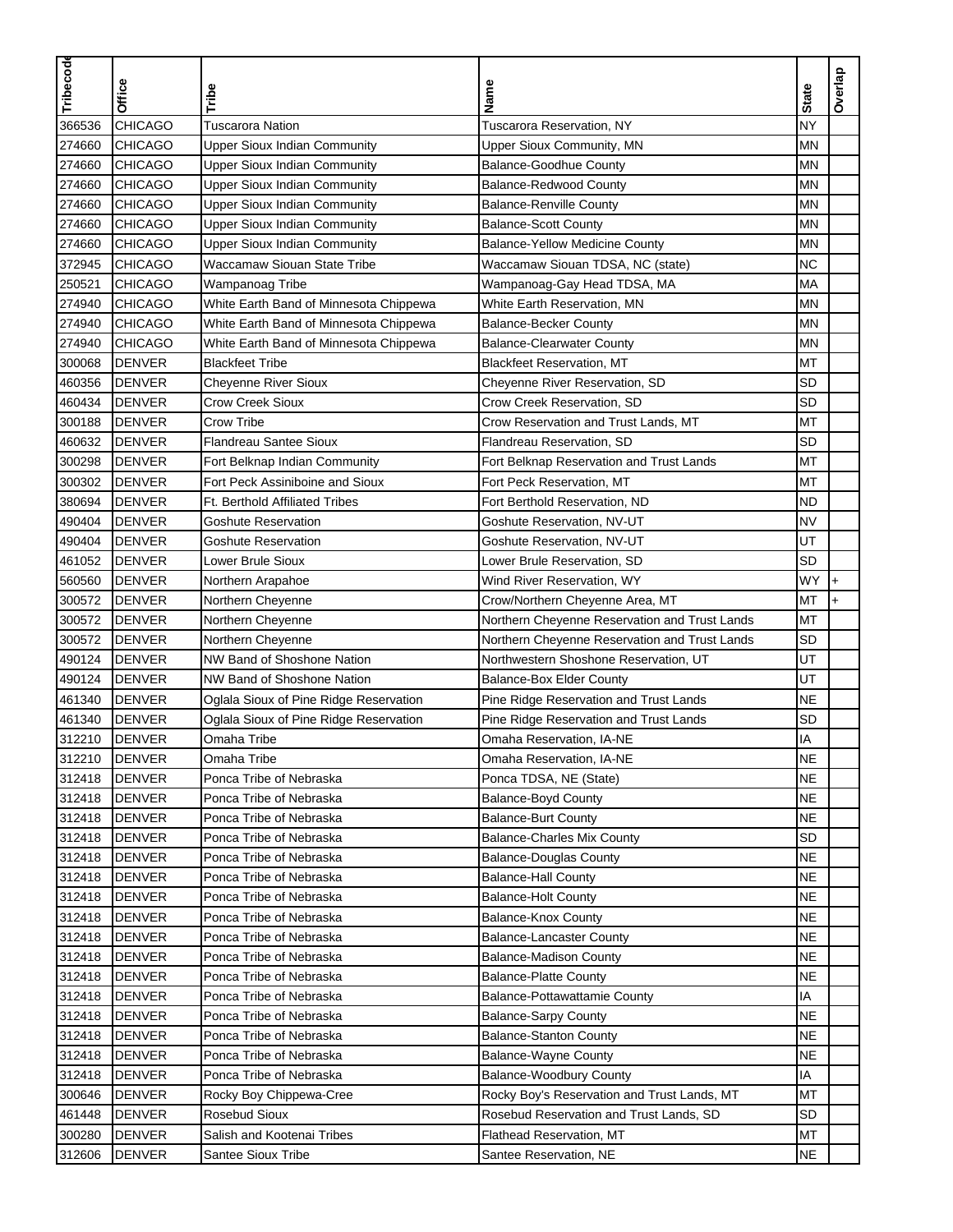| WY<br><b>DENVER</b><br>560562<br>Shoshone Tribe of the Wind River Reser<br>Wind River Reservation, WY<br>461526<br><b>DENVER</b><br>Sisseton-Wahpeton Sioux<br>Lake Traverse (Sisseton) Reservation, ND-SD<br><b>ND</b><br>461526<br>Lake Traverse (Sisseton) Reservation, ND-SD<br>SD<br><b>DENVER</b><br>Sisseton-Wahpeton Sioux<br><b>DENVER</b><br>UT<br>491130<br>Skull Valley Band of Goshute<br>Skull Valley Reservation, UT<br>081462<br><b>DENVER</b><br>Southern Ute Tribe<br>Southern Ute Reservation, CO<br>CO<br>380698<br><b>ND</b><br><b>DENVER</b><br><b>Spirit Lake Sioux Tribe</b><br>Spirit Lake Sioux Reservation<br>461552<br><b>ND</b><br><b>DENVER</b><br><b>Standing Rock Sioux</b><br>Standing Rock Reservation, ND-SD<br>461552<br><b>SD</b><br><b>DENVER</b><br><b>Standing Rock Sioux</b><br>Standing Rock Reservation, ND-SD<br>381976<br><b>ND</b><br><b>DENVER</b><br>Turtle Mountain Band of Chippewa<br>Turtle Mountain Reservation and Trust Lands<br>$\ddot{}$<br>SD<br>381976<br><b>DENVER</b><br>Turtle Mountain Band of Chippewa<br>Turtle Mountain Reservation and Trust Lands<br>$\ddot{}$<br>491274<br><b>DENVER</b><br>UT<br>Uintah & Ouray Ute Indian Tribe<br>Uintah and Ouray Reservation, UT<br>490920<br><b>DENVER</b><br>Paiute of Utah Reservation, UT<br>UT<br>Utah Paiute Tribe<br>490920<br><b>DENVER</b><br>UT<br><b>Utah Paiute Tribe</b><br><b>Balance-Beaver County</b><br>UT<br>490920<br><b>DENVER</b><br>Utah Paiute Tribe<br><b>Balance-Iron County</b><br><b>DENVER</b><br>UT<br>490920<br>Utah Paiute Tribe<br><b>Balance-Millard County</b><br>490920<br><b>DENVER</b><br>UT<br><b>Utah Paiute Tribe</b><br><b>Balance-Sevier County</b><br>UT<br>490920<br><b>DENVER</b><br><b>Utah Paiute Tribe</b><br>Balance-Washington County<br>CO<br>081546<br><b>DENVER</b><br><b>Ute Mountain Tribe</b><br>Ute Mountain Reservation, CO-NM-UT<br><b>DENVER</b><br>Ute Mountain Reservation, CO-NM-UT<br>081546<br><b>Ute Mountain Tribe</b><br><b>NM</b><br><b>DENVER</b><br>Ute Mountain Reservation, CO-NM-UT<br>UT<br>081546<br>Ute Mountain Tribe<br>313182<br><b>DENVER</b><br>Winnebago Tribe<br><b>NE</b><br>Winnebago Reservation, NE<br><b>Yankton Sioux</b><br><b>SD</b><br>461892<br><b>DENVER</b><br>Yankton Reservation, SD<br>400004<br>Absentee-Shawnee<br>Absentee Shawnee-Citizens Band Potawatomi<br>OK<br>OKLAHOMA<br>$\ddot{}$<br>ОK<br>400004<br><b>OKLAHOMA</b><br>Absentee-Shawnee<br><b>Balance-Cleveland County</b><br>400004<br><b>OKLAHOMA</b><br>Absentee-Shawnee<br>OK<br><b>Balance-Lincoln County</b><br>$\ddot{}$<br><b>OKLAHOMA</b><br>TX<br>480046<br>Alabama-Coushatta<br>Alabama and Coushatta Reservation, TX<br>400002<br><b>OKLAHOMA</b><br>Alabama-Quassarte Tribal Town<br>Creek TJSA, OK<br>OK<br>$\ddot{}$<br><b>OKLAHOMA</b><br>Kiowa-Comanche-Apache-Fort Sill Apache<br>OK<br>400110<br>Apache Tribe<br>$\ddot{}$<br>OK<br>400428<br><b>OKLAHOMA</b><br>Caddo Tribe<br>Caddo-Wichita-Delaware TJSA, OK<br>$+$<br>400578<br><b>OKLAHOMA</b><br><b>Cherokee Nation</b><br>OK<br>Cherokee TJSA, OK<br>$+$<br>400584<br><b>OKLAHOMA</b><br>OK<br>Cheyenne-Arapaho Tribes<br>Cheyenne-Arapaho TJSA, OK<br>Chickasaw TJSA, OK<br>ОK<br>400586<br>OKLAHOMA<br>Chickasaw<br>220290<br><b>OKLAHOMA</b><br>Chitimacha Tribe<br>Chitimacha Reservation, LA<br>LA<br>400596<br><b>OKLAHOMA</b><br>OK<br><b>Choctaw Nation</b><br>Choctaw TJSA, OK<br><b>OKLAHOMA</b><br>OK<br>402438<br>Citizen Band Potawatomi Tribe<br>Absentee Shawnee-Citizens Band Potawatomi<br>$+$<br>400662<br><b>OKLAHOMA</b><br><b>Comanche Tribe</b><br>Kiowa-Comanche-Apache-Fort Sill Apache<br>OK<br>LA<br>220380<br><b>OKLAHOMA</b><br>Coushatta Tribe<br>Coushatta Reservation, LA<br>400794<br><b>Delaware Tribe</b><br>OK<br><b>OKLAHOMA</b><br>Caddo-Wichita-Delaware TJSA, OK<br>$+$<br>400796<br><b>OKLAHOMA</b><br>OK<br>Delaware Tribe of Indians (Eastern)<br>Cherokee TJSA, OK<br>OK<br>400916<br><b>OKLAHOMA</b><br>Eastern Shawnee Tribe<br><b>Balance-Ottawa County</b><br>OK<br>400176<br><b>OKLAHOMA</b><br>Fort Sill Apache Tribe<br>Kiowa-Comanche-Apache-Fort Sill Apache<br>$+$<br>201708<br>KS<br><b>OKLAHOMA</b><br>Iowa Tribe of Kansas and Nebraska<br><b>Balance-Brown County</b><br>KS<br>201708<br><b>OKLAHOMA</b><br>Iowa Tribe of Kansas and Nebraska<br><b>Balance-Doniphan County</b><br><b>NE</b><br>201708<br><b>OKLAHOMA</b><br>Iowa Tribe of Kansas and Nebraska<br><b>Balance-Richardson County</b><br>KS<br>201708<br><b>OKLAHOMA</b><br>Iowa Tribe of Kansas and Nebraska<br>Iowa Reservation, KS-NE<br><b>NE</b><br>201708<br><b>OKLAHOMA</b><br>Iowa Tribe of Kansas and Nebraska<br>Iowa Reservation, KS-NE<br>401532<br>OK<br><b>OKLAHOMA</b><br>Iowa Tribe of Oklahoma<br>lowa-Sac and Fox Joint Area TJSA, OK<br>401532<br><b>OKLAHOMA</b><br>Iowa Tribe of Oklahoma<br>lowa TJSA, OK<br>ОK<br>LA<br>220883<br><b>OKLAHOMA</b><br>Jena Band of Choctaw<br>Jena Band of Choctaw TDSA, LA (state)<br>401580<br><b>Kaw Tribe</b><br>OK<br><b>OKLAHOMA</b><br>Kaw TJSA, OK<br>401622<br><b>OKLAHOMA</b><br>Kialegee Tribal Town<br>Creek TJSA, OK<br>OK<br>$\ddot{}$<br>201792<br>KS<br><b>OKLAHOMA</b><br>Kickapoo Tribe<br>Kickapoo Reservation, KS<br>OK<br>401624<br><b>OKLAHOMA</b><br>Kickapoo Tribe of Oklahoma<br><b>Balance-Lincoln County</b><br>$+$ | Tribecode | Office | Tribe | Name | <b>State</b> | Overlap |
|--------------------------------------------------------------------------------------------------------------------------------------------------------------------------------------------------------------------------------------------------------------------------------------------------------------------------------------------------------------------------------------------------------------------------------------------------------------------------------------------------------------------------------------------------------------------------------------------------------------------------------------------------------------------------------------------------------------------------------------------------------------------------------------------------------------------------------------------------------------------------------------------------------------------------------------------------------------------------------------------------------------------------------------------------------------------------------------------------------------------------------------------------------------------------------------------------------------------------------------------------------------------------------------------------------------------------------------------------------------------------------------------------------------------------------------------------------------------------------------------------------------------------------------------------------------------------------------------------------------------------------------------------------------------------------------------------------------------------------------------------------------------------------------------------------------------------------------------------------------------------------------------------------------------------------------------------------------------------------------------------------------------------------------------------------------------------------------------------------------------------------------------------------------------------------------------------------------------------------------------------------------------------------------------------------------------------------------------------------------------------------------------------------------------------------------------------------------------------------------------------------------------------------------------------------------------------------------------------------------------------------------------------------------------------------------------------------------------------------------------------------------------------------------------------------------------------------------------------------------------------------------------------------------------------------------------------------------------------------------------------------------------------------------------------------------------------------------------------------------------------------------------------------------------------------------------------------------------------------------------------------------------------------------------------------------------------------------------------------------------------------------------------------------------------------------------------------------------------------------------------------------------------------------------------------------------------------------------------------------------------------------------------------------------------------------------------------------------------------------------------------------------------------------------------------------------------------------------------------------------------------------------------------------------------------------------------------------------------------------------------------------------------------------------------------------------------------------------------------------------------------------------------------------------------------------------------------------------------------------------------------------------------------------------------------------------------------------------------------------------------------------------------------------------------------------------------------------------------------------------------------------------------------------------------------------------------------------------------------------------------------------------------------------------------------------------------------------------------------------------------------------------------------------------------------------------------------------------------------------------------------------------------------------------------------------------------------------------------------------------------------------------------------------------------------------------------------------------------------------------------------------------------------------------------------------------------------------------------------------------------------------------------------------------------------------------------------------------------------------------------------|-----------|--------|-------|------|--------------|---------|
|                                                                                                                                                                                                                                                                                                                                                                                                                                                                                                                                                                                                                                                                                                                                                                                                                                                                                                                                                                                                                                                                                                                                                                                                                                                                                                                                                                                                                                                                                                                                                                                                                                                                                                                                                                                                                                                                                                                                                                                                                                                                                                                                                                                                                                                                                                                                                                                                                                                                                                                                                                                                                                                                                                                                                                                                                                                                                                                                                                                                                                                                                                                                                                                                                                                                                                                                                                                                                                                                                                                                                                                                                                                                                                                                                                                                                                                                                                                                                                                                                                                                                                                                                                                                                                                                                                                                                                                                                                                                                                                                                                                                                                                                                                                                                                                                                                                                                                                                                                                                                                                                                                                                                                                                                                                                                                                                                                                |           |        |       |      |              |         |
|                                                                                                                                                                                                                                                                                                                                                                                                                                                                                                                                                                                                                                                                                                                                                                                                                                                                                                                                                                                                                                                                                                                                                                                                                                                                                                                                                                                                                                                                                                                                                                                                                                                                                                                                                                                                                                                                                                                                                                                                                                                                                                                                                                                                                                                                                                                                                                                                                                                                                                                                                                                                                                                                                                                                                                                                                                                                                                                                                                                                                                                                                                                                                                                                                                                                                                                                                                                                                                                                                                                                                                                                                                                                                                                                                                                                                                                                                                                                                                                                                                                                                                                                                                                                                                                                                                                                                                                                                                                                                                                                                                                                                                                                                                                                                                                                                                                                                                                                                                                                                                                                                                                                                                                                                                                                                                                                                                                |           |        |       |      |              |         |
|                                                                                                                                                                                                                                                                                                                                                                                                                                                                                                                                                                                                                                                                                                                                                                                                                                                                                                                                                                                                                                                                                                                                                                                                                                                                                                                                                                                                                                                                                                                                                                                                                                                                                                                                                                                                                                                                                                                                                                                                                                                                                                                                                                                                                                                                                                                                                                                                                                                                                                                                                                                                                                                                                                                                                                                                                                                                                                                                                                                                                                                                                                                                                                                                                                                                                                                                                                                                                                                                                                                                                                                                                                                                                                                                                                                                                                                                                                                                                                                                                                                                                                                                                                                                                                                                                                                                                                                                                                                                                                                                                                                                                                                                                                                                                                                                                                                                                                                                                                                                                                                                                                                                                                                                                                                                                                                                                                                |           |        |       |      |              |         |
|                                                                                                                                                                                                                                                                                                                                                                                                                                                                                                                                                                                                                                                                                                                                                                                                                                                                                                                                                                                                                                                                                                                                                                                                                                                                                                                                                                                                                                                                                                                                                                                                                                                                                                                                                                                                                                                                                                                                                                                                                                                                                                                                                                                                                                                                                                                                                                                                                                                                                                                                                                                                                                                                                                                                                                                                                                                                                                                                                                                                                                                                                                                                                                                                                                                                                                                                                                                                                                                                                                                                                                                                                                                                                                                                                                                                                                                                                                                                                                                                                                                                                                                                                                                                                                                                                                                                                                                                                                                                                                                                                                                                                                                                                                                                                                                                                                                                                                                                                                                                                                                                                                                                                                                                                                                                                                                                                                                |           |        |       |      |              |         |
|                                                                                                                                                                                                                                                                                                                                                                                                                                                                                                                                                                                                                                                                                                                                                                                                                                                                                                                                                                                                                                                                                                                                                                                                                                                                                                                                                                                                                                                                                                                                                                                                                                                                                                                                                                                                                                                                                                                                                                                                                                                                                                                                                                                                                                                                                                                                                                                                                                                                                                                                                                                                                                                                                                                                                                                                                                                                                                                                                                                                                                                                                                                                                                                                                                                                                                                                                                                                                                                                                                                                                                                                                                                                                                                                                                                                                                                                                                                                                                                                                                                                                                                                                                                                                                                                                                                                                                                                                                                                                                                                                                                                                                                                                                                                                                                                                                                                                                                                                                                                                                                                                                                                                                                                                                                                                                                                                                                |           |        |       |      |              |         |
|                                                                                                                                                                                                                                                                                                                                                                                                                                                                                                                                                                                                                                                                                                                                                                                                                                                                                                                                                                                                                                                                                                                                                                                                                                                                                                                                                                                                                                                                                                                                                                                                                                                                                                                                                                                                                                                                                                                                                                                                                                                                                                                                                                                                                                                                                                                                                                                                                                                                                                                                                                                                                                                                                                                                                                                                                                                                                                                                                                                                                                                                                                                                                                                                                                                                                                                                                                                                                                                                                                                                                                                                                                                                                                                                                                                                                                                                                                                                                                                                                                                                                                                                                                                                                                                                                                                                                                                                                                                                                                                                                                                                                                                                                                                                                                                                                                                                                                                                                                                                                                                                                                                                                                                                                                                                                                                                                                                |           |        |       |      |              |         |
|                                                                                                                                                                                                                                                                                                                                                                                                                                                                                                                                                                                                                                                                                                                                                                                                                                                                                                                                                                                                                                                                                                                                                                                                                                                                                                                                                                                                                                                                                                                                                                                                                                                                                                                                                                                                                                                                                                                                                                                                                                                                                                                                                                                                                                                                                                                                                                                                                                                                                                                                                                                                                                                                                                                                                                                                                                                                                                                                                                                                                                                                                                                                                                                                                                                                                                                                                                                                                                                                                                                                                                                                                                                                                                                                                                                                                                                                                                                                                                                                                                                                                                                                                                                                                                                                                                                                                                                                                                                                                                                                                                                                                                                                                                                                                                                                                                                                                                                                                                                                                                                                                                                                                                                                                                                                                                                                                                                |           |        |       |      |              |         |
|                                                                                                                                                                                                                                                                                                                                                                                                                                                                                                                                                                                                                                                                                                                                                                                                                                                                                                                                                                                                                                                                                                                                                                                                                                                                                                                                                                                                                                                                                                                                                                                                                                                                                                                                                                                                                                                                                                                                                                                                                                                                                                                                                                                                                                                                                                                                                                                                                                                                                                                                                                                                                                                                                                                                                                                                                                                                                                                                                                                                                                                                                                                                                                                                                                                                                                                                                                                                                                                                                                                                                                                                                                                                                                                                                                                                                                                                                                                                                                                                                                                                                                                                                                                                                                                                                                                                                                                                                                                                                                                                                                                                                                                                                                                                                                                                                                                                                                                                                                                                                                                                                                                                                                                                                                                                                                                                                                                |           |        |       |      |              |         |
|                                                                                                                                                                                                                                                                                                                                                                                                                                                                                                                                                                                                                                                                                                                                                                                                                                                                                                                                                                                                                                                                                                                                                                                                                                                                                                                                                                                                                                                                                                                                                                                                                                                                                                                                                                                                                                                                                                                                                                                                                                                                                                                                                                                                                                                                                                                                                                                                                                                                                                                                                                                                                                                                                                                                                                                                                                                                                                                                                                                                                                                                                                                                                                                                                                                                                                                                                                                                                                                                                                                                                                                                                                                                                                                                                                                                                                                                                                                                                                                                                                                                                                                                                                                                                                                                                                                                                                                                                                                                                                                                                                                                                                                                                                                                                                                                                                                                                                                                                                                                                                                                                                                                                                                                                                                                                                                                                                                |           |        |       |      |              |         |
|                                                                                                                                                                                                                                                                                                                                                                                                                                                                                                                                                                                                                                                                                                                                                                                                                                                                                                                                                                                                                                                                                                                                                                                                                                                                                                                                                                                                                                                                                                                                                                                                                                                                                                                                                                                                                                                                                                                                                                                                                                                                                                                                                                                                                                                                                                                                                                                                                                                                                                                                                                                                                                                                                                                                                                                                                                                                                                                                                                                                                                                                                                                                                                                                                                                                                                                                                                                                                                                                                                                                                                                                                                                                                                                                                                                                                                                                                                                                                                                                                                                                                                                                                                                                                                                                                                                                                                                                                                                                                                                                                                                                                                                                                                                                                                                                                                                                                                                                                                                                                                                                                                                                                                                                                                                                                                                                                                                |           |        |       |      |              |         |
|                                                                                                                                                                                                                                                                                                                                                                                                                                                                                                                                                                                                                                                                                                                                                                                                                                                                                                                                                                                                                                                                                                                                                                                                                                                                                                                                                                                                                                                                                                                                                                                                                                                                                                                                                                                                                                                                                                                                                                                                                                                                                                                                                                                                                                                                                                                                                                                                                                                                                                                                                                                                                                                                                                                                                                                                                                                                                                                                                                                                                                                                                                                                                                                                                                                                                                                                                                                                                                                                                                                                                                                                                                                                                                                                                                                                                                                                                                                                                                                                                                                                                                                                                                                                                                                                                                                                                                                                                                                                                                                                                                                                                                                                                                                                                                                                                                                                                                                                                                                                                                                                                                                                                                                                                                                                                                                                                                                |           |        |       |      |              |         |
|                                                                                                                                                                                                                                                                                                                                                                                                                                                                                                                                                                                                                                                                                                                                                                                                                                                                                                                                                                                                                                                                                                                                                                                                                                                                                                                                                                                                                                                                                                                                                                                                                                                                                                                                                                                                                                                                                                                                                                                                                                                                                                                                                                                                                                                                                                                                                                                                                                                                                                                                                                                                                                                                                                                                                                                                                                                                                                                                                                                                                                                                                                                                                                                                                                                                                                                                                                                                                                                                                                                                                                                                                                                                                                                                                                                                                                                                                                                                                                                                                                                                                                                                                                                                                                                                                                                                                                                                                                                                                                                                                                                                                                                                                                                                                                                                                                                                                                                                                                                                                                                                                                                                                                                                                                                                                                                                                                                |           |        |       |      |              |         |
|                                                                                                                                                                                                                                                                                                                                                                                                                                                                                                                                                                                                                                                                                                                                                                                                                                                                                                                                                                                                                                                                                                                                                                                                                                                                                                                                                                                                                                                                                                                                                                                                                                                                                                                                                                                                                                                                                                                                                                                                                                                                                                                                                                                                                                                                                                                                                                                                                                                                                                                                                                                                                                                                                                                                                                                                                                                                                                                                                                                                                                                                                                                                                                                                                                                                                                                                                                                                                                                                                                                                                                                                                                                                                                                                                                                                                                                                                                                                                                                                                                                                                                                                                                                                                                                                                                                                                                                                                                                                                                                                                                                                                                                                                                                                                                                                                                                                                                                                                                                                                                                                                                                                                                                                                                                                                                                                                                                |           |        |       |      |              |         |
|                                                                                                                                                                                                                                                                                                                                                                                                                                                                                                                                                                                                                                                                                                                                                                                                                                                                                                                                                                                                                                                                                                                                                                                                                                                                                                                                                                                                                                                                                                                                                                                                                                                                                                                                                                                                                                                                                                                                                                                                                                                                                                                                                                                                                                                                                                                                                                                                                                                                                                                                                                                                                                                                                                                                                                                                                                                                                                                                                                                                                                                                                                                                                                                                                                                                                                                                                                                                                                                                                                                                                                                                                                                                                                                                                                                                                                                                                                                                                                                                                                                                                                                                                                                                                                                                                                                                                                                                                                                                                                                                                                                                                                                                                                                                                                                                                                                                                                                                                                                                                                                                                                                                                                                                                                                                                                                                                                                |           |        |       |      |              |         |
|                                                                                                                                                                                                                                                                                                                                                                                                                                                                                                                                                                                                                                                                                                                                                                                                                                                                                                                                                                                                                                                                                                                                                                                                                                                                                                                                                                                                                                                                                                                                                                                                                                                                                                                                                                                                                                                                                                                                                                                                                                                                                                                                                                                                                                                                                                                                                                                                                                                                                                                                                                                                                                                                                                                                                                                                                                                                                                                                                                                                                                                                                                                                                                                                                                                                                                                                                                                                                                                                                                                                                                                                                                                                                                                                                                                                                                                                                                                                                                                                                                                                                                                                                                                                                                                                                                                                                                                                                                                                                                                                                                                                                                                                                                                                                                                                                                                                                                                                                                                                                                                                                                                                                                                                                                                                                                                                                                                |           |        |       |      |              |         |
|                                                                                                                                                                                                                                                                                                                                                                                                                                                                                                                                                                                                                                                                                                                                                                                                                                                                                                                                                                                                                                                                                                                                                                                                                                                                                                                                                                                                                                                                                                                                                                                                                                                                                                                                                                                                                                                                                                                                                                                                                                                                                                                                                                                                                                                                                                                                                                                                                                                                                                                                                                                                                                                                                                                                                                                                                                                                                                                                                                                                                                                                                                                                                                                                                                                                                                                                                                                                                                                                                                                                                                                                                                                                                                                                                                                                                                                                                                                                                                                                                                                                                                                                                                                                                                                                                                                                                                                                                                                                                                                                                                                                                                                                                                                                                                                                                                                                                                                                                                                                                                                                                                                                                                                                                                                                                                                                                                                |           |        |       |      |              |         |
|                                                                                                                                                                                                                                                                                                                                                                                                                                                                                                                                                                                                                                                                                                                                                                                                                                                                                                                                                                                                                                                                                                                                                                                                                                                                                                                                                                                                                                                                                                                                                                                                                                                                                                                                                                                                                                                                                                                                                                                                                                                                                                                                                                                                                                                                                                                                                                                                                                                                                                                                                                                                                                                                                                                                                                                                                                                                                                                                                                                                                                                                                                                                                                                                                                                                                                                                                                                                                                                                                                                                                                                                                                                                                                                                                                                                                                                                                                                                                                                                                                                                                                                                                                                                                                                                                                                                                                                                                                                                                                                                                                                                                                                                                                                                                                                                                                                                                                                                                                                                                                                                                                                                                                                                                                                                                                                                                                                |           |        |       |      |              |         |
|                                                                                                                                                                                                                                                                                                                                                                                                                                                                                                                                                                                                                                                                                                                                                                                                                                                                                                                                                                                                                                                                                                                                                                                                                                                                                                                                                                                                                                                                                                                                                                                                                                                                                                                                                                                                                                                                                                                                                                                                                                                                                                                                                                                                                                                                                                                                                                                                                                                                                                                                                                                                                                                                                                                                                                                                                                                                                                                                                                                                                                                                                                                                                                                                                                                                                                                                                                                                                                                                                                                                                                                                                                                                                                                                                                                                                                                                                                                                                                                                                                                                                                                                                                                                                                                                                                                                                                                                                                                                                                                                                                                                                                                                                                                                                                                                                                                                                                                                                                                                                                                                                                                                                                                                                                                                                                                                                                                |           |        |       |      |              |         |
|                                                                                                                                                                                                                                                                                                                                                                                                                                                                                                                                                                                                                                                                                                                                                                                                                                                                                                                                                                                                                                                                                                                                                                                                                                                                                                                                                                                                                                                                                                                                                                                                                                                                                                                                                                                                                                                                                                                                                                                                                                                                                                                                                                                                                                                                                                                                                                                                                                                                                                                                                                                                                                                                                                                                                                                                                                                                                                                                                                                                                                                                                                                                                                                                                                                                                                                                                                                                                                                                                                                                                                                                                                                                                                                                                                                                                                                                                                                                                                                                                                                                                                                                                                                                                                                                                                                                                                                                                                                                                                                                                                                                                                                                                                                                                                                                                                                                                                                                                                                                                                                                                                                                                                                                                                                                                                                                                                                |           |        |       |      |              |         |
|                                                                                                                                                                                                                                                                                                                                                                                                                                                                                                                                                                                                                                                                                                                                                                                                                                                                                                                                                                                                                                                                                                                                                                                                                                                                                                                                                                                                                                                                                                                                                                                                                                                                                                                                                                                                                                                                                                                                                                                                                                                                                                                                                                                                                                                                                                                                                                                                                                                                                                                                                                                                                                                                                                                                                                                                                                                                                                                                                                                                                                                                                                                                                                                                                                                                                                                                                                                                                                                                                                                                                                                                                                                                                                                                                                                                                                                                                                                                                                                                                                                                                                                                                                                                                                                                                                                                                                                                                                                                                                                                                                                                                                                                                                                                                                                                                                                                                                                                                                                                                                                                                                                                                                                                                                                                                                                                                                                |           |        |       |      |              |         |
|                                                                                                                                                                                                                                                                                                                                                                                                                                                                                                                                                                                                                                                                                                                                                                                                                                                                                                                                                                                                                                                                                                                                                                                                                                                                                                                                                                                                                                                                                                                                                                                                                                                                                                                                                                                                                                                                                                                                                                                                                                                                                                                                                                                                                                                                                                                                                                                                                                                                                                                                                                                                                                                                                                                                                                                                                                                                                                                                                                                                                                                                                                                                                                                                                                                                                                                                                                                                                                                                                                                                                                                                                                                                                                                                                                                                                                                                                                                                                                                                                                                                                                                                                                                                                                                                                                                                                                                                                                                                                                                                                                                                                                                                                                                                                                                                                                                                                                                                                                                                                                                                                                                                                                                                                                                                                                                                                                                |           |        |       |      |              |         |
|                                                                                                                                                                                                                                                                                                                                                                                                                                                                                                                                                                                                                                                                                                                                                                                                                                                                                                                                                                                                                                                                                                                                                                                                                                                                                                                                                                                                                                                                                                                                                                                                                                                                                                                                                                                                                                                                                                                                                                                                                                                                                                                                                                                                                                                                                                                                                                                                                                                                                                                                                                                                                                                                                                                                                                                                                                                                                                                                                                                                                                                                                                                                                                                                                                                                                                                                                                                                                                                                                                                                                                                                                                                                                                                                                                                                                                                                                                                                                                                                                                                                                                                                                                                                                                                                                                                                                                                                                                                                                                                                                                                                                                                                                                                                                                                                                                                                                                                                                                                                                                                                                                                                                                                                                                                                                                                                                                                |           |        |       |      |              |         |
|                                                                                                                                                                                                                                                                                                                                                                                                                                                                                                                                                                                                                                                                                                                                                                                                                                                                                                                                                                                                                                                                                                                                                                                                                                                                                                                                                                                                                                                                                                                                                                                                                                                                                                                                                                                                                                                                                                                                                                                                                                                                                                                                                                                                                                                                                                                                                                                                                                                                                                                                                                                                                                                                                                                                                                                                                                                                                                                                                                                                                                                                                                                                                                                                                                                                                                                                                                                                                                                                                                                                                                                                                                                                                                                                                                                                                                                                                                                                                                                                                                                                                                                                                                                                                                                                                                                                                                                                                                                                                                                                                                                                                                                                                                                                                                                                                                                                                                                                                                                                                                                                                                                                                                                                                                                                                                                                                                                |           |        |       |      |              |         |
|                                                                                                                                                                                                                                                                                                                                                                                                                                                                                                                                                                                                                                                                                                                                                                                                                                                                                                                                                                                                                                                                                                                                                                                                                                                                                                                                                                                                                                                                                                                                                                                                                                                                                                                                                                                                                                                                                                                                                                                                                                                                                                                                                                                                                                                                                                                                                                                                                                                                                                                                                                                                                                                                                                                                                                                                                                                                                                                                                                                                                                                                                                                                                                                                                                                                                                                                                                                                                                                                                                                                                                                                                                                                                                                                                                                                                                                                                                                                                                                                                                                                                                                                                                                                                                                                                                                                                                                                                                                                                                                                                                                                                                                                                                                                                                                                                                                                                                                                                                                                                                                                                                                                                                                                                                                                                                                                                                                |           |        |       |      |              |         |
|                                                                                                                                                                                                                                                                                                                                                                                                                                                                                                                                                                                                                                                                                                                                                                                                                                                                                                                                                                                                                                                                                                                                                                                                                                                                                                                                                                                                                                                                                                                                                                                                                                                                                                                                                                                                                                                                                                                                                                                                                                                                                                                                                                                                                                                                                                                                                                                                                                                                                                                                                                                                                                                                                                                                                                                                                                                                                                                                                                                                                                                                                                                                                                                                                                                                                                                                                                                                                                                                                                                                                                                                                                                                                                                                                                                                                                                                                                                                                                                                                                                                                                                                                                                                                                                                                                                                                                                                                                                                                                                                                                                                                                                                                                                                                                                                                                                                                                                                                                                                                                                                                                                                                                                                                                                                                                                                                                                |           |        |       |      |              |         |
|                                                                                                                                                                                                                                                                                                                                                                                                                                                                                                                                                                                                                                                                                                                                                                                                                                                                                                                                                                                                                                                                                                                                                                                                                                                                                                                                                                                                                                                                                                                                                                                                                                                                                                                                                                                                                                                                                                                                                                                                                                                                                                                                                                                                                                                                                                                                                                                                                                                                                                                                                                                                                                                                                                                                                                                                                                                                                                                                                                                                                                                                                                                                                                                                                                                                                                                                                                                                                                                                                                                                                                                                                                                                                                                                                                                                                                                                                                                                                                                                                                                                                                                                                                                                                                                                                                                                                                                                                                                                                                                                                                                                                                                                                                                                                                                                                                                                                                                                                                                                                                                                                                                                                                                                                                                                                                                                                                                |           |        |       |      |              |         |
|                                                                                                                                                                                                                                                                                                                                                                                                                                                                                                                                                                                                                                                                                                                                                                                                                                                                                                                                                                                                                                                                                                                                                                                                                                                                                                                                                                                                                                                                                                                                                                                                                                                                                                                                                                                                                                                                                                                                                                                                                                                                                                                                                                                                                                                                                                                                                                                                                                                                                                                                                                                                                                                                                                                                                                                                                                                                                                                                                                                                                                                                                                                                                                                                                                                                                                                                                                                                                                                                                                                                                                                                                                                                                                                                                                                                                                                                                                                                                                                                                                                                                                                                                                                                                                                                                                                                                                                                                                                                                                                                                                                                                                                                                                                                                                                                                                                                                                                                                                                                                                                                                                                                                                                                                                                                                                                                                                                |           |        |       |      |              |         |
|                                                                                                                                                                                                                                                                                                                                                                                                                                                                                                                                                                                                                                                                                                                                                                                                                                                                                                                                                                                                                                                                                                                                                                                                                                                                                                                                                                                                                                                                                                                                                                                                                                                                                                                                                                                                                                                                                                                                                                                                                                                                                                                                                                                                                                                                                                                                                                                                                                                                                                                                                                                                                                                                                                                                                                                                                                                                                                                                                                                                                                                                                                                                                                                                                                                                                                                                                                                                                                                                                                                                                                                                                                                                                                                                                                                                                                                                                                                                                                                                                                                                                                                                                                                                                                                                                                                                                                                                                                                                                                                                                                                                                                                                                                                                                                                                                                                                                                                                                                                                                                                                                                                                                                                                                                                                                                                                                                                |           |        |       |      |              |         |
|                                                                                                                                                                                                                                                                                                                                                                                                                                                                                                                                                                                                                                                                                                                                                                                                                                                                                                                                                                                                                                                                                                                                                                                                                                                                                                                                                                                                                                                                                                                                                                                                                                                                                                                                                                                                                                                                                                                                                                                                                                                                                                                                                                                                                                                                                                                                                                                                                                                                                                                                                                                                                                                                                                                                                                                                                                                                                                                                                                                                                                                                                                                                                                                                                                                                                                                                                                                                                                                                                                                                                                                                                                                                                                                                                                                                                                                                                                                                                                                                                                                                                                                                                                                                                                                                                                                                                                                                                                                                                                                                                                                                                                                                                                                                                                                                                                                                                                                                                                                                                                                                                                                                                                                                                                                                                                                                                                                |           |        |       |      |              |         |
|                                                                                                                                                                                                                                                                                                                                                                                                                                                                                                                                                                                                                                                                                                                                                                                                                                                                                                                                                                                                                                                                                                                                                                                                                                                                                                                                                                                                                                                                                                                                                                                                                                                                                                                                                                                                                                                                                                                                                                                                                                                                                                                                                                                                                                                                                                                                                                                                                                                                                                                                                                                                                                                                                                                                                                                                                                                                                                                                                                                                                                                                                                                                                                                                                                                                                                                                                                                                                                                                                                                                                                                                                                                                                                                                                                                                                                                                                                                                                                                                                                                                                                                                                                                                                                                                                                                                                                                                                                                                                                                                                                                                                                                                                                                                                                                                                                                                                                                                                                                                                                                                                                                                                                                                                                                                                                                                                                                |           |        |       |      |              |         |
|                                                                                                                                                                                                                                                                                                                                                                                                                                                                                                                                                                                                                                                                                                                                                                                                                                                                                                                                                                                                                                                                                                                                                                                                                                                                                                                                                                                                                                                                                                                                                                                                                                                                                                                                                                                                                                                                                                                                                                                                                                                                                                                                                                                                                                                                                                                                                                                                                                                                                                                                                                                                                                                                                                                                                                                                                                                                                                                                                                                                                                                                                                                                                                                                                                                                                                                                                                                                                                                                                                                                                                                                                                                                                                                                                                                                                                                                                                                                                                                                                                                                                                                                                                                                                                                                                                                                                                                                                                                                                                                                                                                                                                                                                                                                                                                                                                                                                                                                                                                                                                                                                                                                                                                                                                                                                                                                                                                |           |        |       |      |              |         |
|                                                                                                                                                                                                                                                                                                                                                                                                                                                                                                                                                                                                                                                                                                                                                                                                                                                                                                                                                                                                                                                                                                                                                                                                                                                                                                                                                                                                                                                                                                                                                                                                                                                                                                                                                                                                                                                                                                                                                                                                                                                                                                                                                                                                                                                                                                                                                                                                                                                                                                                                                                                                                                                                                                                                                                                                                                                                                                                                                                                                                                                                                                                                                                                                                                                                                                                                                                                                                                                                                                                                                                                                                                                                                                                                                                                                                                                                                                                                                                                                                                                                                                                                                                                                                                                                                                                                                                                                                                                                                                                                                                                                                                                                                                                                                                                                                                                                                                                                                                                                                                                                                                                                                                                                                                                                                                                                                                                |           |        |       |      |              |         |
|                                                                                                                                                                                                                                                                                                                                                                                                                                                                                                                                                                                                                                                                                                                                                                                                                                                                                                                                                                                                                                                                                                                                                                                                                                                                                                                                                                                                                                                                                                                                                                                                                                                                                                                                                                                                                                                                                                                                                                                                                                                                                                                                                                                                                                                                                                                                                                                                                                                                                                                                                                                                                                                                                                                                                                                                                                                                                                                                                                                                                                                                                                                                                                                                                                                                                                                                                                                                                                                                                                                                                                                                                                                                                                                                                                                                                                                                                                                                                                                                                                                                                                                                                                                                                                                                                                                                                                                                                                                                                                                                                                                                                                                                                                                                                                                                                                                                                                                                                                                                                                                                                                                                                                                                                                                                                                                                                                                |           |        |       |      |              |         |
|                                                                                                                                                                                                                                                                                                                                                                                                                                                                                                                                                                                                                                                                                                                                                                                                                                                                                                                                                                                                                                                                                                                                                                                                                                                                                                                                                                                                                                                                                                                                                                                                                                                                                                                                                                                                                                                                                                                                                                                                                                                                                                                                                                                                                                                                                                                                                                                                                                                                                                                                                                                                                                                                                                                                                                                                                                                                                                                                                                                                                                                                                                                                                                                                                                                                                                                                                                                                                                                                                                                                                                                                                                                                                                                                                                                                                                                                                                                                                                                                                                                                                                                                                                                                                                                                                                                                                                                                                                                                                                                                                                                                                                                                                                                                                                                                                                                                                                                                                                                                                                                                                                                                                                                                                                                                                                                                                                                |           |        |       |      |              |         |
|                                                                                                                                                                                                                                                                                                                                                                                                                                                                                                                                                                                                                                                                                                                                                                                                                                                                                                                                                                                                                                                                                                                                                                                                                                                                                                                                                                                                                                                                                                                                                                                                                                                                                                                                                                                                                                                                                                                                                                                                                                                                                                                                                                                                                                                                                                                                                                                                                                                                                                                                                                                                                                                                                                                                                                                                                                                                                                                                                                                                                                                                                                                                                                                                                                                                                                                                                                                                                                                                                                                                                                                                                                                                                                                                                                                                                                                                                                                                                                                                                                                                                                                                                                                                                                                                                                                                                                                                                                                                                                                                                                                                                                                                                                                                                                                                                                                                                                                                                                                                                                                                                                                                                                                                                                                                                                                                                                                |           |        |       |      |              |         |
|                                                                                                                                                                                                                                                                                                                                                                                                                                                                                                                                                                                                                                                                                                                                                                                                                                                                                                                                                                                                                                                                                                                                                                                                                                                                                                                                                                                                                                                                                                                                                                                                                                                                                                                                                                                                                                                                                                                                                                                                                                                                                                                                                                                                                                                                                                                                                                                                                                                                                                                                                                                                                                                                                                                                                                                                                                                                                                                                                                                                                                                                                                                                                                                                                                                                                                                                                                                                                                                                                                                                                                                                                                                                                                                                                                                                                                                                                                                                                                                                                                                                                                                                                                                                                                                                                                                                                                                                                                                                                                                                                                                                                                                                                                                                                                                                                                                                                                                                                                                                                                                                                                                                                                                                                                                                                                                                                                                |           |        |       |      |              |         |
|                                                                                                                                                                                                                                                                                                                                                                                                                                                                                                                                                                                                                                                                                                                                                                                                                                                                                                                                                                                                                                                                                                                                                                                                                                                                                                                                                                                                                                                                                                                                                                                                                                                                                                                                                                                                                                                                                                                                                                                                                                                                                                                                                                                                                                                                                                                                                                                                                                                                                                                                                                                                                                                                                                                                                                                                                                                                                                                                                                                                                                                                                                                                                                                                                                                                                                                                                                                                                                                                                                                                                                                                                                                                                                                                                                                                                                                                                                                                                                                                                                                                                                                                                                                                                                                                                                                                                                                                                                                                                                                                                                                                                                                                                                                                                                                                                                                                                                                                                                                                                                                                                                                                                                                                                                                                                                                                                                                |           |        |       |      |              |         |
|                                                                                                                                                                                                                                                                                                                                                                                                                                                                                                                                                                                                                                                                                                                                                                                                                                                                                                                                                                                                                                                                                                                                                                                                                                                                                                                                                                                                                                                                                                                                                                                                                                                                                                                                                                                                                                                                                                                                                                                                                                                                                                                                                                                                                                                                                                                                                                                                                                                                                                                                                                                                                                                                                                                                                                                                                                                                                                                                                                                                                                                                                                                                                                                                                                                                                                                                                                                                                                                                                                                                                                                                                                                                                                                                                                                                                                                                                                                                                                                                                                                                                                                                                                                                                                                                                                                                                                                                                                                                                                                                                                                                                                                                                                                                                                                                                                                                                                                                                                                                                                                                                                                                                                                                                                                                                                                                                                                |           |        |       |      |              |         |
|                                                                                                                                                                                                                                                                                                                                                                                                                                                                                                                                                                                                                                                                                                                                                                                                                                                                                                                                                                                                                                                                                                                                                                                                                                                                                                                                                                                                                                                                                                                                                                                                                                                                                                                                                                                                                                                                                                                                                                                                                                                                                                                                                                                                                                                                                                                                                                                                                                                                                                                                                                                                                                                                                                                                                                                                                                                                                                                                                                                                                                                                                                                                                                                                                                                                                                                                                                                                                                                                                                                                                                                                                                                                                                                                                                                                                                                                                                                                                                                                                                                                                                                                                                                                                                                                                                                                                                                                                                                                                                                                                                                                                                                                                                                                                                                                                                                                                                                                                                                                                                                                                                                                                                                                                                                                                                                                                                                |           |        |       |      |              |         |
|                                                                                                                                                                                                                                                                                                                                                                                                                                                                                                                                                                                                                                                                                                                                                                                                                                                                                                                                                                                                                                                                                                                                                                                                                                                                                                                                                                                                                                                                                                                                                                                                                                                                                                                                                                                                                                                                                                                                                                                                                                                                                                                                                                                                                                                                                                                                                                                                                                                                                                                                                                                                                                                                                                                                                                                                                                                                                                                                                                                                                                                                                                                                                                                                                                                                                                                                                                                                                                                                                                                                                                                                                                                                                                                                                                                                                                                                                                                                                                                                                                                                                                                                                                                                                                                                                                                                                                                                                                                                                                                                                                                                                                                                                                                                                                                                                                                                                                                                                                                                                                                                                                                                                                                                                                                                                                                                                                                |           |        |       |      |              |         |
|                                                                                                                                                                                                                                                                                                                                                                                                                                                                                                                                                                                                                                                                                                                                                                                                                                                                                                                                                                                                                                                                                                                                                                                                                                                                                                                                                                                                                                                                                                                                                                                                                                                                                                                                                                                                                                                                                                                                                                                                                                                                                                                                                                                                                                                                                                                                                                                                                                                                                                                                                                                                                                                                                                                                                                                                                                                                                                                                                                                                                                                                                                                                                                                                                                                                                                                                                                                                                                                                                                                                                                                                                                                                                                                                                                                                                                                                                                                                                                                                                                                                                                                                                                                                                                                                                                                                                                                                                                                                                                                                                                                                                                                                                                                                                                                                                                                                                                                                                                                                                                                                                                                                                                                                                                                                                                                                                                                |           |        |       |      |              |         |
|                                                                                                                                                                                                                                                                                                                                                                                                                                                                                                                                                                                                                                                                                                                                                                                                                                                                                                                                                                                                                                                                                                                                                                                                                                                                                                                                                                                                                                                                                                                                                                                                                                                                                                                                                                                                                                                                                                                                                                                                                                                                                                                                                                                                                                                                                                                                                                                                                                                                                                                                                                                                                                                                                                                                                                                                                                                                                                                                                                                                                                                                                                                                                                                                                                                                                                                                                                                                                                                                                                                                                                                                                                                                                                                                                                                                                                                                                                                                                                                                                                                                                                                                                                                                                                                                                                                                                                                                                                                                                                                                                                                                                                                                                                                                                                                                                                                                                                                                                                                                                                                                                                                                                                                                                                                                                                                                                                                |           |        |       |      |              |         |
|                                                                                                                                                                                                                                                                                                                                                                                                                                                                                                                                                                                                                                                                                                                                                                                                                                                                                                                                                                                                                                                                                                                                                                                                                                                                                                                                                                                                                                                                                                                                                                                                                                                                                                                                                                                                                                                                                                                                                                                                                                                                                                                                                                                                                                                                                                                                                                                                                                                                                                                                                                                                                                                                                                                                                                                                                                                                                                                                                                                                                                                                                                                                                                                                                                                                                                                                                                                                                                                                                                                                                                                                                                                                                                                                                                                                                                                                                                                                                                                                                                                                                                                                                                                                                                                                                                                                                                                                                                                                                                                                                                                                                                                                                                                                                                                                                                                                                                                                                                                                                                                                                                                                                                                                                                                                                                                                                                                |           |        |       |      |              |         |
|                                                                                                                                                                                                                                                                                                                                                                                                                                                                                                                                                                                                                                                                                                                                                                                                                                                                                                                                                                                                                                                                                                                                                                                                                                                                                                                                                                                                                                                                                                                                                                                                                                                                                                                                                                                                                                                                                                                                                                                                                                                                                                                                                                                                                                                                                                                                                                                                                                                                                                                                                                                                                                                                                                                                                                                                                                                                                                                                                                                                                                                                                                                                                                                                                                                                                                                                                                                                                                                                                                                                                                                                                                                                                                                                                                                                                                                                                                                                                                                                                                                                                                                                                                                                                                                                                                                                                                                                                                                                                                                                                                                                                                                                                                                                                                                                                                                                                                                                                                                                                                                                                                                                                                                                                                                                                                                                                                                |           |        |       |      |              |         |
|                                                                                                                                                                                                                                                                                                                                                                                                                                                                                                                                                                                                                                                                                                                                                                                                                                                                                                                                                                                                                                                                                                                                                                                                                                                                                                                                                                                                                                                                                                                                                                                                                                                                                                                                                                                                                                                                                                                                                                                                                                                                                                                                                                                                                                                                                                                                                                                                                                                                                                                                                                                                                                                                                                                                                                                                                                                                                                                                                                                                                                                                                                                                                                                                                                                                                                                                                                                                                                                                                                                                                                                                                                                                                                                                                                                                                                                                                                                                                                                                                                                                                                                                                                                                                                                                                                                                                                                                                                                                                                                                                                                                                                                                                                                                                                                                                                                                                                                                                                                                                                                                                                                                                                                                                                                                                                                                                                                |           |        |       |      |              |         |
|                                                                                                                                                                                                                                                                                                                                                                                                                                                                                                                                                                                                                                                                                                                                                                                                                                                                                                                                                                                                                                                                                                                                                                                                                                                                                                                                                                                                                                                                                                                                                                                                                                                                                                                                                                                                                                                                                                                                                                                                                                                                                                                                                                                                                                                                                                                                                                                                                                                                                                                                                                                                                                                                                                                                                                                                                                                                                                                                                                                                                                                                                                                                                                                                                                                                                                                                                                                                                                                                                                                                                                                                                                                                                                                                                                                                                                                                                                                                                                                                                                                                                                                                                                                                                                                                                                                                                                                                                                                                                                                                                                                                                                                                                                                                                                                                                                                                                                                                                                                                                                                                                                                                                                                                                                                                                                                                                                                |           |        |       |      |              |         |
|                                                                                                                                                                                                                                                                                                                                                                                                                                                                                                                                                                                                                                                                                                                                                                                                                                                                                                                                                                                                                                                                                                                                                                                                                                                                                                                                                                                                                                                                                                                                                                                                                                                                                                                                                                                                                                                                                                                                                                                                                                                                                                                                                                                                                                                                                                                                                                                                                                                                                                                                                                                                                                                                                                                                                                                                                                                                                                                                                                                                                                                                                                                                                                                                                                                                                                                                                                                                                                                                                                                                                                                                                                                                                                                                                                                                                                                                                                                                                                                                                                                                                                                                                                                                                                                                                                                                                                                                                                                                                                                                                                                                                                                                                                                                                                                                                                                                                                                                                                                                                                                                                                                                                                                                                                                                                                                                                                                |           |        |       |      |              |         |
|                                                                                                                                                                                                                                                                                                                                                                                                                                                                                                                                                                                                                                                                                                                                                                                                                                                                                                                                                                                                                                                                                                                                                                                                                                                                                                                                                                                                                                                                                                                                                                                                                                                                                                                                                                                                                                                                                                                                                                                                                                                                                                                                                                                                                                                                                                                                                                                                                                                                                                                                                                                                                                                                                                                                                                                                                                                                                                                                                                                                                                                                                                                                                                                                                                                                                                                                                                                                                                                                                                                                                                                                                                                                                                                                                                                                                                                                                                                                                                                                                                                                                                                                                                                                                                                                                                                                                                                                                                                                                                                                                                                                                                                                                                                                                                                                                                                                                                                                                                                                                                                                                                                                                                                                                                                                                                                                                                                |           |        |       |      |              |         |
|                                                                                                                                                                                                                                                                                                                                                                                                                                                                                                                                                                                                                                                                                                                                                                                                                                                                                                                                                                                                                                                                                                                                                                                                                                                                                                                                                                                                                                                                                                                                                                                                                                                                                                                                                                                                                                                                                                                                                                                                                                                                                                                                                                                                                                                                                                                                                                                                                                                                                                                                                                                                                                                                                                                                                                                                                                                                                                                                                                                                                                                                                                                                                                                                                                                                                                                                                                                                                                                                                                                                                                                                                                                                                                                                                                                                                                                                                                                                                                                                                                                                                                                                                                                                                                                                                                                                                                                                                                                                                                                                                                                                                                                                                                                                                                                                                                                                                                                                                                                                                                                                                                                                                                                                                                                                                                                                                                                |           |        |       |      |              |         |
|                                                                                                                                                                                                                                                                                                                                                                                                                                                                                                                                                                                                                                                                                                                                                                                                                                                                                                                                                                                                                                                                                                                                                                                                                                                                                                                                                                                                                                                                                                                                                                                                                                                                                                                                                                                                                                                                                                                                                                                                                                                                                                                                                                                                                                                                                                                                                                                                                                                                                                                                                                                                                                                                                                                                                                                                                                                                                                                                                                                                                                                                                                                                                                                                                                                                                                                                                                                                                                                                                                                                                                                                                                                                                                                                                                                                                                                                                                                                                                                                                                                                                                                                                                                                                                                                                                                                                                                                                                                                                                                                                                                                                                                                                                                                                                                                                                                                                                                                                                                                                                                                                                                                                                                                                                                                                                                                                                                |           |        |       |      |              |         |
|                                                                                                                                                                                                                                                                                                                                                                                                                                                                                                                                                                                                                                                                                                                                                                                                                                                                                                                                                                                                                                                                                                                                                                                                                                                                                                                                                                                                                                                                                                                                                                                                                                                                                                                                                                                                                                                                                                                                                                                                                                                                                                                                                                                                                                                                                                                                                                                                                                                                                                                                                                                                                                                                                                                                                                                                                                                                                                                                                                                                                                                                                                                                                                                                                                                                                                                                                                                                                                                                                                                                                                                                                                                                                                                                                                                                                                                                                                                                                                                                                                                                                                                                                                                                                                                                                                                                                                                                                                                                                                                                                                                                                                                                                                                                                                                                                                                                                                                                                                                                                                                                                                                                                                                                                                                                                                                                                                                |           |        |       |      |              |         |
|                                                                                                                                                                                                                                                                                                                                                                                                                                                                                                                                                                                                                                                                                                                                                                                                                                                                                                                                                                                                                                                                                                                                                                                                                                                                                                                                                                                                                                                                                                                                                                                                                                                                                                                                                                                                                                                                                                                                                                                                                                                                                                                                                                                                                                                                                                                                                                                                                                                                                                                                                                                                                                                                                                                                                                                                                                                                                                                                                                                                                                                                                                                                                                                                                                                                                                                                                                                                                                                                                                                                                                                                                                                                                                                                                                                                                                                                                                                                                                                                                                                                                                                                                                                                                                                                                                                                                                                                                                                                                                                                                                                                                                                                                                                                                                                                                                                                                                                                                                                                                                                                                                                                                                                                                                                                                                                                                                                |           |        |       |      |              |         |
|                                                                                                                                                                                                                                                                                                                                                                                                                                                                                                                                                                                                                                                                                                                                                                                                                                                                                                                                                                                                                                                                                                                                                                                                                                                                                                                                                                                                                                                                                                                                                                                                                                                                                                                                                                                                                                                                                                                                                                                                                                                                                                                                                                                                                                                                                                                                                                                                                                                                                                                                                                                                                                                                                                                                                                                                                                                                                                                                                                                                                                                                                                                                                                                                                                                                                                                                                                                                                                                                                                                                                                                                                                                                                                                                                                                                                                                                                                                                                                                                                                                                                                                                                                                                                                                                                                                                                                                                                                                                                                                                                                                                                                                                                                                                                                                                                                                                                                                                                                                                                                                                                                                                                                                                                                                                                                                                                                                |           |        |       |      |              |         |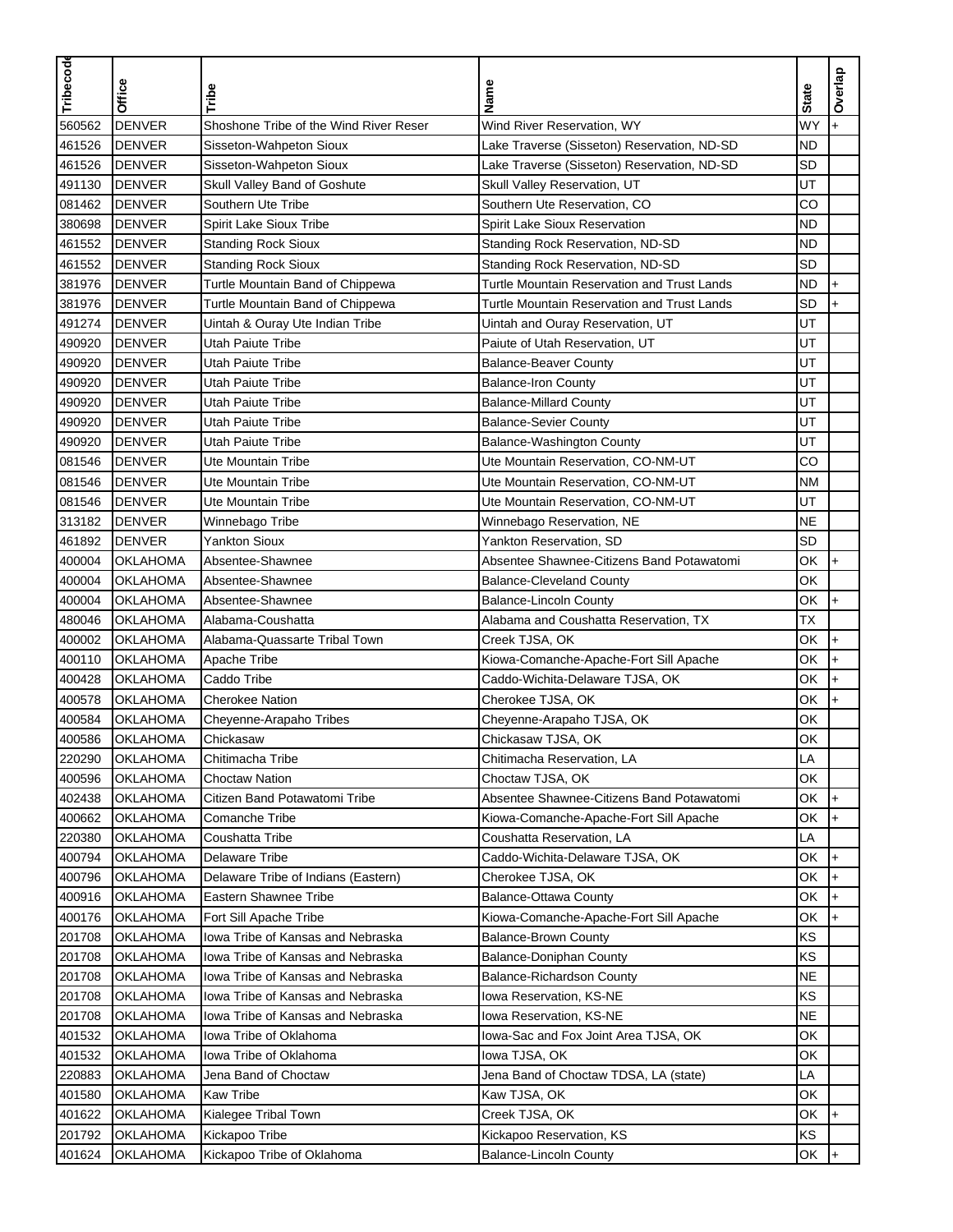| Tribecode        |                                    |                                                    |                                                                            |              |           |
|------------------|------------------------------------|----------------------------------------------------|----------------------------------------------------------------------------|--------------|-----------|
|                  | Office                             | Tribe                                              | Name                                                                       | <b>State</b> | Overlap   |
|                  |                                    |                                                    |                                                                            |              |           |
| 401624           | <b>OKLAHOMA</b><br><b>OKLAHOMA</b> | Kickapoo Tribe of Oklahoma                         | Balance-Pottawatomie County<br>Kiowa-Comanche-Apache-Fort Sill Apache TJSA | OK           |           |
| 401658           | <b>OKLAHOMA</b>                    | Kiowa Tribe                                        |                                                                            | OK<br>ОK     | $\ddot{}$ |
| 401849           |                                    | Loyal Shawnee                                      | Cherokee TJSA, OK                                                          | ОK           | $\ddot{}$ |
| 402012           | <b>OKLAHOMA</b>                    | Miami Tribe                                        | Balance-Ottawa County                                                      | ОK           | $\ddot{}$ |
| 402038           | <b>OKLAHOMA</b><br><b>OKLAHOMA</b> | Modoc Tribe                                        | Balance-Ottawa County                                                      | ОK           | $\ddot{}$ |
| 400724<br>400724 | <b>OKLAHOMA</b>                    | Muskogee (Creek) Nation<br>Muskogee (Creek) Nation | Creek-Seminole Joint Area TJSA, OK                                         | ОK           | $\ddot{}$ |
| 402312           | <b>OKLAHOMA</b>                    | Osage Tribe                                        | Creek TJSA, OK<br>Osage Reservation, OK                                    | ОK           | $\ddot{}$ |
| 402314           | <b>OKLAHOMA</b>                    | Otoe-Missouria Tribe                               | Otoe-Missouria TJSA, OK                                                    | ОK           |           |
| 402315           | <b>OKLAHOMA</b>                    | Ottawa Tribe                                       | <b>Balance-Ottawa County</b>                                               | ОK           | $\ddot{}$ |
| 402354           | <b>OKLAHOMA</b>                    | Pawnee Tribe                                       | Pawnee TJSA, OK                                                            | ОK           |           |
| 402372           | <b>OKLAHOMA</b>                    | Peoria Tribe                                       | <b>Balance-Delaware County</b>                                             | ОK           | $\ddot{}$ |
| 402372           | <b>OKLAHOMA</b>                    | Peoria Tribe                                       | Balance-Ottawa County                                                      | ОK           | $\ddot{}$ |
| 402420           | <b>OKLAHOMA</b>                    | Ponca Tribe                                        | Balance-Kay County                                                         | ОK           |           |
| 202854           | <b>OKLAHOMA</b>                    | Prairie Band of Potawatomi                         | Potawatomi (Kansas) Reservation, KS                                        | ΚS           |           |
| 402474           | <b>OKLAHOMA</b>                    | Quapaw Tribe                                       | <b>Balance-Ottawa County</b>                                               | ОK           | $\ddot{}$ |
| 203068           | <b>OKLAHOMA</b>                    | Sac and Fox of Missouri                            | Sac and Fox (KS-NE) Reservation and Trust Lands                            | KS           |           |
| 203068           | <b>OKLAHOMA</b>                    | Sac and Fox of Missouri                            | Sac and Fox (KS-NE) Reservation and Trust Lands                            | <b>NE</b>    |           |
| 402626           | <b>OKLAHOMA</b>                    | Sac and Fox Tribe                                  | Sac and Fox TJSA, OK                                                       | OK           |           |
| 402690           | <b>OKLAHOMA</b>                    | Seminole Nation                                    | Seminole TJSA, OK                                                          | ОK           |           |
| 402692           | <b>OKLAHOMA</b>                    | Seneca-Cayuga                                      | <b>Balance-Delaware County</b>                                             | ОK           | $\ddot{}$ |
| 402692           | <b>OKLAHOMA</b>                    | Seneca-Cayuga                                      | Balance-Ottawa County                                                      | ОK           | $+$       |
| 482812           | <b>OKLAHOMA</b>                    | Texas Band of Kickapoo Indians                     | <b>Balance-Maverick County</b>                                             | ТX           |           |
| 402998           | <b>OKLAHOMA</b>                    | <b>Thlopthlocco Tribal Town</b>                    | Creek TJSA, OK                                                             | ОK           | $\ddot{}$ |
| 403020           | <b>OKLAHOMA</b>                    | <b>Tonkawa Tribe</b>                               | Tonkawa TJSA, OK                                                           | ОK           |           |
| 221810           | <b>OKLAHOMA</b>                    | Tunica-Biloxi Tribe                                | Tunica-Biloxi Reservation, LA                                              | LA           |           |
| 221810           | <b>OKLAHOMA</b>                    | Tunica-Biloxi Tribe                                | Balance-Avoyelles Parish                                                   | LA           |           |
| 221810           | <b>OKLAHOMA</b>                    | Tunica-Biloxi Tribe                                | Balance-Rapides Parish                                                     | LA           |           |
| 401582           | <b>OKLAHOMA</b>                    | United Keetoowah                                   | Cherokee TJSA, OK                                                          | ОK           | $\ddot{}$ |
| 403286           | <b>OKLAHOMA</b>                    | <b>Wichita Tribe</b>                               | Caddo-Wichita-Delaware TJSA, OK                                            | ОK           | $\ddot{}$ |
| 403332           | <b>OKLAHOMA</b>                    | Wyandotte                                          | <b>Balance-Newton County</b>                                               | <b>MO</b>    |           |
| 403332           | <b>OKLAHOMA</b>                    | Wyandotte                                          | <b>Balance-Ottawa County</b>                                               | ОK           | $\ddot{}$ |
| 350002           | PHOENIX                            | Acoma Pueblo                                       | Acoma Pueblo and Trust Lands, NM                                           | NM           |           |
| 060005           | <b>PHOENIX</b>                     | Agua Caliente Band of Cahuilla                     | Agua Caliente Reservation, CA                                              | CA           |           |
| 040008           | <b>PHOENIX</b>                     | Ak-Chin                                            | Maricopa (Ak-Chin) Reservation, AZ                                         | AZ           |           |
| 060062           | <b>PHOENIX</b>                     | Alturas Rancheria                                  | Alturas Rancheria, CA                                                      | СA           |           |
| 060194           | PHOENIX                            | Auburn Rancheria                                   | <b>Balance-Placer County</b>                                               | CA           |           |
| 060199           | <b>PHOENIX</b>                     | Augustine Band of Cahuilla                         | Augustine Reservation, CA                                                  | CA           |           |
| 060244           | <b>PHOENIX</b>                     | Barona Group of Capitan Grande                     | Barona Rancheria, CA                                                       | CA           |           |
| 060326           | <b>PHOENIX</b>                     | Berry Creek Rancheria                              | Berry Creek Rancheria, CA                                                  | СA           |           |
| 060326           | <b>PHOENIX</b>                     | Berry Creek Rancheria                              | <b>Balance-Butte County</b>                                                | СA           | $+$       |
| 060349           | <b>PHOENIX</b>                     | Big Lagoon Rancheria                               | Big Lagoon Rancheria, CA                                                   | СA           |           |
| 060350           | <b>PHOENIX</b>                     | <b>Big Pine Band</b>                               | Big Pine Rancheria, CA                                                     | CA           |           |
| 060351           | <b>PHOENIX</b>                     | Big Sandy Rancheria                                | Big Sandy Rancheria, CA                                                    | CA           |           |
| 060353           | <b>PHOENIX</b>                     | Big Valley Rancheria                               | Big Valley Rancheria, CA                                                   | CA           |           |
| 060353           | <b>PHOENIX</b>                     | <b>Big Valley Rancheria</b>                        | <b>Balance-Lake County</b>                                                 | СA           |           |
| 060368           | <b>PHOENIX</b>                     | Blue Lake Rancheria                                | Blue Lake Rancheria, CA                                                    | CA           |           |
| 060431           | PHOENIX                            | Bridgeport Paiute Indian Colony                    | Bridgeport Colony, CA                                                      | СA           |           |
| 060454           | <b>PHOENIX</b>                     | Buena Vista Rancheria                              | <b>Balance-Amador County</b>                                               | СA           | $+$       |
| 060481           | <b>PHOENIX</b>                     | Cabazon Band                                       | Cabazon Reservation, CA                                                    | СA           |           |
| 060484           | PHOENIX                            | Cahuilla Band                                      | Cahuilla Reservation, CA                                                   | СA           |           |
| 060544           | <b>PHOENIX</b>                     | Campo Band                                         | Campo Reservation, CA                                                      | CA           |           |
| 060636           | <b>PHOENIX</b>                     | Cedarville Rancheria                               | Cedarville Rancheria, CA                                                   | СA           |           |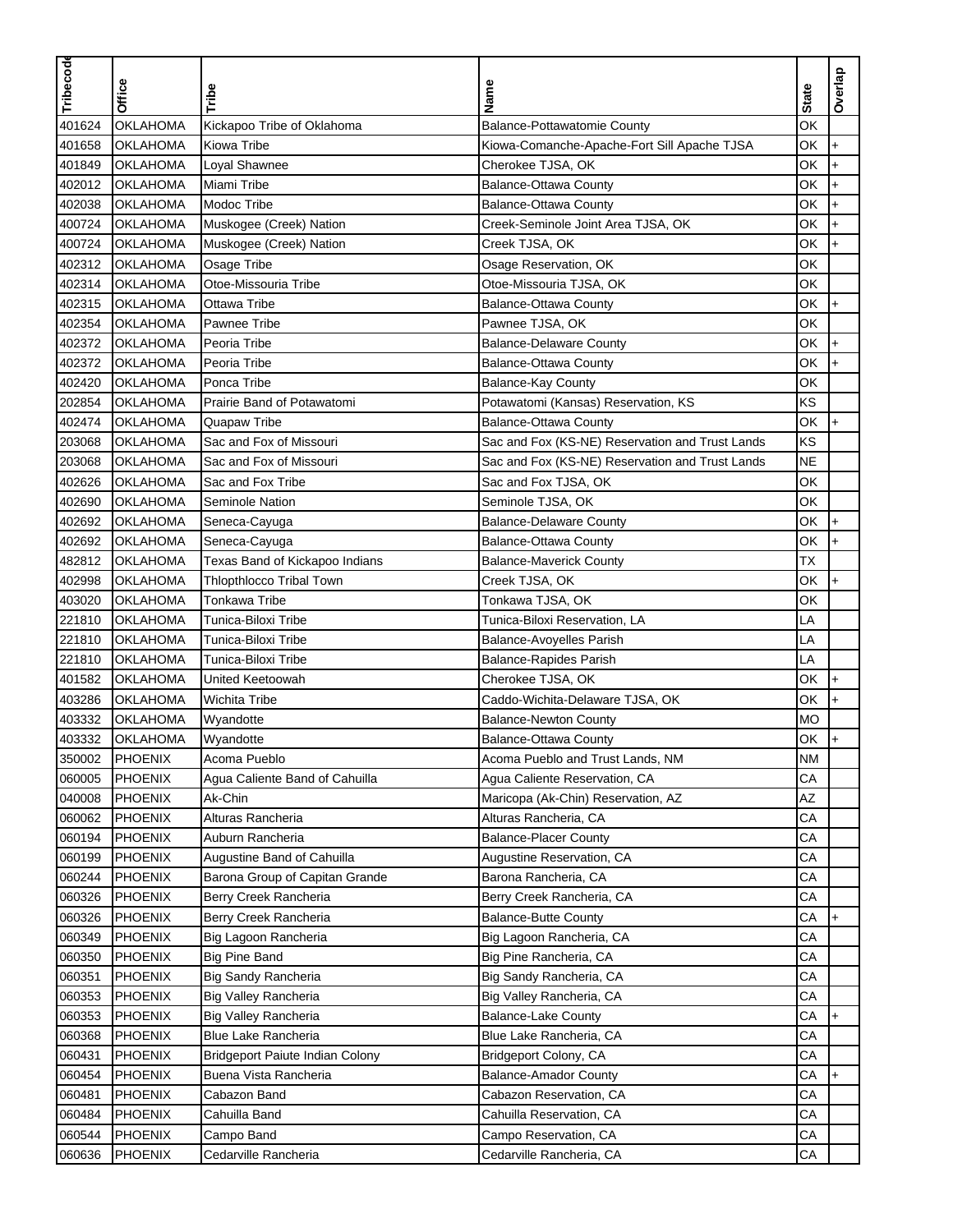| Tribecode |                                  |                                      |                                          |              | Overlap   |
|-----------|----------------------------------|--------------------------------------|------------------------------------------|--------------|-----------|
|           | <b>Office</b>                    | Tribe                                | Name                                     | <b>State</b> |           |
| 060658    | PHOENIX                          | Chemehuevi                           | Chemehuevi Reservation, CA               | CA           |           |
| 060680    | PHOENIX                          | Chicken Ranch Rancheria              | Chicken Ranch Rancheria, CA              | CA           |           |
| 060692    | <b>PHOENIX</b>                   | Chico Rancheria                      | <b>Balance-Butte County</b>              | CA           | $\ddot{}$ |
| 060752    | <b>PHOENIX</b>                   | Cloverdale Rancheria                 | <b>Balance-Sonoma County</b>             | CA           | $\ddot{}$ |
| 350124    | <b>PHOENIX</b>                   | Cochiti Pueblo                       | Cochiti Pueblo, NM                       | ΝM           |           |
| 040099    | <b>PHOENIX</b>                   | Cocopah Tribe                        | Cocopah Reservation, AZ                  | ΑZ           |           |
| 060772    | <b>PHOENIX</b>                   | Cold Springs Rancheria               | Cold Springs Rancheria, CA               | CA           |           |
| 040100    | <b>PHOENIX</b>                   | Colorado River Indian Tribes         | Colorado River Reservation, AZ-CA        | AZ           |           |
| 040100    | PHOENIX                          | Colorado River Indian Tribes         | Colorado River Reservation, AZ-CA        | CA           |           |
| 060794    | PHOENIX                          | Colusa Rancheria                     | Colusa (Cachil Dehe) Rancheria, CA       | CA           |           |
| 060842    | <b>PHOENIX</b>                   | Cortina Rancheria                    | Cortina Rancheria, CA                    | CA           |           |
| 060842    | PHOENIX                          | Cortina Rancheria                    | Balance-Yolo County                      | CA           | $\ddot{}$ |
| 060866    | PHOENIX                          | Coyote Valley Band                   | Coyote Valley Reservation, CA            | CA           |           |
| 060866    | <b>PHOENIX</b>                   | Coyote Valley Band                   | Balance-Mendocino County, CA             | CA           | $+$       |
| 060866    | <b>PHOENIX</b>                   | Coyote Valley Band                   | <b>Balance-Sonoma County</b>             | CA           | $\ddot{}$ |
| 060920    | <b>PHOENIX</b>                   | <b>Cuyapaipe Community</b>           | Cuyapaipe Reservation, CA                | CA           |           |
| 063739    | <b>PHOENIX</b>                   | Death Valley Timba-Sha               | <b>Balance-Inyo County</b>               | CA           |           |
| 061036    | <b>PHOENIX</b>                   | Dry Creek Rancheria                  | Dry Creek Rancheria, CA                  | CA           |           |
| 061036    | PHOENIX                          | Dry Creek Rancheria                  | Balance-Sonoma County                    | CA           | $+$       |
| 320041    | <b>PHOENIX</b>                   | Duck Valley Shoshone-Paiute          | Duck Valley Reservation, ID-NV           | ID           |           |
| 320041    | <b>PHOENIX</b>                   | Duck Valley Shoshone-Paiute          | Duck Valley Reservation, ID-NV           | <b>NV</b>    |           |
| 320043    | <b>PHOENIX</b>                   | Duckwater Shoshone                   | Duckwater Reservation, NV                | <b>NV</b>    |           |
| 061118    | <b>PHOENIX</b>                   | Elk Valley Rancheria                 | Elk Valley Rancheria, CA                 | CA           |           |
| 320062    | <b>PHOENIX</b>                   | Ely Shoshone                         | Ely Colony, NV                           | NV           |           |
| 061218    | <b>PHOENIX</b>                   | Enterprise Rancheria                 | Enterprise Rancheria, CA                 | CA           |           |
| 061218    | <b>PHOENIX</b>                   | Enterprise Rancheria                 | <b>SEE Balance-Butte County</b>          | CA           | $\ddot{}$ |
| 320070    | PHOENIX                          | Fallon Paiute-Shoshone               | Fallon Colony, NV                        | <b>NV</b>    |           |
| 320070    | PHOENIX                          | <b>Fallon Paiute-Shoshone</b>        | Fallon Reservation, NV                   | NV           |           |
| 061342    | PHOENIX                          | Fort Bidwell                         | Fort Bidwell Reservation, CA             | CA           |           |
| 061342    | PHOENIX                          | <b>Fort Bidwell</b>                  | <b>Balance-Modoc County</b>              | CA           |           |
| 061348    | PHOENIX                          | Fort Independence                    | Fort Independence Reservation, CA        | CA           |           |
| 320074    | <b>PHOENIX</b>                   | Fort McDermitt Paiute and Shoshone   | Fort McDermitt Reservation, NV-OR        | NV           |           |
| 320074    | <b>PHOENIX</b>                   | Fort McDermitt Paiute and Shoshone   | Fort McDermitt Reservation, NV-OR        | OR           |           |
| 040164    | <b>PHOENIX</b>                   | Fort McDowell Mohave Apache          | Fort McDowell Reservation, AZ            | AZ           |           |
| 061358    | PHOENIX                          | Fort Mojave Tribe                    | Fort Mojave Reservation, AZ-CA-NV        | AZ           |           |
| 061358    | <b>PHOENIX</b>                   | Fort Mojave Tribe                    | Fort Mojave Reservation, AZ-CA-NV        | CA           |           |
| 061358    | PHOENIX                          | Fort Mojave Tribe                    | Fort Mojave Reservation, AZ-CA-NV        | NV           |           |
| 040176    | <b>PHOENIX</b>                   | Gila River                           | Gila River Reservation, AZ               | AZ           |           |
| 061502    | <b>PHOENIX</b>                   | Graton Rancheria                     | <b>Balance-Marin County</b>              | CA           |           |
| 061502    | <b>PHOENIX</b>                   | Graton Rancheria                     | Balance-Sonoma County                    | СA           | $\ddot{}$ |
| 061520    | <b>PHOENIX</b>                   | Greenville Rancheria                 | Greenville Rancheria, CA                 | CA           |           |
| 061520    | <b>PHOENIX</b>                   | Greenville Rancheria                 | <b>Balance-Plumas County</b>             | СA           |           |
| 061520    | PHOENIX                          | Greenville Rancheria                 | Balance-Tehama County                    | CA           | $+$       |
| 061526    | <b>PHOENIX</b>                   | Grindstone Rancheria                 | Grindstone Rancheria, CA                 | CA           |           |
| 061526    | <b>PHOENIX</b>                   | Grindstone Rancheria                 | <b>Balance-Glenn County</b>              | CA           |           |
| 061548    | <b>PHOENIX</b>                   | Guidiville Rancheria                 | Guidiville Rancheria & Balance-Mendocino | СA           |           |
| 040209    | <b>PHOENIX</b>                   | Havasupai                            | Havasupai Reservation, AZ                | AZ           |           |
| 061682    | <b>PHOENIX</b>                   | Hoopa Valley                         | Hoopa Valley Reservation, CA             | СA           |           |
| 040218    | <b>PHOENIX</b>                   |                                      | Hopi Reservation and Trust Lands, AZ     | ΑZ           |           |
| 061684    |                                  | Hopi                                 |                                          | СA           |           |
| 040224    | <b>PHOENIX</b><br><b>PHOENIX</b> | <b>Hopland Rancheria</b><br>Hualapai | Hopland Rancheria & Bal-Mendocino, CA    | AZ           |           |
|           |                                  |                                      | Hualapai Reservation and Trust Lands, AZ |              |           |
| 061718    | <b>PHOENIX</b>                   | Inaja Band                           | Inaja-Cosmit Reservation, CA             | СA           |           |
| 061748    | <b>PHOENIX</b>                   | Ione Band of Miwok Indians           | <b>Balance-Amador County</b>             | СA           | $+$       |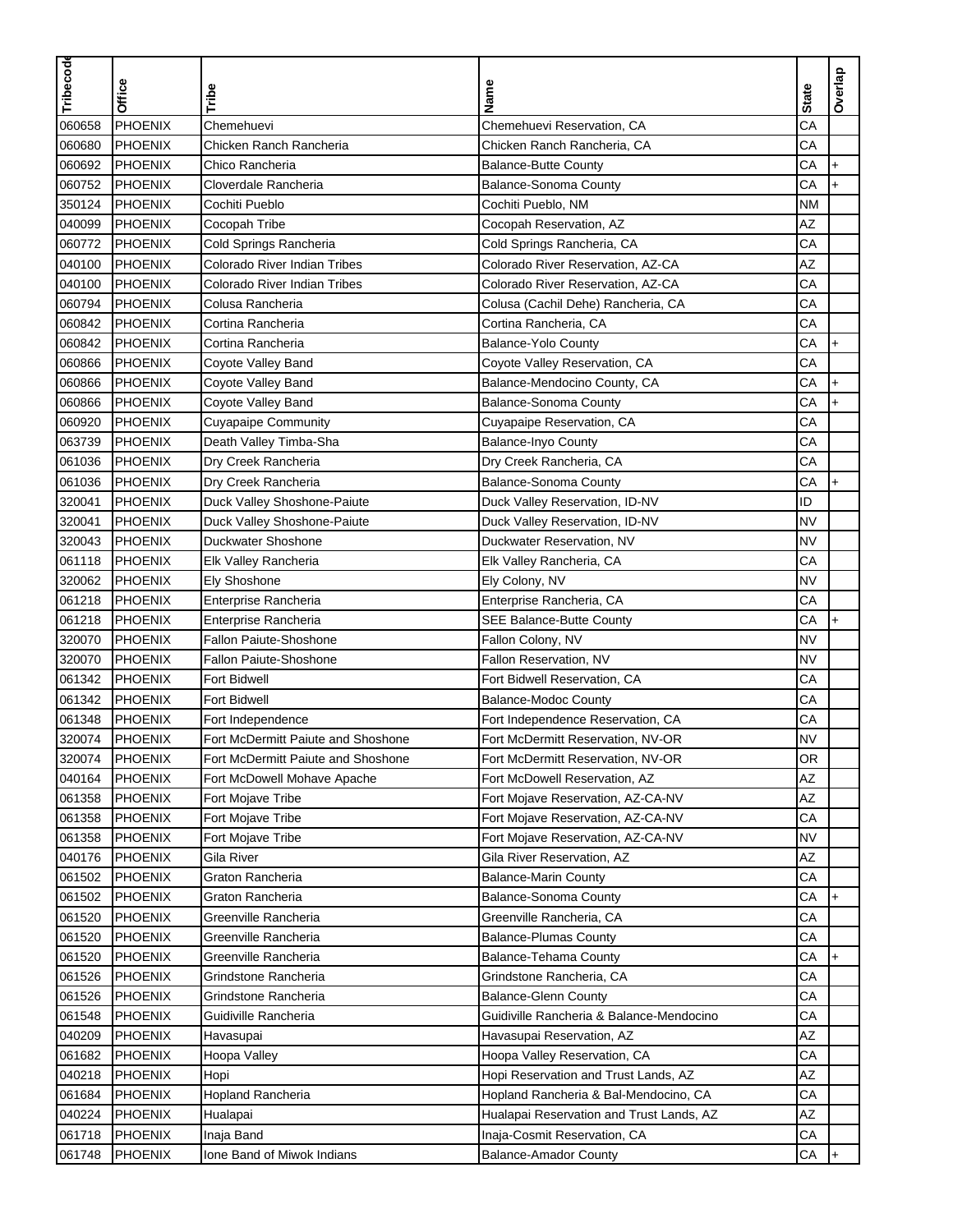| Tribecode | <b>Office</b>  | Tribe                            | Name                                         | <b>State</b> | Overlap   |
|-----------|----------------|----------------------------------|----------------------------------------------|--------------|-----------|
| 350294    | PHOENIX        | <b>Isleta Pueblo</b>             | Isleta Pueblo, NM                            | <b>NM</b>    |           |
| 061778    | <b>PHOENIX</b> | Jackson Rancheria                | Jackson Rancheria, CA                        | CA           |           |
| 061780    | <b>PHOENIX</b> | Jamul Indian Village             | Jamul Village, CA                            | CA           |           |
| 350306    | <b>PHOENIX</b> | Jemez Pueblo                     | Jemez Pueblo, NM                             | <b>NM</b>    |           |
| 350314    | PHOENIX        | Jicarilla Reservation            | Jicarilla Apache Reservation, NM             | <b>NM</b>    |           |
| 040230    | <b>PHOENIX</b> | Kaibab Band of Paiute            | Kaibab Reservation, AZ                       | AZ           |           |
| 061785    | PHOENIX        | Karuk                            | Karuk Reservation and Trust Lands, CA        | CA           |           |
| 061785    | <b>PHOENIX</b> | Karuk                            | <b>Balance-Humboldt County</b>               | CA           |           |
| 061785    | <b>PHOENIX</b> | Karuk                            | Balance-Siskiyou County, CA                  |              |           |
| 061864    | <b>PHOENIX</b> | La Jolla Band                    | La Jolla Reservation, CA                     | CA           |           |
| 061924    | PHOENIX        | La Posta Band                    | La Posta Reservation, CA                     | CA           |           |
| 350318    | <b>PHOENIX</b> | Laguna Pueblo                    | Laguna Pueblo and Trust Lands, NM            | <b>NM</b>    |           |
| 320109    | <b>PHOENIX</b> | Las Vegas Colony                 | Las Vegas Colony, NV                         | <b>NV</b>    |           |
| 061964    | PHOENIX        | Laytonville Rancheria            | Laytonville Rancheria, CA                    | CA           |           |
| 061964    | PHOENIX        | Laytonville Rancheria            | <b>Balance-Mendocino County</b>              | CA           | $\ddot{}$ |
| 062084    | PHOENIX        | Lone Pine Paiute-Shoshone        | Lone Pine Rancheria, CA                      | CA           |           |
| 062126    | PHOENIX        | Los Coyotes Band of Cahuilla     | Los Coyotes Reservation, CA                  | CA           |           |
| 320115    | PHOENIX        | Lovelock Colony                  | Lovelock Colony, NV                          | <b>NV</b>    |           |
| 062135    | <b>PHOENIX</b> | Lower Lake Rancheria             | Balance-Sonoma County                        | CA           | $\ddot{}$ |
| 062150    | <b>PHOENIX</b> | Lytton Rancheria of California   | <b>Balance-Sonoma County</b>                 | CA           | $\ddot{}$ |
| 062176    | <b>PHOENIX</b> | Manchester Point Arena Rancheria | Manchester Point & Bal-Mendocino, CA         | CA           |           |
| 062180    | <b>PHOENIX</b> | Manzanita Band                   | Manzanita Reservation, CA                    | CA           |           |
| 062254    | PHOENIX        | Mesa Grande Band                 | Mesa Grande Reservation, CA                  | CA           |           |
| 350420    | <b>PHOENIX</b> | <b>Mescalero Reservation</b>     | Mescalero Apache Reservation, NM             | ΝM           |           |
| 062259    | <b>PHOENIX</b> | Middletown Rancheria             | Middletown Rancheria, CA                     | CA           |           |
| 062259    | PHOENIX        | Middletown Rancheria             | <b>Balance-Lake County</b>                   | CA           | $\ddot{}$ |
| 320126    | PHOENIX        | Moapa Band of Paiute             | Moapa River Reservation, NV                  | <b>NV</b>    |           |
| 062350    | <b>PHOENIX</b> | Mooretown Rancheria              | <b>Balance-Butte County</b>                  | CA           | $\ddot{}$ |
| 062371    | <b>PHOENIX</b> | Morongo Band of Cahuilla         | Morongo Reservation, CA                      | CA           |           |
| 350445    | PHOENIX        | Nambe Pueblo                     | Nambe Pueblo and Trust Lands, NM             | <b>NM</b>    |           |
| 040281    | PHOENIX        | Navajo Nation                    | Alamo Navajo Reservation, NM                 | <b>NM</b>    |           |
| 040281    | <b>PHOENIX</b> | Navajo Nation                    | Canoncito Reservation, NM                    | ΝM           |           |
| 040281    | PHOENIX        | Navajo Nation                    | Navajo Reservation and Trust Lands, AZ-NM-UT | AZ           |           |
| 040281    | <b>PHOENIX</b> | Navajo Nation                    | Navajo Reservation and Trust Lands, AZ-NM-UT | <b>NM</b>    |           |
| 040281    | <b>PHOENIX</b> | Navajo Nation                    | Navajo Reservation and Trust Lands, AZ-NM-UT | UT           |           |
| 040281    | <b>PHOENIX</b> | Navajo Nation                    | Ramah Navajo Community, NM                   | ΝM           |           |
| 062474    | <b>PHOENIX</b> | North Fork Rancheria             | North Fork Rancheria, CA                     | CA           |           |
| 062474    | <b>PHOENIX</b> | North Fork Rancheria             | <b>Balance-Fresno County</b>                 | CA           |           |
| 062474    | <b>PHOENIX</b> | North Fork Rancheria             | Balance-Madera County                        | CA           |           |
| 060356    | PHOENIX        | Paiute-Shoshone of Bishop Colony | Bishop Rancheria, CA                         | СA           |           |
| 350460    | <b>PHOENIX</b> | Pajoaque Pueblo                  | Pojoaque Pueblo, NM                          | ΝM           |           |
| 062646    | PHOENIX        | Pala Bank                        | Pala Reservation, CA                         | СA           |           |
| 040302    | PHOENIX        | Pascua Yaqui Tribe               | Guadalupe Town                               | AZ           |           |
| 040302    | <b>PHOENIX</b> | Pascua Yaqui Tribe               | Pascua Yaqui Reservation, AZ                 | ΑZ           |           |
| 062734    | <b>PHOENIX</b> | Paskenta Band of Nomlaki Indian  | Balance-Tehama County                        | CA           |           |
| 062737    | <b>PHOENIX</b> | Pauma Band                       | Pauma Reservation, CA                        | СA           |           |
| 040312    | <b>PHOENIX</b> | Payson Tonto Apache              | Payson (Yavapai-Apache) Community, AZ        | AZ           |           |
| 062741    | <b>PHOENIX</b> | Pechanga Band                    | Pechanga Reservation, CA                     | СA           |           |
| 062762    | <b>PHOENIX</b> | Picayune Rancheria               | Picayune Rancheria, CA                       | СA           |           |
| 062762    | <b>PHOENIX</b> | Picayune Rancheria               | <b>Balance-Fresno County</b>                 | СA           |           |
| 062762    | PHOENIX        | Picayune Rancheria               | <b>Balance-Madera County</b>                 | CA           |           |
| 062762    | <b>PHOENIX</b> | Picayune Rancheria               | Balance-Mariposa County                      | СA           |           |
| 350458    | <b>PHOENIX</b> | Picuris Pueblo                   | Picuris Pueblo, NM                           | <b>NM</b>    |           |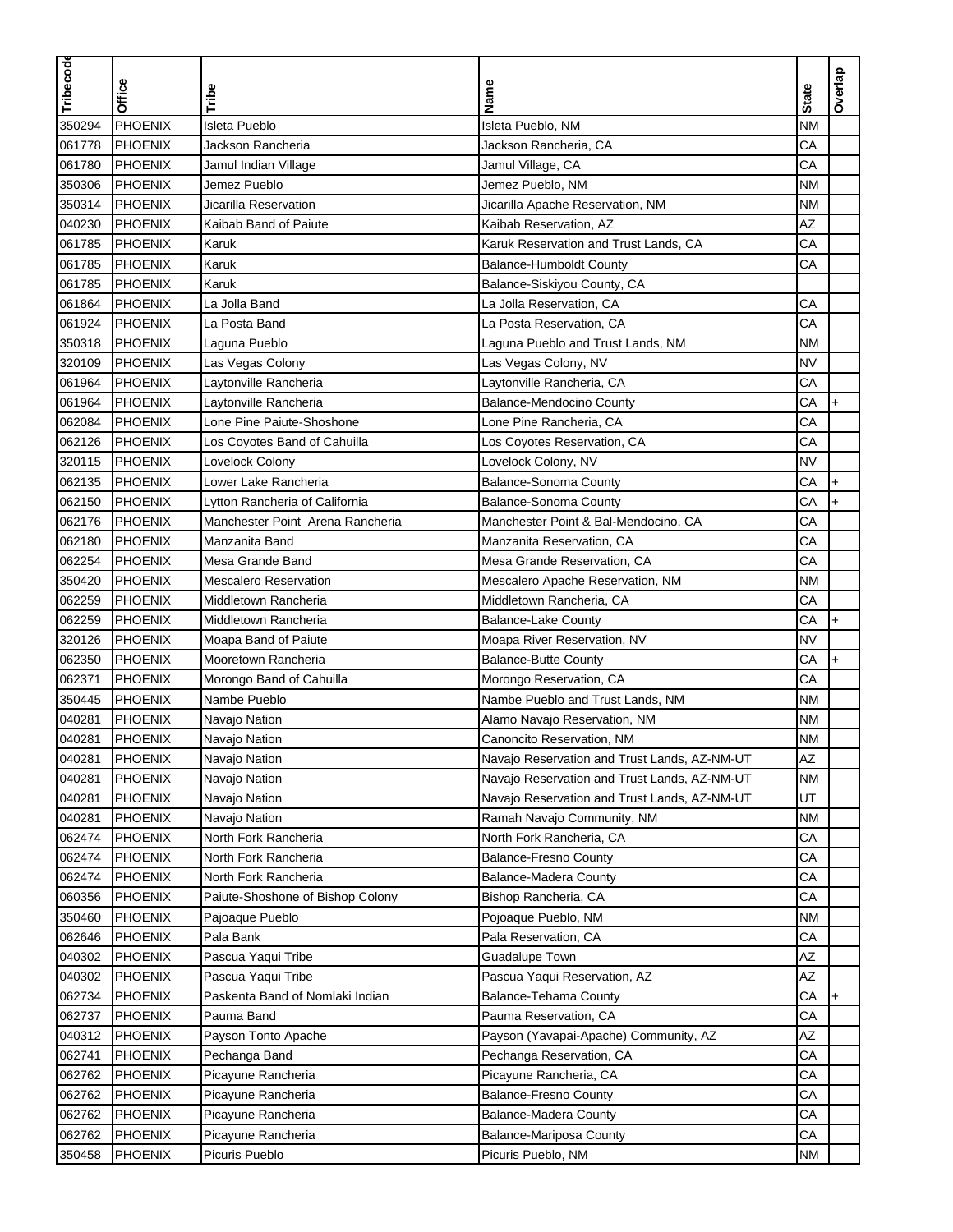|           |                |                                  |                                           |              | Overlap   |
|-----------|----------------|----------------------------------|-------------------------------------------|--------------|-----------|
| Tribecode | <b>Office</b>  | Tribe                            | Name                                      | <b>State</b> |           |
| 062779    | PHOENIX        | Pinoleville Rancheria            | Pinoleville Rancheria, CA                 | CA           |           |
| 062779    | <b>PHOENIX</b> | Pinoleville Rancheria            | Balance-Mendocino County                  | CA           | $\ddot{}$ |
| 062788    | <b>PHOENIX</b> | <b>Pit River Tribe</b>           | Big Bend Rancheria, CA                    | CA           |           |
| 062788    | <b>PHOENIX</b> | <b>Pit River Tribe</b>           | Likely Rancheria, CA                      | CA           |           |
| 062788    | <b>PHOENIX</b> | Pit River Tribe                  | Lookout Rancheria, CA                     | CA           |           |
| 062788    | PHOENIX        | <b>Pit River Tribe</b>           | Montgomery Creek Rancheria, CA            | CA           |           |
| 062788    | PHOENIX        | <b>Pit River Tribe</b>           | Pit River Trust Lands, CA                 | CA           |           |
| 062788    | <b>PHOENIX</b> | Pit River Tribe                  | Roaring Creek Rancheria, CA               | CA           |           |
| 062788    | <b>PHOENIX</b> | <b>Pit River Tribe</b>           | XL Ranch Reservation, CA                  | CA           |           |
| 062788    | <b>PHOENIX</b> | <b>Pit River Tribe</b>           | <b>Balance-Shasta County</b>              | CA           | $+$       |
| 062894    | PHOENIX        | Potter Valley Rancheria          | <b>Balance-Mendocino County</b>           | CA           | $\ddot{}$ |
| 320148    | PHOENIX        | <b>Pyramid Lake Paiute</b>       | Pyramid Lake Reservation, NV              | <b>NV</b>    |           |
| 062911    | PHOENIX        | <b>Quartz Valley Reservation</b> | Quartz Valley Reservation, CA             | CA           |           |
| 062911    | <b>PHOENIX</b> | Quartz Valley Reservation        | Balance-Siskiyou County                   | CA           |           |
| 062912    | PHOENIX        | Quechan Tribe                    | Fort Yuma (Quechan) Reservation, AZ-CA    | AZ           |           |
| 062912    | <b>PHOENIX</b> | Quechan Tribe                    | Fort Yuma (Quechan) Reservation, AZ-CA    | CA           |           |
| 062922    | PHOENIX        | Ramona Band                      | Ramona Reservation, CA                    | CA           |           |
| 062960    | <b>PHOENIX</b> | Redding Rancheria                | <b>Balance-Shasta County</b>              | CA           | $\ddot{}$ |
| 062960    | PHOENIX        | Redding Rancheria                | Redding Rancheria, CA                     | CA           |           |
| 062978    | <b>PHOENIX</b> | Redwood Valley Rancheria         | Redwood Valley Rancheria & Bal-Mendocino  | CA           |           |
| 320151    | PHOENIX        | Reno-Sparks Colony               | Reno-Sparks Colony, NV                    | 0            |           |
| 062986    | PHOENIX        | Resighini Rancheria              | Resighini Rancheria, CA                   | CA           |           |
| 062986    | PHOENIX        | Resighini Rancheria              | <b>Balance-Del Norte County</b>           | CA           |           |
| 063008    | <b>PHOENIX</b> | <b>Rincon Reservation</b>        | Rincon Reservation, CA                    | CA           |           |
| 063053    | <b>PHOENIX</b> | Robinson Rancheria               | Robinson Rancheria, CA                    | CA           |           |
| 063053    | <b>PHOENIX</b> | Robinson Rancheria               | <b>Balance-Lake County</b>                | CA           | $\ddot{}$ |
| 063074    | PHOENIX        | Rohnerville Rancheria            | Rohnerville Rancheria, CA                 | CA           |           |
| 060863    | <b>PHOENIX</b> | Round Valley Rancheria           | Balance-Mendocino County, CA              | CA           | $\ddot{}$ |
| 060863    | PHOENIX        | Round Valley Reservation         | Round Valley Reservation and Trust Lands  | CA           |           |
| 063134    | PHOENIX        | Rumsey Rancheria                 | Rumsey Rancheria, CA                      | CA           |           |
| 063134    | PHOENIX        | Rumsey Rancheria                 | Balance-Yolo County                       | CA           | $\ddot{}$ |
| 040368    | <b>PHOENIX</b> | Salt River Plma-Maricopa         | Salt River Reservation, AZ                | ΑZ           |           |
| 040372    | PHOENIX        | San Carlos Apache                | San Carlos Reservation, AZ                | AZ           |           |
| 350506    | <b>PHOENIX</b> | San Felipe Pueblo                | San Felipe Pueblo, NM                     | <b>NM</b>    |           |
| 350512    | <b>PHOENIX</b> | San Ildefonso Pueblo             | San Ildefonso Pueblo, NM                  | <b>NM</b>    |           |
| 350522    | <b>PHOENIX</b> | San Juan Pueblo                  | San Juan Pueblo, NM                       | ΝM           |           |
| 350522    | <b>PHOENIX</b> | San Juan Pueblo                  | Balance-Rio Arriba County                 | NM           |           |
| 040370    | <b>PHOENIX</b> | San Juan Southern Paiute Tribe   | <b>Balance-Coconino County</b>            | AZ           |           |
| 063292    | <b>PHOENIX</b> | San Manuel Band                  | San Manuel Reservation, CA                | CA           |           |
| 063319    | <b>PHOENIX</b> | San Pasqual Band                 | San Pasqual Reservation, CA               | СA           |           |
| 063398    | <b>PHOENIX</b> | San Rosa Band of Cahuilla        | Santa Rosa Reservation, CA                | CA           |           |
| 350529    | <b>PHOENIX</b> | Sandia Pueblo                    | Sandia Pueblo, NM                         | ΝM           |           |
| 350531    | PHOENIX        | Santa Ana Pueblo                 | Santa Ana Pueblo, NM                      | <b>NM</b>    |           |
| 350533    | <b>PHOENIX</b> | Santa Clara Pueblo               | Santa Clara Pueblo, NM                    | ΝM           |           |
| 063399    | <b>PHOENIX</b> | Santa Rosa Rancheria             | Santa Rosa Rancheria, CA                  | СA           |           |
| 063403    | <b>PHOENIX</b> | Santa Ynez Band of Chumash       | Santa Ynez Reservation, CA                | СA           |           |
| 063404    | <b>PHOENIX</b> | Santa Ysabel Reservation         | Santa Ysabel Reservation, CA              | CA           |           |
| 350546    | <b>PHOENIX</b> | Santo Domingo Pueblo             | Santo Domingo Pueblo, NM                  | ΝM           |           |
| 063428    | <b>PHOENIX</b> | Scotts Valley (Pomo)             | Balance-Lake County                       | СA           | $+$       |
| 063466    | <b>PHOENIX</b> | Sheep Rancheria                  | Sheep Ranch Rancheria, CA                 | СA           |           |
| 063465    | <b>PHOENIX</b> | Sherwood Valley Rancheria        | Sherwood Valley Rancheria & Bal-Mendocino | СA           |           |
| 063467    | <b>PHOENIX</b> | Shingle Springs Rancheria        | Shingle Springs Rancheria, CA             | СA           |           |
| 063482    | <b>PHOENIX</b> | Smith River Rancheria            | Smith River Rancheria, CA                 | СA           |           |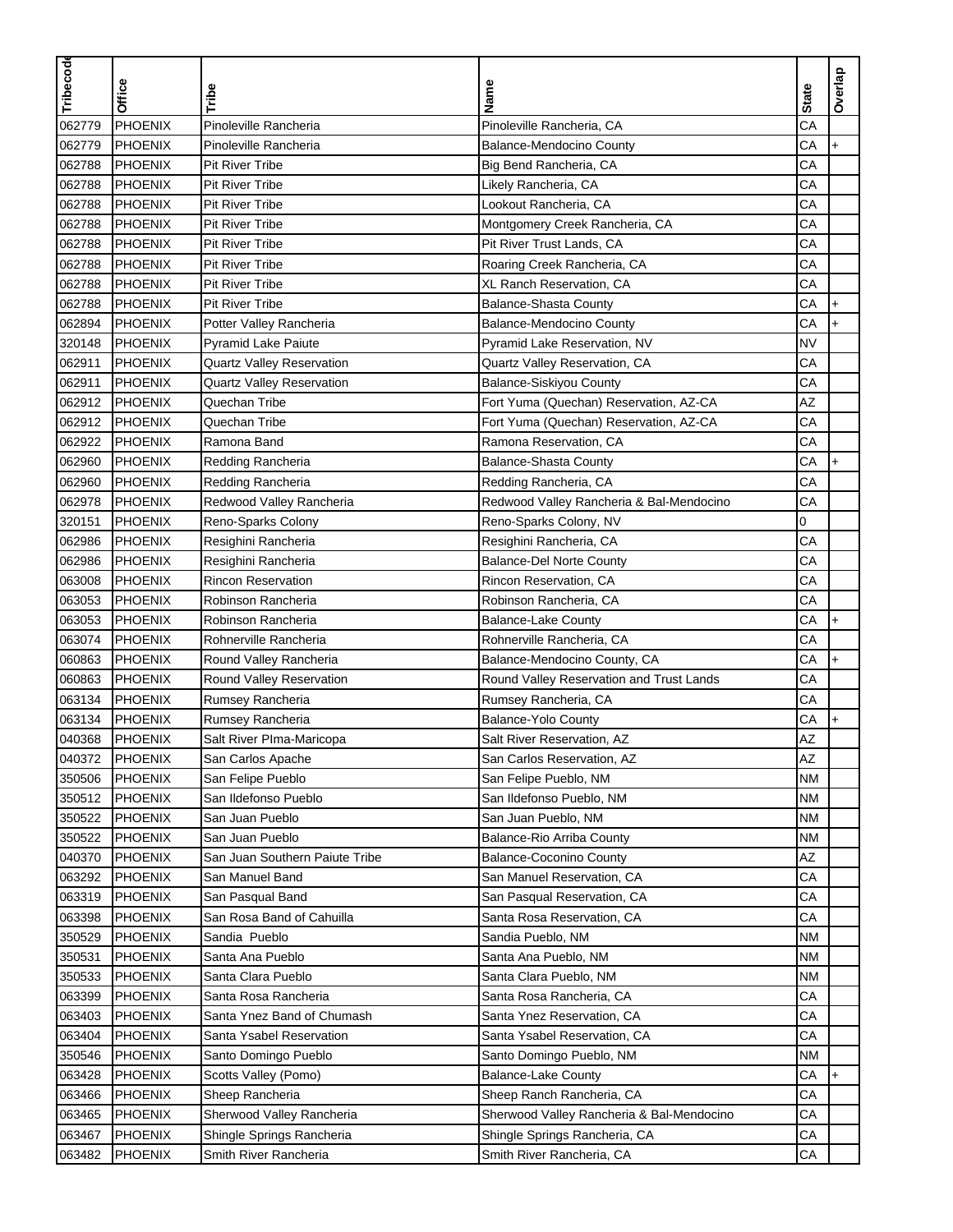| Tribecode |                |                                     |                                             |              |           |
|-----------|----------------|-------------------------------------|---------------------------------------------|--------------|-----------|
|           | <b>Office</b>  | Tribe                               | Name                                        | <b>State</b> | Overlap   |
| 063484    | PHOENIX        | Soboba Band                         | Soboba Reservation, CA                      | CA           |           |
| 063622    | <b>PHOENIX</b> | Stewarts Point Rancheria            | Stewarts Point Rancheria, CA                | CA           |           |
| 063622    | PHOENIX        | Stewarts Point Rancheria            | <b>Balance-Sonoma County</b>                | CA           | $\ddot{}$ |
| 061133    | <b>PHOENIX</b> | Sulphur Bank Rancheria              | Sulphur Bank (El-Em) Rancheria, CA          | CA           |           |
| 061133    | <b>PHOENIX</b> | Sulphur Bank Rancheria              | <b>Balance-Lake County</b>                  | CA           | $\ddot{}$ |
| 320160    | <b>PHOENIX</b> | Summit Lake Paiute Tribe            | Summit Lake Reservation, NV                 | <b>NV</b>    |           |
| 063668    | <b>PHOENIX</b> | Susanville Rancheria                | Susanville Rancheria, CA                    | CA           |           |
| 063668    | <b>PHOENIX</b> | Susanville Rancheria                | <b>Balance-Lassen County</b>                | CA           |           |
| 063679    | PHOENIX        | Sycuan Band                         | Sycuan Reservation, CA                      | CA           |           |
| 063681    | <b>PHOENIX</b> | Table Bluff Rancheria               | Table Bluff Rancheria, CA                   | CA           |           |
| 063682    | <b>PHOENIX</b> | Table Mountain Rancheria            | Table Mountain Rancheria, CA                | CA           |           |
| 350588    | PHOENIX        | Taos Pueblo                         | Taos Pueblo and Trust Lands, NM             | <b>NM</b>    |           |
| 320170    | PHOENIX        | Te-Moak                             | Te-Moak Reservation and Trust Lands, NV     | <b>NV</b>    |           |
| 350598    | <b>PHOENIX</b> | Tesuque Pueblo                      | Tesuque Pueblo and Trust Lands, NM          | <b>NM</b>    |           |
| 040292    | <b>PHOENIX</b> | Tohono O'Odham Nation               | Gila Bend Reservation and Trust Lands, AZ   | AZ           |           |
| 040292    | <b>PHOENIX</b> | Tohono O'Odham Nation               | Papago Reservation, AZ                      | AZ           |           |
| 040292    | PHOENIX        | Tohono O'Odham Nation               | San Xavier Reservation, AZ                  | <b>AZ</b>    |           |
| 063746    | PHOENIX        | Torres-Martinez Band of Cahuilla    | Torres-Martinez Reservation, CA             | CA           |           |
| 063757    | <b>PHOENIX</b> | Trinidad Rancheria                  | Trinidad Rancheria. CA                      | CA           |           |
| 063788    | <b>PHOENIX</b> | Tule River Indian Tribe             | Tule River Reservation, CA                  | CA           |           |
| 063794    | <b>PHOENIX</b> | Tulomne Rancheria                   | Tuolumne Rancheria, CA                      | CA           |           |
| 063822    | <b>PHOENIX</b> | <b>Twenty Nine Palms Band</b>       | Twenty-Nine Palms Reservation, CA           | CA           |           |
| 063856    | <b>PHOENIX</b> | Upper Lake Rancheria                | Upper Lake Rancheria, CA                    | CA           |           |
| 063856    | <b>PHOENIX</b> | Upper Lake Rancheria                | <b>Balance-Lake County</b>                  | CA           | $\ddot{}$ |
| 060320    | <b>PHOENIX</b> | Utu Utu Gwaiti Paiute               | Benton Paiute Reservation, CA               | CA           |           |
| 063904    | <b>PHOENIX</b> | Viejas Group of Capitan Grande      | Viejas Rancheria, CA                        | CA           |           |
| 320182    | PHOENIX        | <b>Walker River Paiute Tribe</b>    | Walker River Reservation, NV                | <b>NV</b>    |           |
| 320185    | PHOENIX        | Washoe Tribe                        | Carson Colony, NV                           | NV           |           |
| 320185    | PHOENIX        | Washoe Tribe                        | Dresslerville Colony, NV                    | <b>NV</b>    |           |
| 320185    | <b>PHOENIX</b> | Washoe Tribe                        | Washoe Reservation, NV                      | <b>NV</b>    |           |
| 320185    | PHOENIX        | Washoe Tribe                        | Woodfords Community, CA                     | CA           |           |
| 040502    | <b>PHOENIX</b> | White Mountain Apache (Fort Apache) | Fort Apache Reservation, AZ                 | ΑZ           |           |
| 320198    | PHOENIX        | Winnemucca Colony                   | Winnemucca Colony, NV                       | NV           |           |
| 040550    | <b>PHOENIX</b> | Yavapai-Apache (Camp Verde)         | Camp Verde Reservation, AZ                  | AZ           |           |
| 040551    | PHOENIX        | Yavapai-Prescott                    | Yavapai Reservation, AZ                     | AZ           |           |
| 320208    | <b>PHOENIX</b> | Yerington Paiute Tribe              | Yerington Reservation and Trust Lands, NV   | <b>NV</b>    |           |
| 320212    | PHOENIX        | Yomba Shoshone Tribe                | Yomba Reservation, NV                       | <b>NV</b>    |           |
| 485390    | <b>PHOENIX</b> | Ysleta Del Sur                      | Ysleta del Sur Pueblo, TX                   | ТX           |           |
| 485390    | <b>PHOENIX</b> | Ysleta Del Sur                      | <b>Balance-El Paso County</b>               | <b>TX</b>    |           |
| 485390    | PHOENIX        | Ysleta Del Sur                      | Balance-Hudspeth County                     | ТX           |           |
| 064190    | <b>PHOENIX</b> | Yurok Tribe                         | Yurok Reservation, CA                       | CA           |           |
| 064190    | PHOENIX        | Yurok Tribe                         | <b>Balance-Del Norte County</b>             | СA           |           |
| 350670    | PHOENIX        | Zia Pueblo                          | Zia Pueblo and Trust Lands, NM              | <b>NM</b>    |           |
| 350673    | PHOENIX        | Zuni Tribe                          | Zuni Pueblo, AZ-NM                          | AZ           |           |
| 350673    | <b>PHOENIX</b> | Zuni Tribe                          | Zuni Pueblo, AZ-NM                          | ΝM           |           |
| 410152    | <b>SEATTLE</b> | <b>Burns-Paiute Colony</b>          | Burns Paiute Reservation and Trust Lands    | OR.          |           |
| 410152    | <b>SEATTLE</b> | <b>Burns-Paiute Colony</b>          | <b>Balance-Harney County</b>                | OR           |           |
| 530224    | <b>SEATTLE</b> | <b>Chehalis Confederated Tribes</b> | Chehalis Reservation, WA                    | WA           |           |
| 160200    | <b>SEATTLE</b> | Coeur D'Alene Tribe                 | Coeur d'Alene Reservation and Trust Lands   | ID           |           |
| 530290    | <b>SEATTLE</b> | <b>Colville Confederated Tribes</b> | Colville Reservation, WA                    | WA           |           |
| 410272    | <b>SEATTLE</b> | Coos Bay Confederated Tribes        | Coos, Lower Umpqua, and Suislaw Reservation | OR.          |           |
| 410272    | <b>SEATTLE</b> | Coos Bay Confederated Tribes        | <b>Balance-Lincoln County</b>               | OR           |           |
| 410272    | <b>SEATTLE</b> | Coos Bay Confederated Tribes        | Balance-Coos County, OR                     | OR           | $+$       |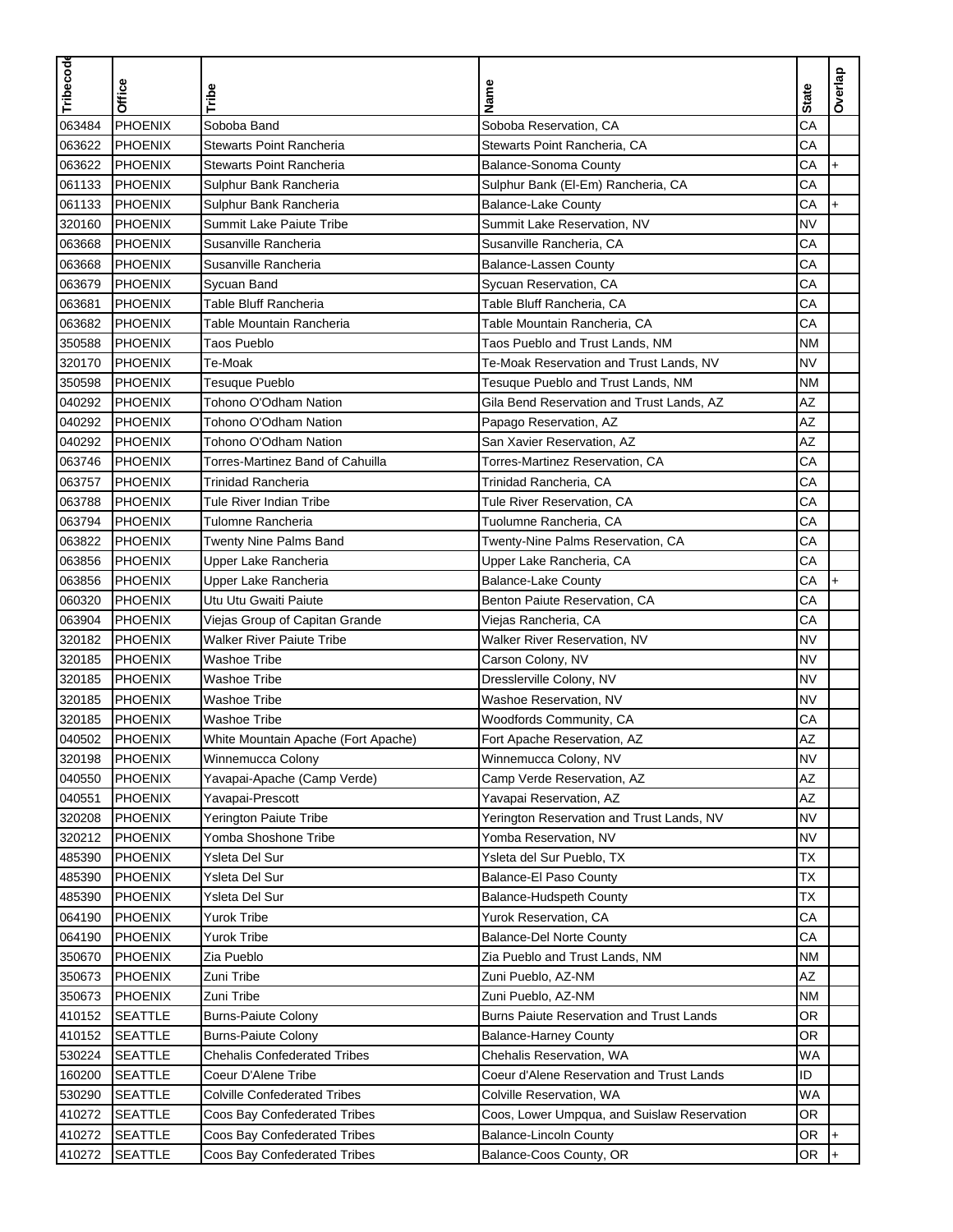| Tribecode | <b>Office</b>  | Tribe                                  | Name                                          | <b>State</b> | Overlap     |
|-----------|----------------|----------------------------------------|-----------------------------------------------|--------------|-------------|
| 410272    | <b>SEATTLE</b> | Coos Bay Confederated Tribes           | Balance-Curry County, OR                      | OR           | $\ddot{}$   |
| 410272    | <b>SEATTLE</b> | Coos Bay Confederated Tribes           | Balance-Douglas County, OR                    | OR           | $\ddotmark$ |
| 410272    | <b>SEATTLE</b> | Coos Bay Confederated Tribes           | Balance-Lane County, OR                       | OR           | $\ddot{}$   |
| 410277    | <b>SEATTLE</b> | Coquille Indian Tribe                  | Coquilla Indian TDSA, OR                      | OR           |             |
| 410277    | <b>SEATTLE</b> | Coquille Indian Tribe                  | <b>Balance-Coos County</b>                    | OR           | $+$         |
| 410277    | <b>SEATTLE</b> | Coquille Indian Tribe                  | <b>Balance-Curry County</b>                   | OR           | $\ddot{}$   |
| 410277    | <b>SEATTLE</b> | Coquille Indian Tribe                  | <b>Balance-Douglas County</b>                 | OR           | $\ddot{}$   |
| 410277    | <b>SEATTLE</b> | Coquille Indian Tribe                  | <b>Balance-Jackson County</b>                 | OR           | $\ddot{}$   |
| 410277    | <b>SEATTLE</b> | Coquille Indian Tribe                  | <b>Balance-Lane County</b>                    | OR           | $\ddot{}$   |
| 410302    | <b>SEATTLE</b> | <b>Cow Creek Tribes</b>                | Cow Creek Reservation, OR                     | <b>OR</b>    |             |
| 410302    | <b>SEATTLE</b> | <b>Cow Creek Tribes</b>                |                                               | OR           |             |
| 410302    | <b>SEATTLE</b> | <b>Cow Creek Tribes</b>                | <b>Balance-Deschutes County</b>               | OR           |             |
| 410302    | <b>SEATTLE</b> | <b>Cow Creek Tribes</b>                | Balance-Klamath County                        | OR           | $\ddot{}$   |
| 410302    | <b>SEATTLE</b> | <b>Cow Creek Tribes</b>                | Balance-Coos County, OR                       | OR           | $\ddot{}$   |
| 410302    | <b>SEATTLE</b> | <b>Cow Creek Tribes</b>                | Balance-Douglas County, OR                    | OR           | $\ddot{}$   |
| 410302    | <b>SEATTLE</b> | <b>Cow Creek Tribes</b>                | Balance-Jackson County, OR                    | OR           | $\ddot{}$   |
| 410302    | <b>SEATTLE</b> | <b>Cow Creek Tribes</b>                | Balance-Lane County, OR                       | OR           | $\ddot{}$   |
| 530500    | <b>SEATTLE</b> | <b>Cowlitz Tribe</b>                   | <b>Balance-Clark County</b>                   | <b>WA</b>    |             |
| 530500    | <b>SEATTLE</b> | <b>Cowlitz Tribe</b>                   | <b>Balance-Cowlitz County</b>                 | <b>WA</b>    |             |
| 530500    | <b>SEATTLE</b> | <b>Cowlitz Tribe</b>                   | <b>Balance-Lewis County</b>                   | <b>WA</b>    |             |
| 530500    | <b>SEATTLE</b> | <b>Cowlitz Tribe</b>                   | Balance-Skamania County                       | WA           |             |
| 530500    | <b>SEATTLE</b> | <b>Cowlitz Tribe</b>                   | <b>Balance-Pierce County</b>                  | WA           | $\ddot{}$   |
| 160348    | <b>SEATTLE</b> | Fort Hall Shoshone-Bannock             | Fort Hall Reservation and Trust Lands, ID     | ID           |             |
| 410530    | <b>SEATTLE</b> | <b>Grand Ronde Confederated Tribes</b> | Grand Ronde Reservation, OR                   | OR           |             |
| 410530    | <b>SEATTLE</b> | <b>Grand Ronde Confederated Tribes</b> | Balance-Marion County, OR                     | OR           | $\ddot{}$   |
| 410530    | <b>SEATTLE</b> | <b>Grand Ronde Confederated Tribes</b> | Balance-Multnomah County, OR                  | OR           | $\ddot{}$   |
| 410530    | <b>SEATTLE</b> | <b>Grand Ronde Confederated Tribes</b> | Balance-Polk County, OR                       | OR           | $\ddotmark$ |
| 410530    | <b>SEATTLE</b> | <b>Grand Ronde Confederated Tribes</b> | Balance-Tillamook County, OR                  | OR           | $\ddot{}$   |
| 410530    | <b>SEATTLE</b> | <b>Grand Ronde Confederated Tribes</b> | Balance-Washington County, OR                 | OR           | $\ddot{}$   |
| 410530    | <b>SEATTLE</b> | <b>Grand Ronde Confederated Tribes</b> | Balance-Yamhill County, OR                    | OR           | $\ddot{}$   |
| 530664    | <b>SEATTLE</b> | Hoh Indian Tribe                       | Hoh Reservation, WA                           | WA           |             |
| 530664    | <b>SEATTLE</b> | Hoh Indian Tribe                       | <b>Balance-Clallam County</b>                 | WA           | $\ddot{}$   |
| 530664    | <b>SEATTLE</b> | Hoh Indian Tribe                       | Balance-Grays Harbor County                   | <b>WA</b>    | $ +$        |
| 530697    | <b>SEATTLE</b> | Jamestown S'Klallam Tribe              | Jamestown Klallam Reservation and Trust Lands | <b>WA</b>    |             |
| 530697    | <b>SEATTLE</b> | Jamestown S'Klallam Tribe              | <b>Balance-Clallam County</b>                 | WA           | $+$         |
| 530697    | <b>SEATTLE</b> | Jamestown S'Klallam Tribe              | Balance-Jefferson County                      | WA           | $+$         |
| 530710    | <b>SEATTLE</b> | Kalispel Indian Community              | Kalispel Reservation, WA                      | WA           |             |
| 410758    | <b>SEATTLE</b> | Klamath Indian Tribe                   | Klamath TDSA, OR (state)                      | OR.          |             |
| 410758    | <b>SEATTLE</b> | Klamath Indian Tribe                   | Balance-Klamath County, OR                    | OR.          | l+          |
| 160590    | <b>SEATTLE</b> | Kootenai Tribe                         | Kootenai Reservation, ID                      | ID           |             |
| 530841    | <b>SEATTLE</b> | Lower Elwha Tribal Community           | Lower Elwah Reservation, WA                   | WA           |             |
| 530841    | <b>SEATTLE</b> | Lower Elwha Tribal Community           | <b>Balance-Clallam County</b>                 | WA           | $+$         |
| 530842    | <b>SEATTLE</b> | Lummi Tribe                            | Lummi Reservation, WA                         | <b>WA</b>    |             |
| 530842    | <b>SEATTLE</b> | Lummi Tribe                            | <b>Balance-Whatcom County</b>                 | WA           | $+$         |
| 530880    | <b>SEATTLE</b> | Makah Indian Tribe                     | Makah Reservation, WA                         | WA           |             |
| 530880    | <b>SEATTLE</b> | Makah Indian Tribe                     | Ozette Reservation, WA                        | WA           |             |
| 531030    | <b>SEATTLE</b> | Muckleshoot Indian Tribe               | Muckleshoot Reservation and Trust Lands, WA   | <b>WA</b>    |             |
| 160788    | <b>SEATTLE</b> | Nez Perce Tribe                        | Nez Perce Reservation, ID                     | ID           |             |
| 531070    | <b>SEATTLE</b> | Nisqually Indian Community             | Nisqually Reservation, WA                     | WA           |             |
| 531070    | <b>SEATTLE</b> | Nisqually Indian Community             | <b>Balance-Thruston County</b>                | WA           | $+$         |
| 531070    | <b>SEATTLE</b> | Nisqually Indian Community             | <b>Balance-Pierce County</b>                  | <b>WA</b>    | $+$         |
| 531076    | <b>SEATTLE</b> | Nooksack Tribe                         | Nooksack Reservation and Trust Lands, WA      | WA           |             |
| 531076    | <b>SEATTLE</b> | Nooksack Tribe                         | <b>Balance-Whatcom County</b>                 | WA           | l+          |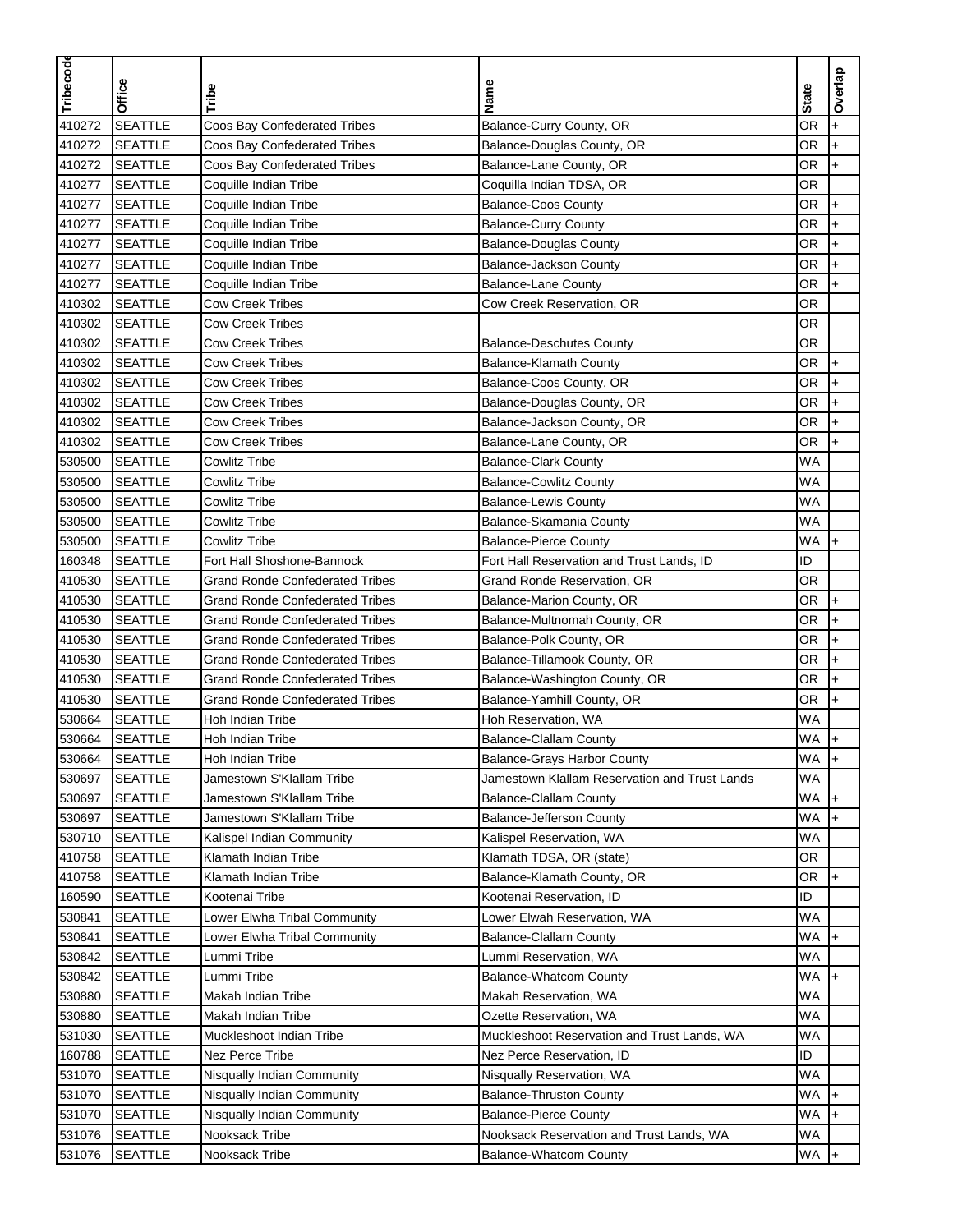| Tribecode | Office         | Tribe                               | Name                                       | <b>State</b> | Overlap   |
|-----------|----------------|-------------------------------------|--------------------------------------------|--------------|-----------|
| 531229    | <b>SEATTLE</b> | Port Gamble Indian Community        | Port Gamble Reservation, WA                | <b>WA</b>    | ÷.        |
| 531229    | <b>SEATTLE</b> | Port Gamble Indian Community        | <b>Balance-Kitsap County</b>               | <b>WA</b>    | $\ddot{}$ |
| 531268    | <b>SEATTLE</b> | Puyallup Tribe                      | Puyallup Reservation and Trust Lands, WA   | <b>WA</b>    |           |
| 531268    | <b>SEATTLE</b> | Puyallup Tribe                      | <b>Balance-Pierce County</b>               | <b>WA</b>    | $+$       |
| 531269    | <b>SEATTLE</b> | Quileute Tribe                      | Quileute Reservation, WA                   | <b>WA</b>    |           |
| 531270    | <b>SEATTLE</b> | <b>Quinault Tribe</b>               | Quinault Reservation, WA                   | <b>WA</b>    |           |
| 531270    | <b>SEATTLE</b> | <b>Quinault Tribe</b>               | Balance-Grays Harbor County                | WA           | $\ddot{}$ |
| 531270    | <b>SEATTLE</b> | <b>Quinault Tribe</b>               | <b>Balance-Jefferson County</b>            | WA           | $\ddot{}$ |
| 531387    | <b>SEATTLE</b> | <b>Samish Nation</b>                | <b>Balance-Island County</b>               | WA           |           |
| 531387    | <b>SEATTLE</b> | <b>Samish Nation</b>                | <b>Balance-Whatcom County</b>              | <b>WA</b>    | $\ddot{}$ |
| 531387    | <b>SEATTLE</b> | <b>Samish Nation</b>                | <b>Balance-Skagit County</b>               | <b>WA</b>    | $\ddot{}$ |
| 531388    | <b>SEATTLE</b> | Sauk-Suiattle Indian Tribe          | Sauk-Suiattle Reservation, WA              | WA           |           |
| 531388    | <b>SEATTLE</b> | Sauk-Suiattle Indian Tribe          | <b>Balance-King County</b>                 | <b>WA</b>    | $\ddot{}$ |
| 531388    | <b>SEATTLE</b> | Sauk-Suiattle Indian Tribe          | Balance-Snohomish County                   | <b>WA</b>    | $\ddot{}$ |
| 531388    | <b>SEATTLE</b> | Sauk-Suiattle Indian Tribe          | Balance-Pierce County, WA                  | WA           | $\ddot{}$ |
| 531418    | <b>SEATTLE</b> | Shoalwater Bay Tribe                | Shoalwater Reservation, WA                 | WA           |           |
| 531418    | <b>SEATTLE</b> | Shoalwater Bay Tribe                | <b>Balance-Pacific County</b>              | WA           |           |
| 411256    | <b>SEATTLE</b> | <b>Siletz Confederated Tribes</b>   | Siletz Reservation, OR                     | <b>OR</b>    |           |
| 411256    | <b>SEATTLE</b> | <b>Siletz Confederated Tribes</b>   | <b>Balance-Benton County</b>               | <b>OR</b>    |           |
| 411256    | <b>SEATTLE</b> | <b>Siletz Confederated Tribes</b>   | <b>Balance-Clackamas County</b>            | OR           |           |
| 411256    | <b>SEATTLE</b> | <b>Siletz Confederated Tribes</b>   | <b>Balance-Linn County</b>                 | OR           |           |
| 411256    | <b>SEATTLE</b> | <b>Siletz Confederated Tribes</b>   | <b>Balance-Marion County</b>               | OR           | $\ddot{}$ |
| 411256    | <b>SEATTLE</b> | <b>Siletz Confederated Tribes</b>   | Balance-Multnomah County                   | OR           | $\ddot{}$ |
| 411256    | <b>SEATTLE</b> | <b>Siletz Confederated Tribes</b>   | <b>Balance-Polk County</b>                 | OR           | $\ddot{}$ |
| 411256    | <b>SEATTLE</b> | <b>Siletz Confederated Tribes</b>   | <b>Balance-Tillamook County</b>            | OR           | $\ddot{}$ |
| 411256    | <b>SEATTLE</b> | <b>Siletz Confederated Tribes</b>   | Balance-Washington County                  | OR           | $\ddot{}$ |
| 411256    | <b>SEATTLE</b> | <b>Siletz Confederated Tribes</b>   | <b>Balance-Yamhill County</b>              | OR           | $\ddot{}$ |
| 411256    | <b>SEATTLE</b> | <b>Siletz Confederated Tribes</b>   | Balance-Lane County, OR                    | OR           | $\ddot{}$ |
| 411256    | <b>SEATTLE</b> | <b>Siletz Confederated Tribes</b>   | Balance-Lincoln County, OR                 | OR           | $\ddot{}$ |
| 531427    | <b>SEATTLE</b> | Skokomish Indian Tribe              | Skokomish Reservation, WA                  | <b>WA</b>    |           |
| 531427    | <b>SEATTLE</b> | Skokomish Indian Tribe              | <b>Balance-Mason County</b>                | WA           | $\ddot{}$ |
| 531440    | <b>SEATTLE</b> | Snoqualmie                          | <b>SEE Balance-King County</b>             | WA           | $\ddot{}$ |
| 531440    | <b>SEATTLE</b> | Snoqualmie                          | SEE Balance-Snohomish County               | WA.          | $ +$      |
| 531490    | <b>SEATTLE</b> | Spokane Tribe                       | Spokane Reservation, WA                    | WA           |           |
| 531502    | <b>SEATTLE</b> | Squaxin Island Tribe                | Squaxin Island Reservation and Trust Lands | <b>WA</b>    |           |
| 531502    | <b>SEATTLE</b> | Squaxin Island Tribe                | <b>Balance-Grays Harbor County</b>         | WA           | $+$       |
| 531502    | <b>SEATTLE</b> | Squaxin Island Tribe                | <b>Balance-Mason County</b>                | WA           |           |
| 531502    | <b>SEATTLE</b> | Squaxin Island Tribe                | <b>Balance-Thurston County</b>             | WA           | $\ddot{}$ |
| 531526    | <b>SEATTLE</b> | Stillaquamish Tribe                 | Stillaguamish Reservation, WA              | WA           |           |
| 531526    | <b>SEATTLE</b> | Stillaguamish Tribe                 | Balance-Snohomish County, WA               | WA           | $+$       |
| 531551    | <b>SEATTLE</b> | <b>Suquamish Tribal Council</b>     | Port Madison Reservation, WA               | WA           |           |
| 531551    | <b>SEATTLE</b> | <b>Suquamish Tribal Council</b>     | <b>Balance-King County</b>                 | WA           | $\ddot{}$ |
| 531551    | <b>SEATTLE</b> | <b>Suquamish Tribal Council</b>     | <b>Balance-Kitsap County</b>               | WA           | $+$       |
| 531551    | <b>SEATTLE</b> | <b>Suquamish Tribal Council</b>     | <b>Balance-Mason County</b>                | WA           | $+$       |
| 531551    | <b>SEATTLE</b> | <b>Suquamish Tribal Council</b>     | Balance-Pierce County, WA                  | WA           | $+$       |
| 531551    | <b>SEATTLE</b> | Suquamish Tribal Council            | Balance-Snohomish County, WA               | WA           |           |
| 531551    | <b>SEATTLE</b> | Suquamish Tribal Council            | <b>Balance-Thurston County</b>             | WA           |           |
| 531552    | <b>SEATTLE</b> | Swinomish Indians                   | Swinomish Reservation, WA                  | WA           |           |
| 531628    | <b>SEATTLE</b> | <b>Tulalip Tribes</b>               | Tulalip Reservation, WA                    | WA           |           |
| 531628    | <b>SEATTLE</b> | <b>Tulalip Tribes</b>               | Tulalip Reservation, WA                    | WA           |           |
| 411381    | <b>SEATTLE</b> | <b>Umatilla Confederated Tribes</b> | Umatilla Reservation, OR                   | OR           |           |
| 411381    | <b>SEATTLE</b> | <b>Umatilla Confederated Tribes</b> | Umatilla Reservation, OR                   | OR           |           |
| 531657    | <b>SEATTLE</b> | <b>Upper Skagit Tribe</b>           | Upper Skagit Reservation, WA               | WA           |           |